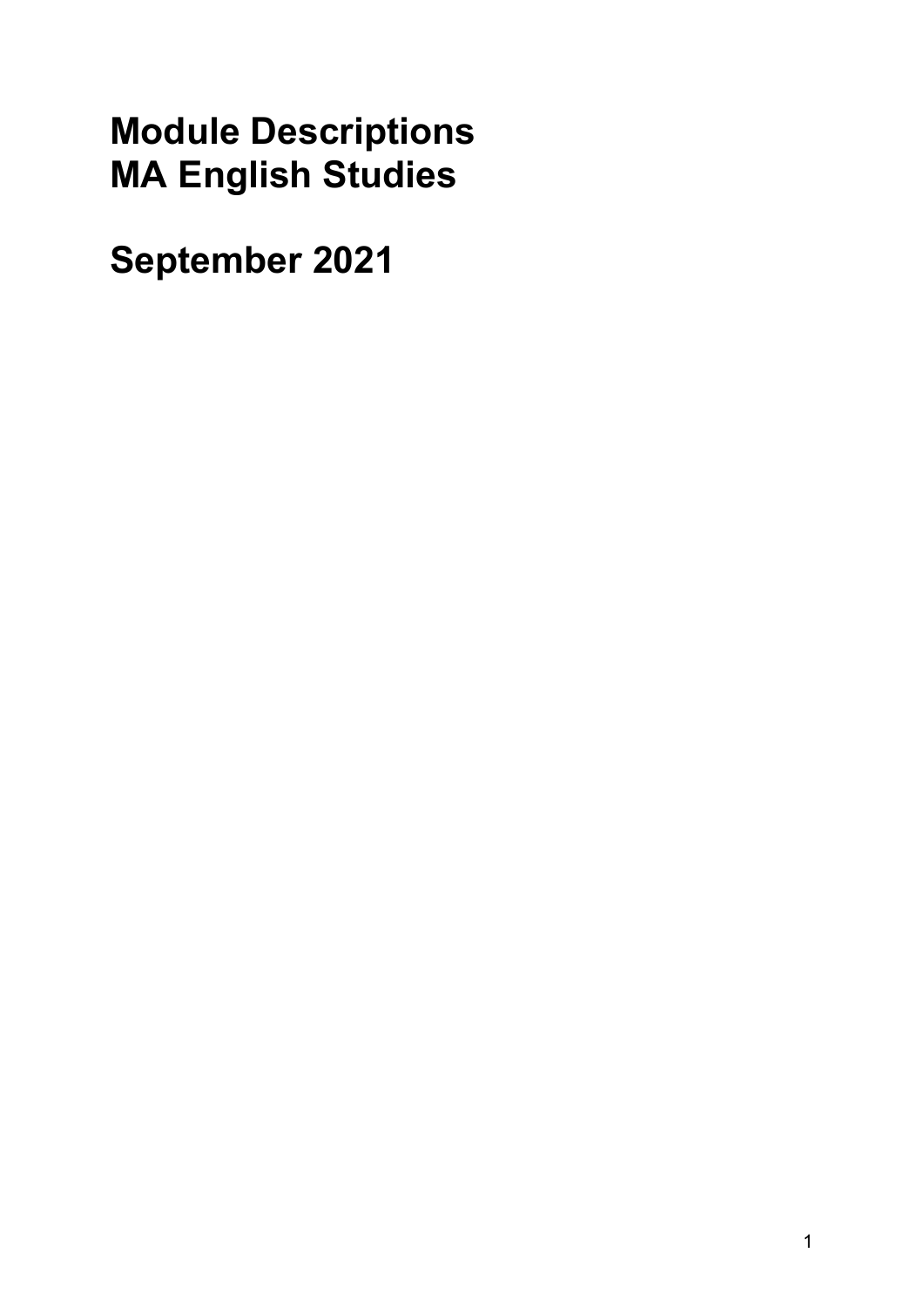## **Academic Language Skills**

| <b>Module name</b>                 | 10 ECTS<br>Academic Language Skills (module group)                                                                                                                                                                                                                                                                                                                                                                                                                                                                                                                                                                                                                                                                                                                                                                                                                                                                                                                                                                                                                                                             |
|------------------------------------|----------------------------------------------------------------------------------------------------------------------------------------------------------------------------------------------------------------------------------------------------------------------------------------------------------------------------------------------------------------------------------------------------------------------------------------------------------------------------------------------------------------------------------------------------------------------------------------------------------------------------------------------------------------------------------------------------------------------------------------------------------------------------------------------------------------------------------------------------------------------------------------------------------------------------------------------------------------------------------------------------------------------------------------------------------------------------------------------------------------|
| <b>Modules</b><br><b>Lecturers</b> | Students choose 2 modules from a pool of 4:<br>Discourse Structure (2 contact hours / SWS, 5<br>credits / ECTS)<br>Academic Discourse (2 contact hours / SWS, 5<br>credits / ECTS)<br>Translation German-English (2 contact hours /<br>SWS, 5 credits / ECTS)<br>Advanced Grammar (2 contact hours / SWS, 5<br>credits / ECTS)<br>UnivIS >> Vorlesungsverzeichnis >> Philosophische<br>Fakultät und Fachbereich Theologie (Phil) >> Anglistik und                                                                                                                                                                                                                                                                                                                                                                                                                                                                                                                                                                                                                                                              |
|                                    | Amerikanistik >> Masterstudiengang English Studies -<br>Modulverzeichnis >> Schwerpunkt Culture and Literature<br>or Schwerpunkt Linguistics and Applied Linguistics >><br><b>Academic Language Skills</b>                                                                                                                                                                                                                                                                                                                                                                                                                                                                                                                                                                                                                                                                                                                                                                                                                                                                                                     |
| <b>Module coordinator</b>          | Ingrid Fandrych                                                                                                                                                                                                                                                                                                                                                                                                                                                                                                                                                                                                                                                                                                                                                                                                                                                                                                                                                                                                                                                                                                |
| <b>Content</b>                     | This module covers a range of stand-alone but interrelated<br>academic skills. Students combine two courses to form a<br>module. They choose those courses which best meet their<br>individual needs. Topics covered by the various courses<br>can include:<br>Discourse Structure: academic reading skills, critical<br>appraisal of academic texts, information structure,<br>abstracts, literature reviews, presentation skills.<br>Academic Discourse: academic style, research<br>$\bullet$<br>proposals, dealing with data, argumentative<br>strategies, visual literacy, discussions and debates,<br>conference skills.<br>Translation (German-English): translation of texts<br>from a range of different genres, such as<br>newspaper articles, business correspondence,<br>literary texts, academic texts, project proposals and<br>reports.<br>Advanced Grammar: in-depth discussion of<br>selected grammar topics and their analysis in text-<br>based exercises, with a focus on explanatory<br>grammar and vocabulary in context.<br>For further details, candidates should consult the relevant |
| <b>Aims and skills</b>             | course descriptions on www.univis.uni-erlangen.de.<br>Development of appropriate academic presentation,                                                                                                                                                                                                                                                                                                                                                                                                                                                                                                                                                                                                                                                                                                                                                                                                                                                                                                                                                                                                        |
|                                    | reading and writing skills.<br>Development of critical and stylistically appropriate                                                                                                                                                                                                                                                                                                                                                                                                                                                                                                                                                                                                                                                                                                                                                                                                                                                                                                                                                                                                                           |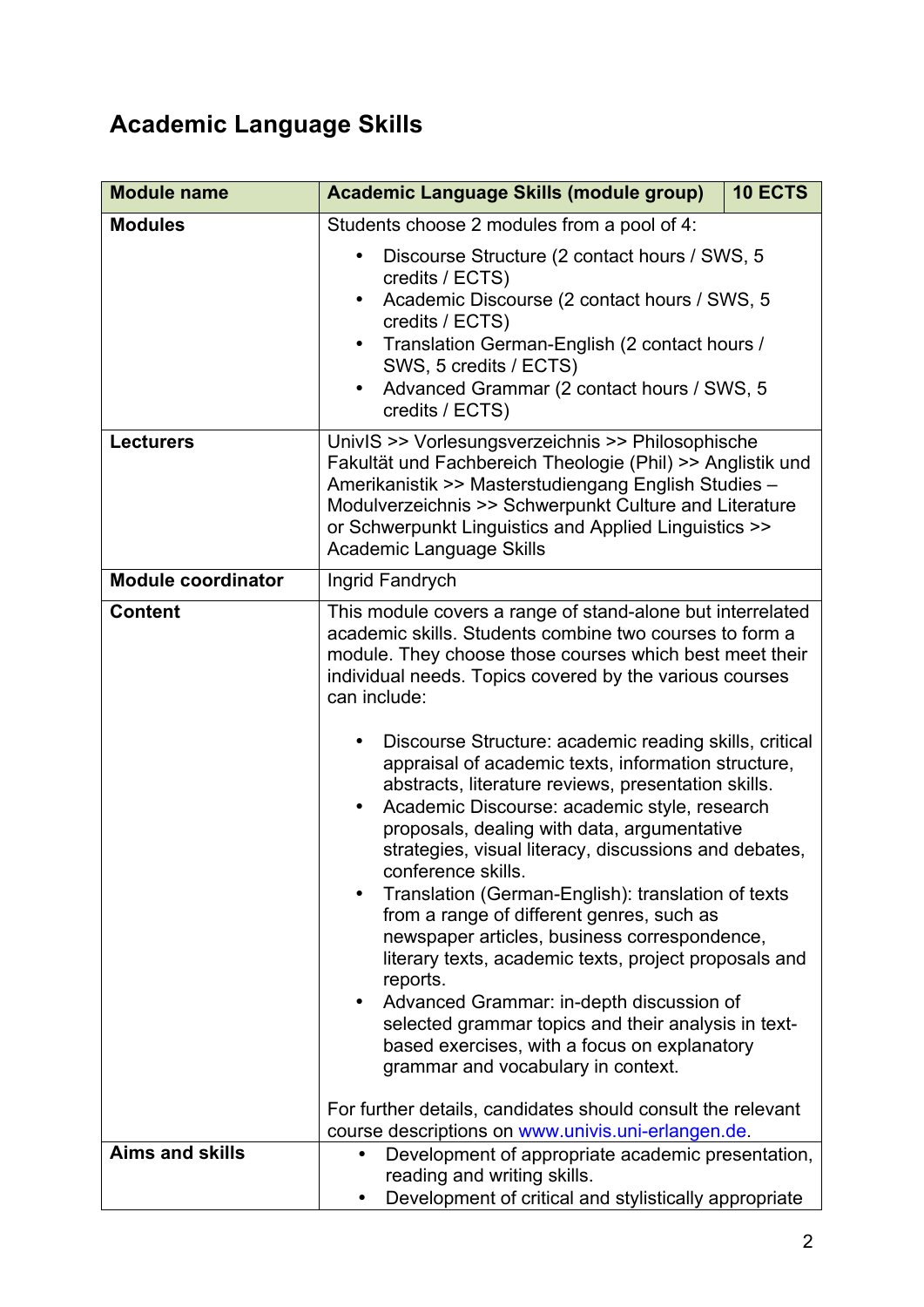|                                                                  | academic communication skills and competencies.<br>Academic translation skills and the production of<br>$\bullet$<br>correct and stylistically adequate texts in English.<br>Explanatory grammar skills including the relevant<br>$\bullet$<br>metalanguage and terminology.<br>Teaching and learning methods include class discussions,<br>group work, class presentations, group and class projects,<br>individual coaching, peer reviews, blended learning. |
|------------------------------------------------------------------|----------------------------------------------------------------------------------------------------------------------------------------------------------------------------------------------------------------------------------------------------------------------------------------------------------------------------------------------------------------------------------------------------------------------------------------------------------------|
| prerequisites                                                    | none                                                                                                                                                                                                                                                                                                                                                                                                                                                           |
| Integration in<br>curriculum                                     | any semester<br>specialisation linguistics and applied linguistics:<br>preferably in the first and/or second<br>specialisation culture and literature: preferably second<br>or third semester.                                                                                                                                                                                                                                                                 |
| <b>Courses of study for</b><br>which the module is<br>acceptable | MA English Studies; MA Lexicography; MA Linguistics; MA<br>Literaturstudien intermedial und interkulturell; MA North<br>American Studies; MA The Americas / Las Americas.                                                                                                                                                                                                                                                                                      |
| <b>Assessment and</b><br>examinations                            | Continuous assessment: two assessed tasks per module.                                                                                                                                                                                                                                                                                                                                                                                                          |
| <b>Grading procedure</b>                                         | Two assessed tasks per module: 100%                                                                                                                                                                                                                                                                                                                                                                                                                            |
| <b>Module frequency</b>                                          | Each course is offered at least once per year                                                                                                                                                                                                                                                                                                                                                                                                                  |
| <b>Exam Retake</b>                                               | Failed or missed exams can be retaken twice.                                                                                                                                                                                                                                                                                                                                                                                                                   |
| <b>Workload: class time</b>                                      | 60 hrs.                                                                                                                                                                                                                                                                                                                                                                                                                                                        |
| <b>Workload: study time</b>                                      | 240 hrs.                                                                                                                                                                                                                                                                                                                                                                                                                                                       |
| <b>Module duration</b>                                           | 1 semester                                                                                                                                                                                                                                                                                                                                                                                                                                                     |
| <b>Teaching and</b><br>examination language                      | English                                                                                                                                                                                                                                                                                                                                                                                                                                                        |
| <b>Recommended</b><br>reading                                    | Reading lists vary; texts are made available via StudOn<br>and/or the departmental library.                                                                                                                                                                                                                                                                                                                                                                    |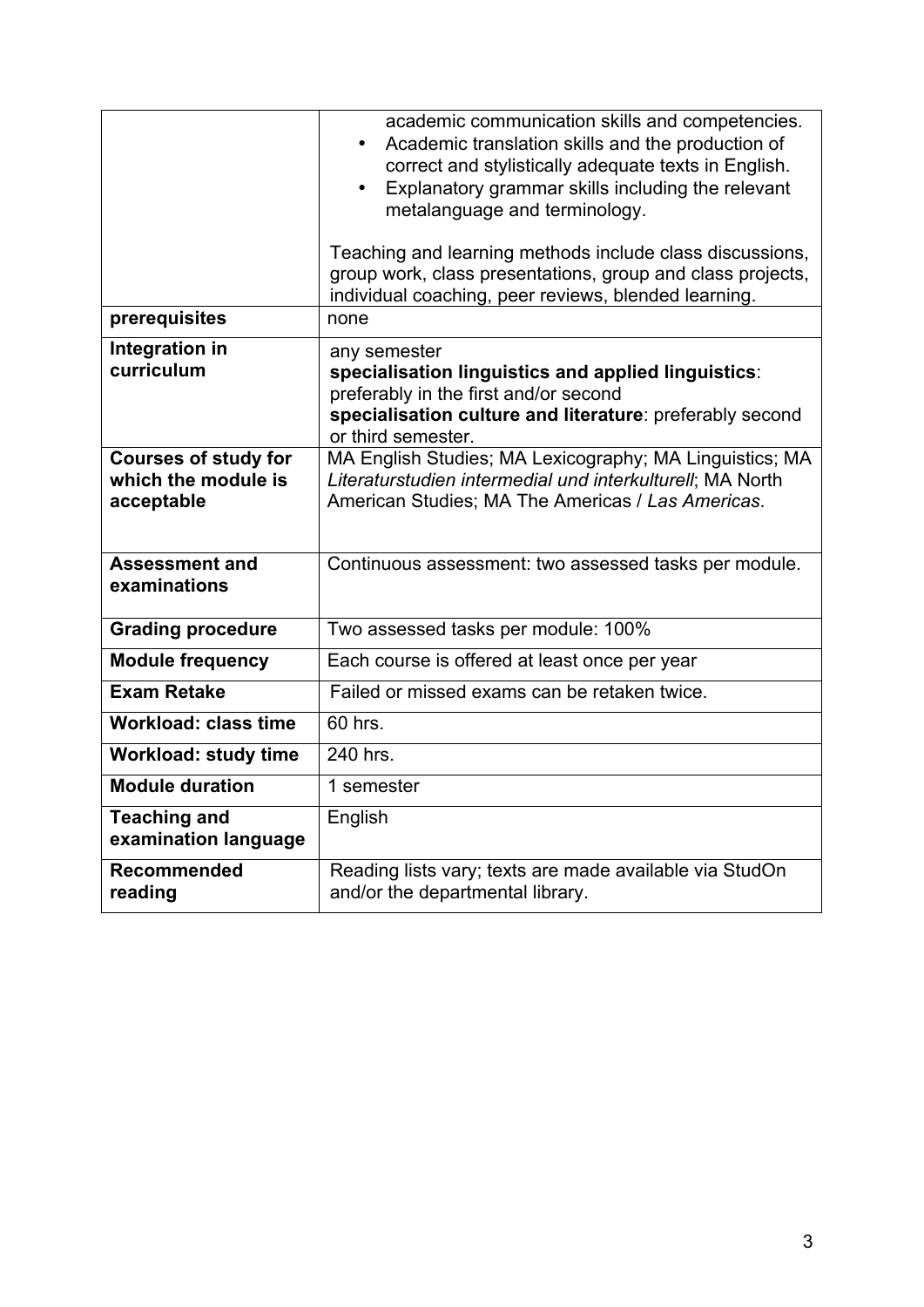## **Specialisation Culture and Literature**

#### **Introductory Module: Culture**

| <b>Module name</b>        | <b>Introductory Module Culture (Intro Cult)</b>                                                                                                                                                                                                                                                                                                                                                                                                                                                                                                                                                                                                                                                                                                                                                                                                                                                                                             | 10 ECTS |
|---------------------------|---------------------------------------------------------------------------------------------------------------------------------------------------------------------------------------------------------------------------------------------------------------------------------------------------------------------------------------------------------------------------------------------------------------------------------------------------------------------------------------------------------------------------------------------------------------------------------------------------------------------------------------------------------------------------------------------------------------------------------------------------------------------------------------------------------------------------------------------------------------------------------------------------------------------------------------------|---------|
| <b>Courses</b>            | Seminar Cultural Theory, Lecture Cultural History                                                                                                                                                                                                                                                                                                                                                                                                                                                                                                                                                                                                                                                                                                                                                                                                                                                                                           |         |
| <b>Lecturers</b>          | UnivIS >> Lecture Directory >> Faculty of Humanities,<br>Social Sciences, and Theology >> Anglistik und<br>Amerikanistik >> English Studies (Master Degree) -<br>Modules >> Schwerpunkt Culture and Literature >><br><b>Introductory Module Culture</b>                                                                                                                                                                                                                                                                                                                                                                                                                                                                                                                                                                                                                                                                                     |         |
| <b>Module coordinator</b> | Sandra Dinter                                                                                                                                                                                                                                                                                                                                                                                                                                                                                                                                                                                                                                                                                                                                                                                                                                                                                                                               |         |
| <b>Content</b>            | The module consists of a lecture and a seminar. Both<br>courses are interconnected and aim to provide a firm<br>grounding in contemporary cultural theory, based on an<br>informed understanding of the historical development of<br>the various strands of that theory.<br>The first course, a seminar, focuses more specifically on<br>theoretical debates, concepts, and terms, and it tutors<br>students in the independent application on core topics of<br>modern Cultural Studies. In this course students are also<br>required to give an oral presentation.<br>The second course, a lecture, complements the syllabus<br>of the first course: it revises and develops methodological<br>skills and it also provides relevant contextualization.<br>Depending on the core topic, the course explores<br>historical and cultural contexts<br>key academic debates<br>interdisciplinary links between cultural and literary<br>theory |         |
| <b>Aims and skills</b>    | On the basis of the knowledge and skills acquired during<br>their first degree, students will further develop their skills in<br>key areas of contemporary Cultural Studies. This will<br>prepare them for the research they will carry out<br>independently from their second semester onwards.<br>In particular students will<br>be able to revise and expand their knowledge about<br>the theory and methodology of contemporary<br><b>Cultural Studies</b><br>enhance their skills of cultural analysis and thus<br>develop their (inter)cultural competence as a key<br>competence in the humanities and social sciences<br>rethink traditional notions of 'culture' and critically<br>reflect on aspects of media and/or performance,<br>which will also allow them to analyse and<br>reconsider a wide range of aspects of professional<br>life and everyday culture                                                                 |         |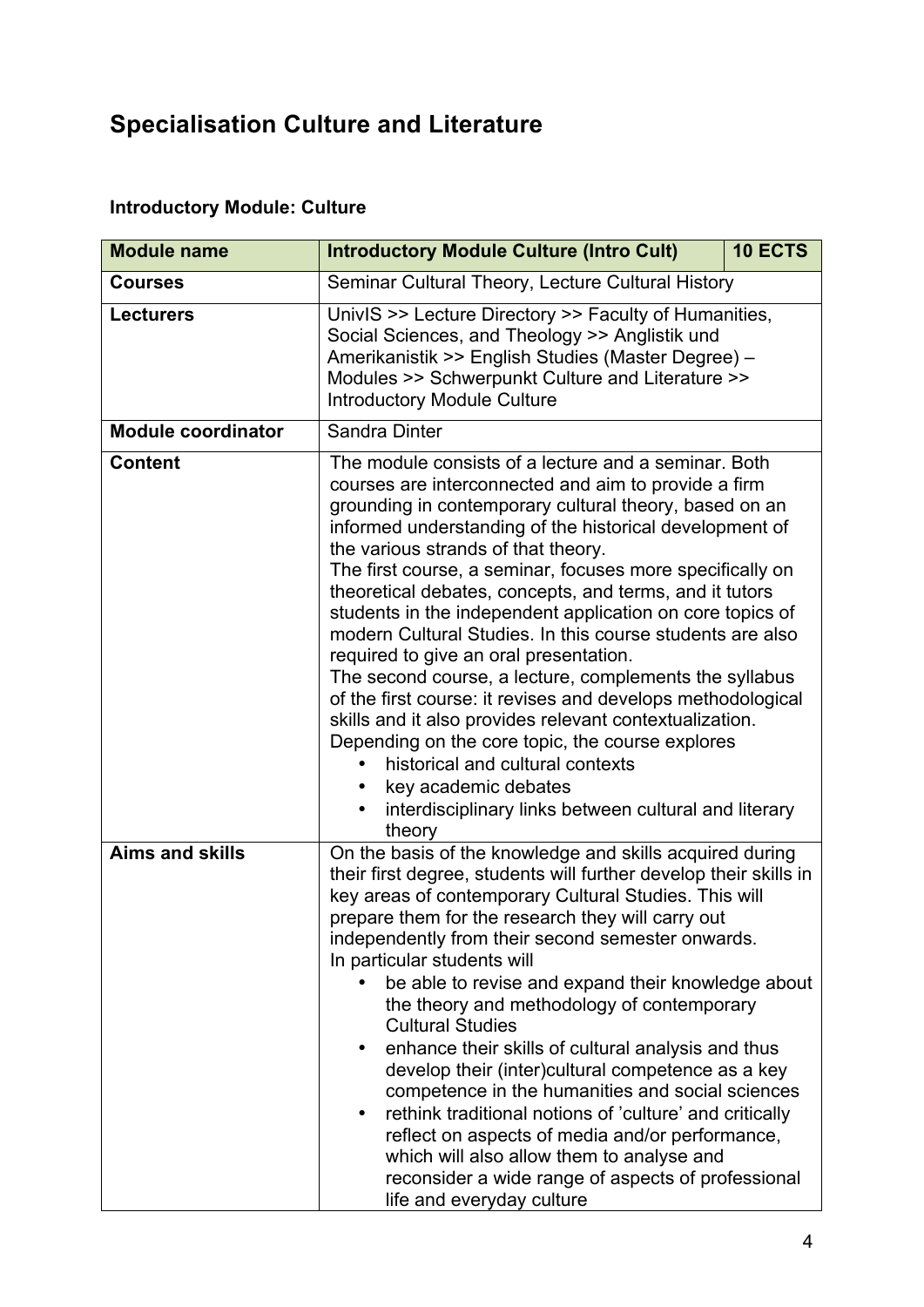| <b>Prerequisites</b>                                             | none                                                                                                       |
|------------------------------------------------------------------|------------------------------------------------------------------------------------------------------------|
| Integration in<br><b>Curriculum</b>                              | first semester                                                                                             |
| <b>Courses of study for</b><br>which the module is<br>acceptable | MA English Studies: specialisation Culture and Literature,<br><b>MA English Studies: no specialisation</b> |
| <b>Assessment and</b><br>examinations                            | This module concludes with a 20-minute oral exam.                                                          |
| <b>Grading procedure</b>                                         | 100%                                                                                                       |
| <b>Module frequency</b>                                          | This module is offered every winter semester.                                                              |
| <b>Exam Retake</b>                                               | Failed or missed exams can be retaken twice.                                                               |
| Workload: class time                                             | 60 hrs.                                                                                                    |
| Workload: study time                                             | 240 hrs.                                                                                                   |
| <b>Module duration</b>                                           | 1 semester                                                                                                 |
| <b>Course and</b><br>examination language                        | English                                                                                                    |
| <b>Recommended</b><br><b>Reading</b>                             | Reading lists vary; texts are made available via StudOn<br>and/or the departmental library.                |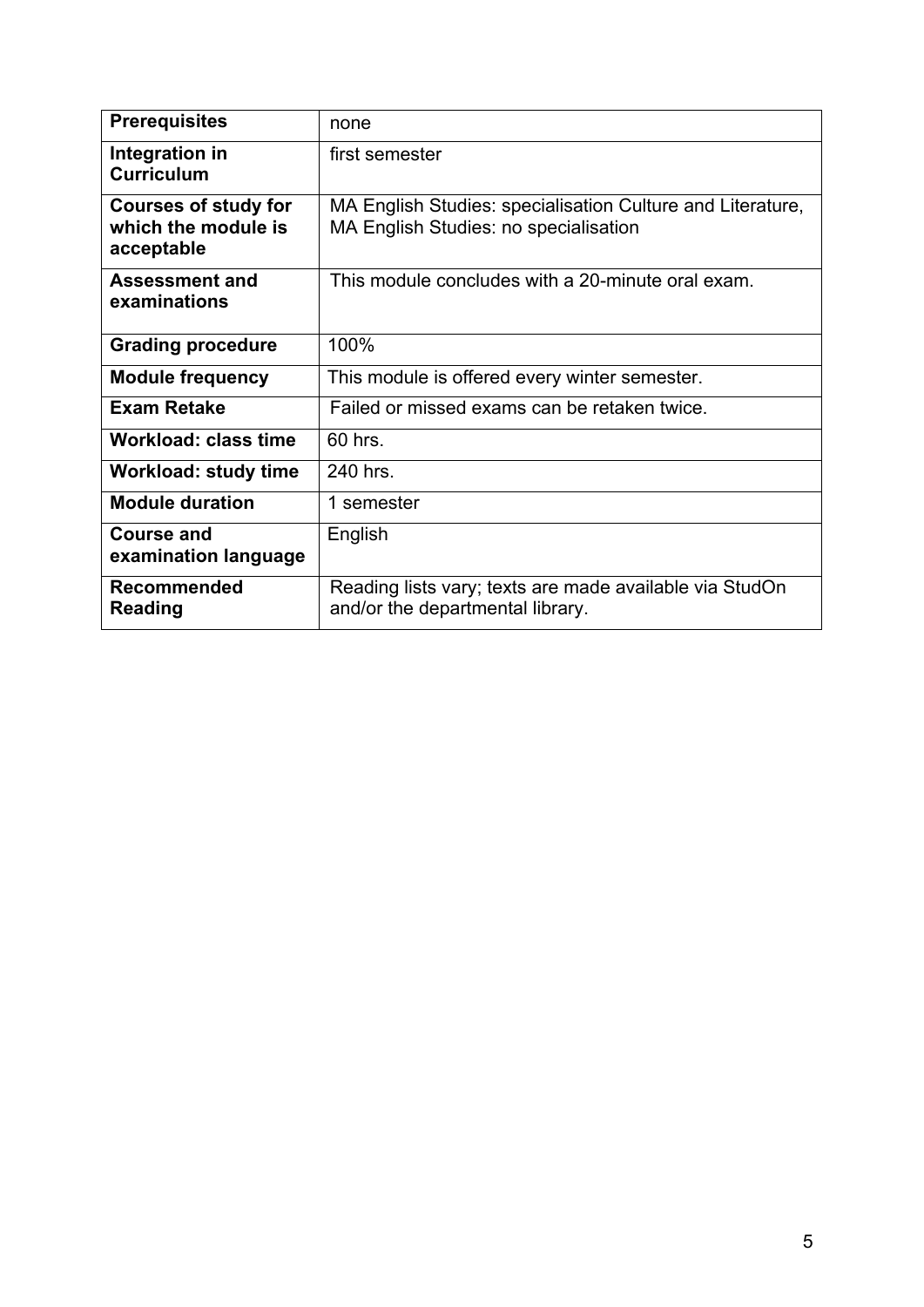#### **Introductory Module Literature**

| <b>Module name</b>                                               | <b>Introductory Module Literature (Intro Lit)</b>                                                                                                                                                                                                                                                                                                                                                                                                                                                                                                                                                                                                                                                                                                                                                                                                                  | 10 ECTS |
|------------------------------------------------------------------|--------------------------------------------------------------------------------------------------------------------------------------------------------------------------------------------------------------------------------------------------------------------------------------------------------------------------------------------------------------------------------------------------------------------------------------------------------------------------------------------------------------------------------------------------------------------------------------------------------------------------------------------------------------------------------------------------------------------------------------------------------------------------------------------------------------------------------------------------------------------|---------|
| <b>Courses</b>                                                   | Seminar Literary Theory, Lecture Literary History                                                                                                                                                                                                                                                                                                                                                                                                                                                                                                                                                                                                                                                                                                                                                                                                                  |         |
| <b>Lecturers</b>                                                 | UnivIS >> Lecture Directory >> Faculty of Humanities,<br>Social Sciences, and Theology >> Anglistik und<br>Amerikanistik >> English Studies (Master Degree) -<br>Modules >> Schwerpunkt Culture and Literature >><br><b>Introductory Module Literature</b>                                                                                                                                                                                                                                                                                                                                                                                                                                                                                                                                                                                                         |         |
| <b>Module coordinator</b>                                        | Sandra Dinter                                                                                                                                                                                                                                                                                                                                                                                                                                                                                                                                                                                                                                                                                                                                                                                                                                                      |         |
| <b>Content</b>                                                   | The module consists of a lecture and a seminar. Both<br>courses are interconnected; they seek to provide a firm<br>grounding in contemporary literary theory and<br>methodology on the basis of a thorough understanding of<br>the historical development of that theory. The first course,<br>a seminar, focuses more specifically on questions of<br>current strands in, and the history of, literary theory.<br>Students are tutored in the independent and confident<br>application of theory to core topics of modern Literary<br>Studies. In this course students are also required to give<br>an oral presentation.<br>The second course, a lecture, complements the syllabus<br>of the first course: it revises and develops methodological<br>skills and it also provides relevant contextualization.<br>Depending on the core topic, the course explores |         |
| <b>Aims and skills</b>                                           | historical and cultural contexts or key academic debates.<br>On the basis of the knowledge and skills acquired during                                                                                                                                                                                                                                                                                                                                                                                                                                                                                                                                                                                                                                                                                                                                              |         |
|                                                                  | their first degree, students will further develop their skills in<br>key areas of modern Literary Studies. This will prepare<br>them for the independent research they will carry out from<br>their second semester onwards.<br>In particular students will be able to<br>revise and expand their knowledge about the<br>theories, the critical approaches, and the<br>methodology of Literary Studies<br>consolidate intellectual skills already acquired on a<br>$\bullet$<br><b>BA</b> level<br>independently examine complex topics and further<br>$\bullet$<br>develop their ability to critically assess and analyse<br>relevant works of scholarship                                                                                                                                                                                                        |         |
| <b>Prerequisites</b>                                             | none                                                                                                                                                                                                                                                                                                                                                                                                                                                                                                                                                                                                                                                                                                                                                                                                                                                               |         |
| Integration in<br>curriculum                                     | first semester                                                                                                                                                                                                                                                                                                                                                                                                                                                                                                                                                                                                                                                                                                                                                                                                                                                     |         |
| <b>Courses of study for</b><br>which the module is<br>acceptable | MA English Studies: specialisation Culture and Literature,<br>MA English Studies: no specialisation                                                                                                                                                                                                                                                                                                                                                                                                                                                                                                                                                                                                                                                                                                                                                                |         |
| <b>Assessment and</b>                                            | This module concludes with a 20-minute oral exam                                                                                                                                                                                                                                                                                                                                                                                                                                                                                                                                                                                                                                                                                                                                                                                                                   |         |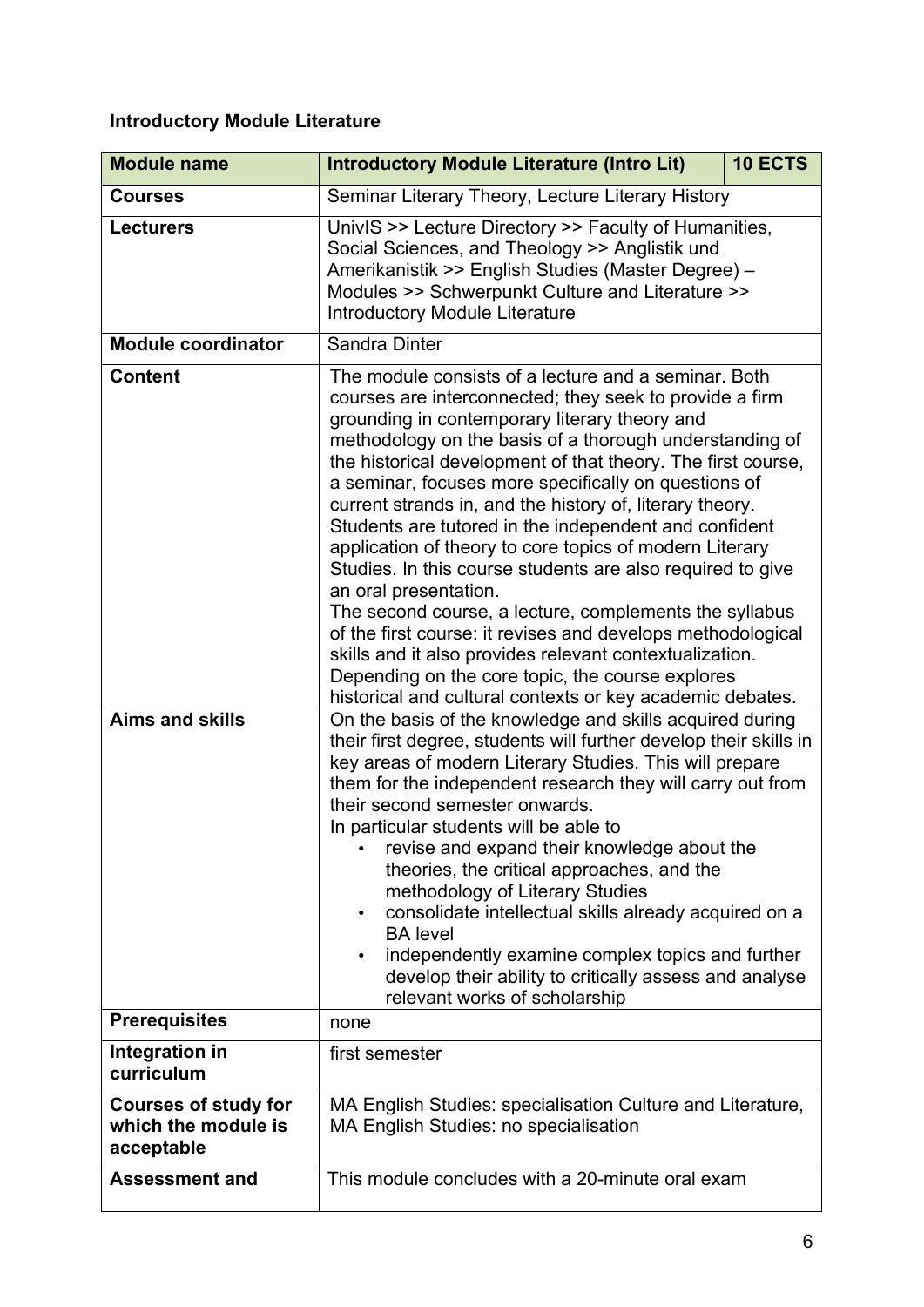| examinations                              |                                                                                             |
|-------------------------------------------|---------------------------------------------------------------------------------------------|
| <b>Grading procedure</b>                  | oral exam 100%                                                                              |
| <b>Module frequency</b>                   | This module is offered every winter semester.                                               |
| <b>Exam Retake</b>                        | Failed or missed exams can be retaken twice.                                                |
| <b>Workload: class time</b>               | 60 hrs.                                                                                     |
| <b>Workload: study time</b>               | 240 hrs.                                                                                    |
| <b>Module duration</b>                    | 1 semester                                                                                  |
| <b>Course and</b><br>examination language | English                                                                                     |
| <b>Recommended</b><br>reading             | Reading lists vary; texts are made available via StudOn<br>and/or the departmental library. |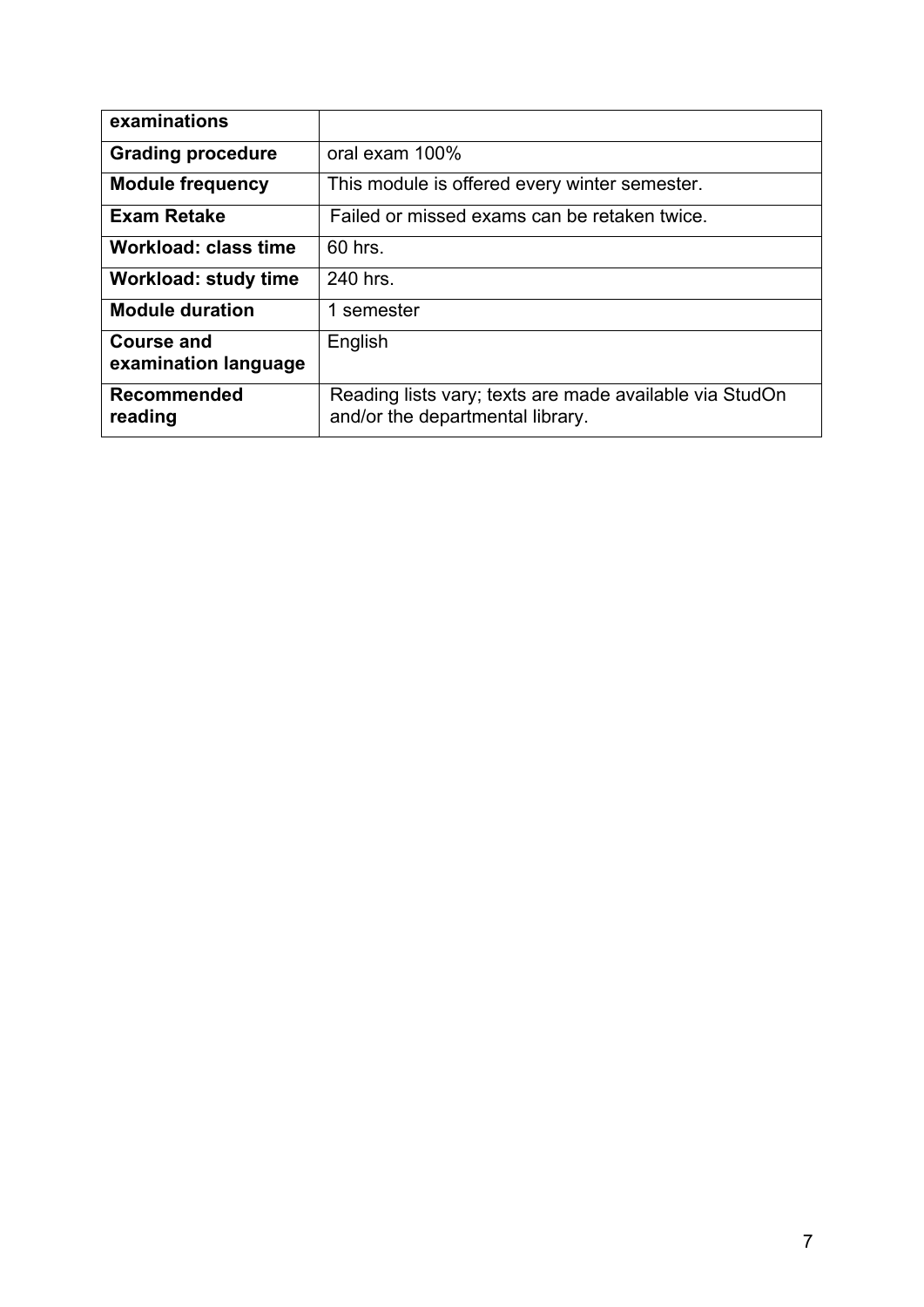#### **Elective Module: Intensive Seminar**

| <b>Module name</b>                                               | <b>Elective Module: Intensive Seminar</b>                                                                                                                                                                                                                                                                                                                                                                                                                                                                                                                                                                                                                                                                                                                                                                              | <b>10 ECTS</b> |
|------------------------------------------------------------------|------------------------------------------------------------------------------------------------------------------------------------------------------------------------------------------------------------------------------------------------------------------------------------------------------------------------------------------------------------------------------------------------------------------------------------------------------------------------------------------------------------------------------------------------------------------------------------------------------------------------------------------------------------------------------------------------------------------------------------------------------------------------------------------------------------------------|----------------|
| <b>Courses</b>                                                   | Seminar Culture, Seminar Literature, Study Group                                                                                                                                                                                                                                                                                                                                                                                                                                                                                                                                                                                                                                                                                                                                                                       |                |
| <b>Lecturers</b>                                                 | UnivIS >> Lecture Directory >> Faculty of Humanities,<br>Social Sciences, and Theology >> Anglistik und<br>Amerikanistik >> English Studies (Master Degree) -<br>Modules >> Schwerpunkt Culture and Literature >><br>Elective Module >>Intensive Seminar                                                                                                                                                                                                                                                                                                                                                                                                                                                                                                                                                               |                |
| <b>Module coordinator</b>                                        | Sandra Dinter                                                                                                                                                                                                                                                                                                                                                                                                                                                                                                                                                                                                                                                                                                                                                                                                          |                |
| <b>Content</b>                                                   | The Intensive Seminar consists of three interconnected<br>courses which aim to provide a firm grounding in<br>contemporary cultural and literary analysis - particularly for<br>students who did not take a BA in English and American<br>Studies at FAU Erlangen-Nürnberg.<br>The two seminars focus on cultural and literary concepts<br>and terms respectively. They tutor students in the<br>independent application of central methods of modern<br><b>Cultural and Literary Studies.</b><br>A study group complements the syllabus of the first two<br>courses: it deepens methodological skills and provides<br>relevant contextualization. The courses expand on and<br>deepen students' knowledge and skills in<br>literary and cultural analysis and methodology<br>key approaches to culture and literature |                |
| <b>Aims and skills</b>                                           | On the basis of the knowledge and skills acquired during<br>their first degree, students will further develop their skills in<br>key areas of contemporary Cultural and Literary Studies.<br>This will prepare students for the research they will carry<br>out independently from their second semester onwards.<br>In particular students will be able to<br>revise and expand their knowledge of the theory<br>and methodology of Contemporary Cultural and<br>Literary Studies.<br>enhance their skills of cultural analysis and thus<br>develop their (inter)cultural competence as a key<br>competence in the humanities and social sciences<br>expand traditional notions of 'culture' and 'literature'<br>will help students deepen their analytical expertise                                                 |                |
| <b>Prerequisites</b>                                             | none                                                                                                                                                                                                                                                                                                                                                                                                                                                                                                                                                                                                                                                                                                                                                                                                                   |                |
| Integration in<br>curriculum                                     | first semester                                                                                                                                                                                                                                                                                                                                                                                                                                                                                                                                                                                                                                                                                                                                                                                                         |                |
| <b>Courses of study for</b><br>which the module is<br>acceptable | MA English Studies: specialisation Culture and Literature,<br>MA English Studies: specialisation Linguistics and Applied<br>Linguistics, MA English Studies: no specialisation                                                                                                                                                                                                                                                                                                                                                                                                                                                                                                                                                                                                                                         |                |
| <b>Assessment and</b><br>examinations                            | This module concludes with a 20-minute oral exam.                                                                                                                                                                                                                                                                                                                                                                                                                                                                                                                                                                                                                                                                                                                                                                      |                |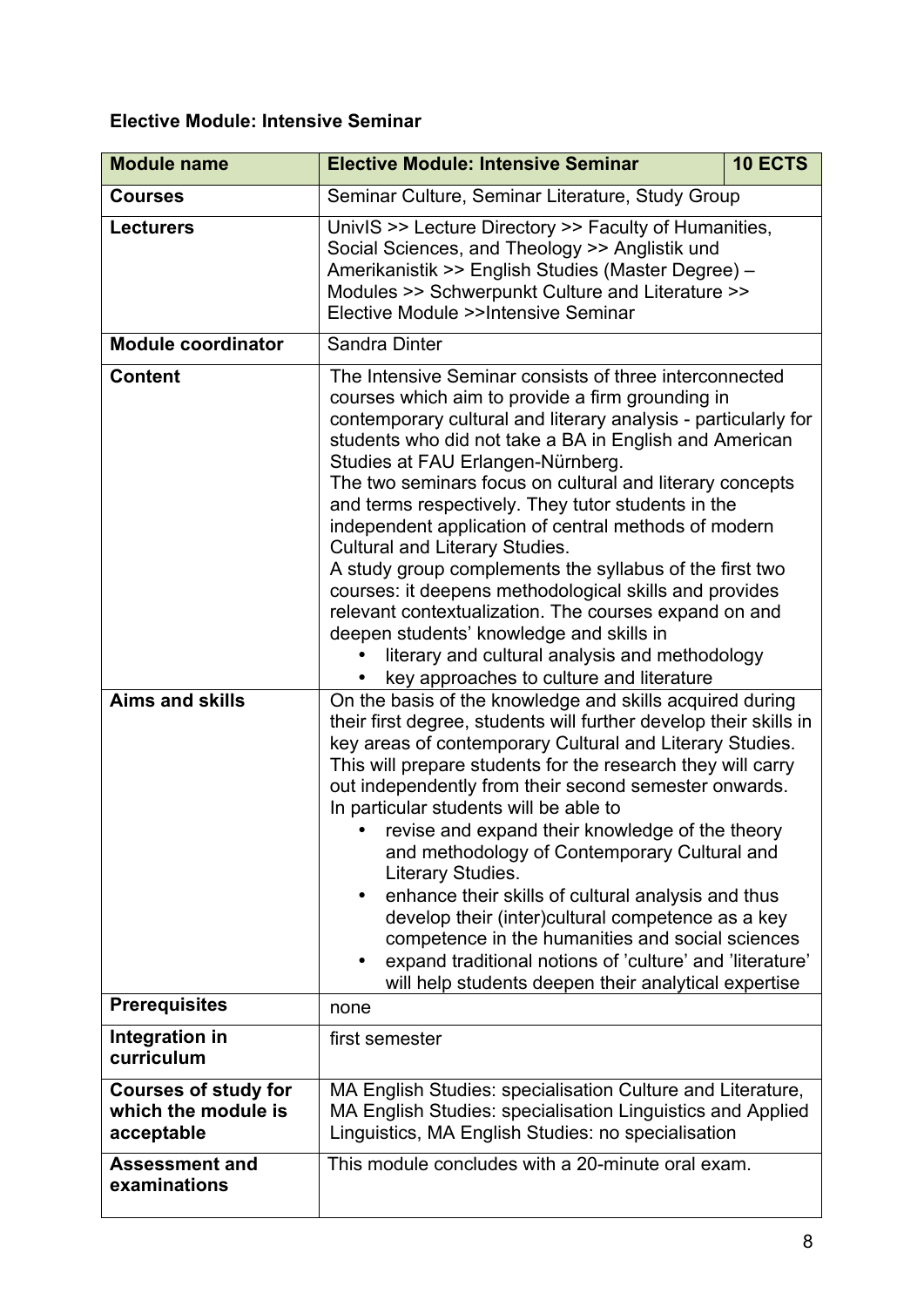| <b>Grading procedure</b>                  | oral exam 100%                                                                              |
|-------------------------------------------|---------------------------------------------------------------------------------------------|
| <b>Module frequency</b>                   | This module is offered every winter semester.                                               |
| <b>Exam Retake</b>                        | Failed or missed exams can be retaken twice.                                                |
| <b>Workload: class time</b>               | 42 hrs.                                                                                     |
| <b>Workload: study time</b>               | 258 hrs.                                                                                    |
| <b>Module duration</b>                    | 1 semester                                                                                  |
| <b>Course and</b><br>examination language | English                                                                                     |
| <b>Recommended</b><br>reading             | Reading lists vary; texts are made available via StudOn<br>and/or the departmental library. |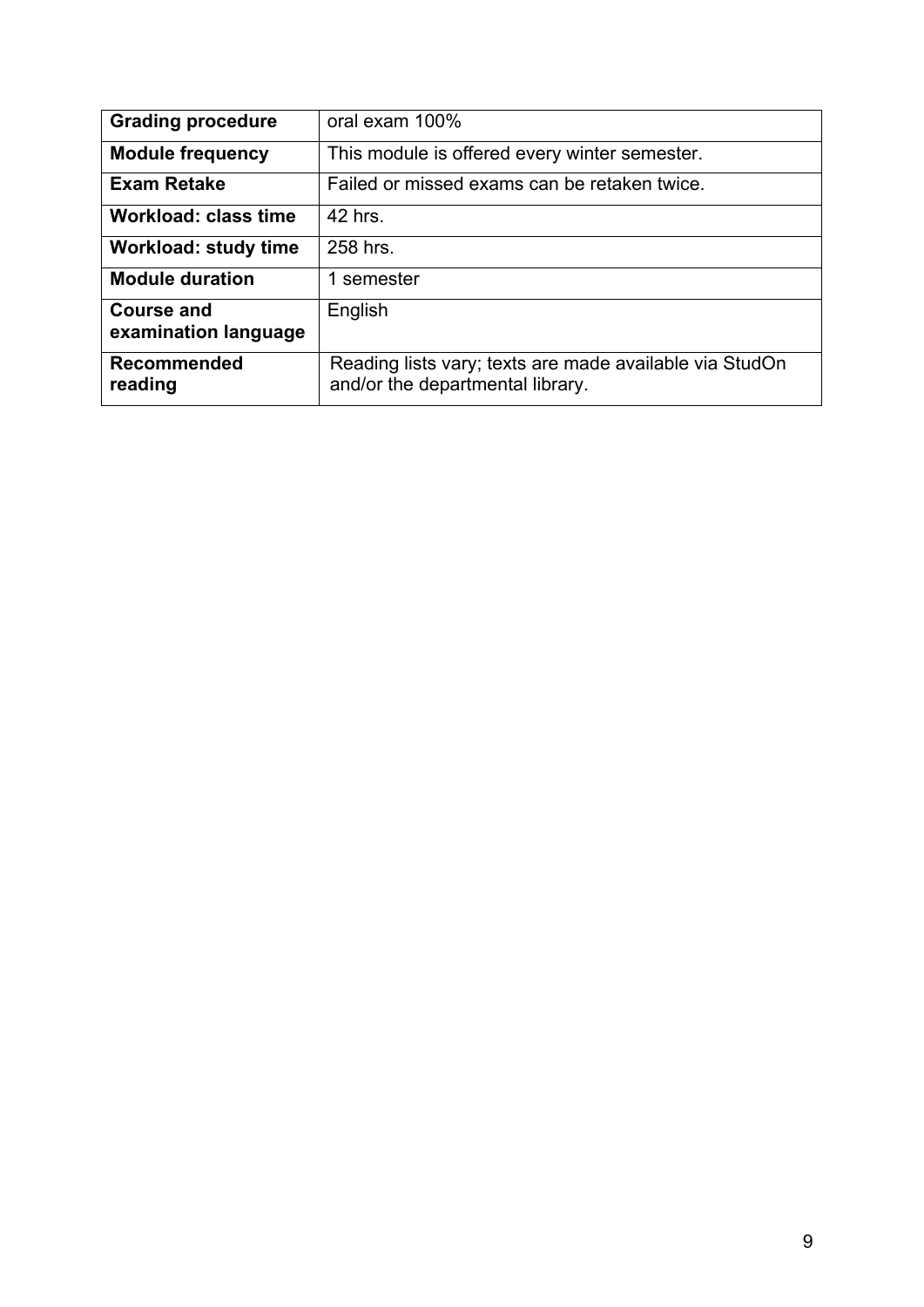#### **Elective Module: Introductory Module Topics in Linguistic Theory and Language Acquisition Research**

| <b>Module name</b>        | <b>Introductory Module: Topics in Linguistic</b><br><b>Theory and Language Acquisition</b><br><b>Research (Intro Mod)</b>                                                                                                                                                                                                                                                                                                                                                                                                                                                                                                                                                                                                                                                                                                                                                                                                                                                                                                                                                                                                                                                             | 10 ECTS |
|---------------------------|---------------------------------------------------------------------------------------------------------------------------------------------------------------------------------------------------------------------------------------------------------------------------------------------------------------------------------------------------------------------------------------------------------------------------------------------------------------------------------------------------------------------------------------------------------------------------------------------------------------------------------------------------------------------------------------------------------------------------------------------------------------------------------------------------------------------------------------------------------------------------------------------------------------------------------------------------------------------------------------------------------------------------------------------------------------------------------------------------------------------------------------------------------------------------------------|---------|
| <b>Courses</b>            | Seminar Topics in Linguistic Theory, Seminar Topics in<br><b>Language Acquisition Research</b>                                                                                                                                                                                                                                                                                                                                                                                                                                                                                                                                                                                                                                                                                                                                                                                                                                                                                                                                                                                                                                                                                        |         |
| <b>Lecturers</b>          | UnivIS >> Lecture Directory >> Faculty of Humanities,<br>Social Sciences, and Theology >> Anglistik und<br>Amerikanistik >> English Studies (Master Degree) -<br>Modules >> Schwerpunkt Culture and Literature >><br>Elective Module >> Introductory Module Topics in<br>Linguistic Theory and Language Acquisition Research                                                                                                                                                                                                                                                                                                                                                                                                                                                                                                                                                                                                                                                                                                                                                                                                                                                          |         |
| <b>Module coordinator</b> | <b>Michael Klotz</b>                                                                                                                                                                                                                                                                                                                                                                                                                                                                                                                                                                                                                                                                                                                                                                                                                                                                                                                                                                                                                                                                                                                                                                  |         |
| <b>Content</b>            | The courses in this module comprise a reflected revision<br>of basic facts and findings for students who took their BA<br>degree in English and American Studies at the FAU, but<br>they also deal with selected advanced problems of<br>synchronic and diachronic linguistic description and<br>analysis.<br>The seminar Topics in Linguistic Theory offers an<br>overview of various linguistic subdisciplines and their<br>approaches, taking a theoretical and descriptive as well as<br>a synchronic and diachronic perspective. It is the aim of<br>this course to illustrate various theoretical approaches<br>towards the analysis of language, for instance,<br>structuralism, generative linguistics and usage-based<br>theories.<br>The seminar Topics in Language Acquisition Research<br>focuses on developmental aspects of first and second<br>language perception and production. Students will discuss<br>different theoretical and methodological approaches to the<br>study of language acquisition, analyse phenomena<br>characterizing first and second language acquisition and<br>discuss recent findings of neurolinguistic and<br>psycholinguistic research. |         |
| <b>Aims and skills</b>    | The students will acquire and improve their knowledge in<br>core linguistic disciplines, among them the most recent                                                                                                                                                                                                                                                                                                                                                                                                                                                                                                                                                                                                                                                                                                                                                                                                                                                                                                                                                                                                                                                                   |         |
|                           | ones.<br>They gain insights into the developmental similarities and<br>fundamental differences in first and second language<br>acquisition. They learn how to assess and criticise<br>theoretical linguistic concepts in the light of findings of<br>neurolinguistic and psycholinguistic research.<br>They understand the basic concepts of theoretical and<br>descriptive linguistics, and distinguish between diachronic                                                                                                                                                                                                                                                                                                                                                                                                                                                                                                                                                                                                                                                                                                                                                           |         |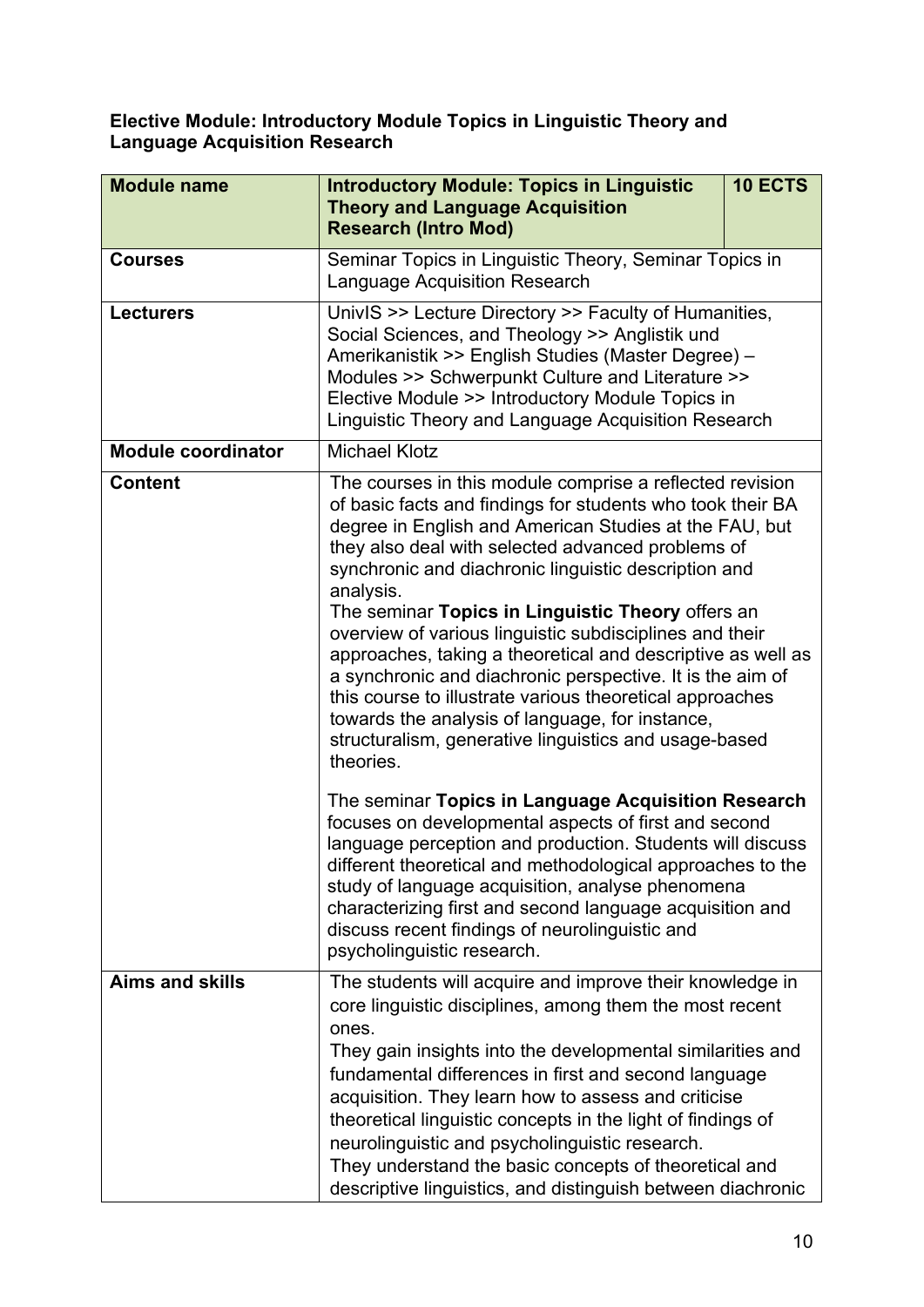|                                                                  | and synchronic approaches. As they are now familiar with<br>structuralism, generative linguistics and (recent) usage-<br>based theories, they have expanded their knowledge on<br>highly influential concepts in the 20th and 21st centuries.<br>Being able to critically analyse and compare various<br>linguistic concepts and theories, they lay foundation for<br>their own approaches to objective scientific research.<br>In sum, they will develop their abilities to understand and<br>explain theoretical topics in linguistics and language<br>acquisition research in a scientifically and<br>methodologically sound fashion.<br>They will also have enhanced their competence in<br>discussing controversial matters with others in a self-<br>reflected and open-minded way. |
|------------------------------------------------------------------|-------------------------------------------------------------------------------------------------------------------------------------------------------------------------------------------------------------------------------------------------------------------------------------------------------------------------------------------------------------------------------------------------------------------------------------------------------------------------------------------------------------------------------------------------------------------------------------------------------------------------------------------------------------------------------------------------------------------------------------------------------------------------------------------|
| <b>Prerequisites</b>                                             | none                                                                                                                                                                                                                                                                                                                                                                                                                                                                                                                                                                                                                                                                                                                                                                                      |
| Integration in<br><b>Curriculum</b>                              | first semester                                                                                                                                                                                                                                                                                                                                                                                                                                                                                                                                                                                                                                                                                                                                                                            |
| <b>Courses of study for</b><br>which the module is<br>acceptable | MA English Studies: specialisation Culture and Literature,<br>MA English Studies: specialisation Linguistics and Applied<br>Linguistics, MA English Studies: no specialisation<br><b>MA Linguistik</b>                                                                                                                                                                                                                                                                                                                                                                                                                                                                                                                                                                                    |
| <b>Assessment and</b><br>examinations                            | This module concludes with a 20-minute oral exam                                                                                                                                                                                                                                                                                                                                                                                                                                                                                                                                                                                                                                                                                                                                          |
| <b>Grading procedure</b>                                         | oral exam 100%                                                                                                                                                                                                                                                                                                                                                                                                                                                                                                                                                                                                                                                                                                                                                                            |
| <b>Module frequency</b>                                          | This module is offered every year in the winter semester.                                                                                                                                                                                                                                                                                                                                                                                                                                                                                                                                                                                                                                                                                                                                 |
| <b>Exam retake</b>                                               | Failed or missed exams can be retaken twice.                                                                                                                                                                                                                                                                                                                                                                                                                                                                                                                                                                                                                                                                                                                                              |
| <b>Workload: class time</b>                                      | 60 hrs.                                                                                                                                                                                                                                                                                                                                                                                                                                                                                                                                                                                                                                                                                                                                                                                   |
| <b>Workload: study time</b>                                      | 240 hrs.                                                                                                                                                                                                                                                                                                                                                                                                                                                                                                                                                                                                                                                                                                                                                                                  |
| <b>Module duration</b>                                           | 1 semester                                                                                                                                                                                                                                                                                                                                                                                                                                                                                                                                                                                                                                                                                                                                                                                |
| <b>Course and</b><br>examination language                        | English                                                                                                                                                                                                                                                                                                                                                                                                                                                                                                                                                                                                                                                                                                                                                                                   |
| <b>Recommended</b><br>reading                                    | Reading lists vary; texts are available via StudOn and/or<br>the seminar library.                                                                                                                                                                                                                                                                                                                                                                                                                                                                                                                                                                                                                                                                                                         |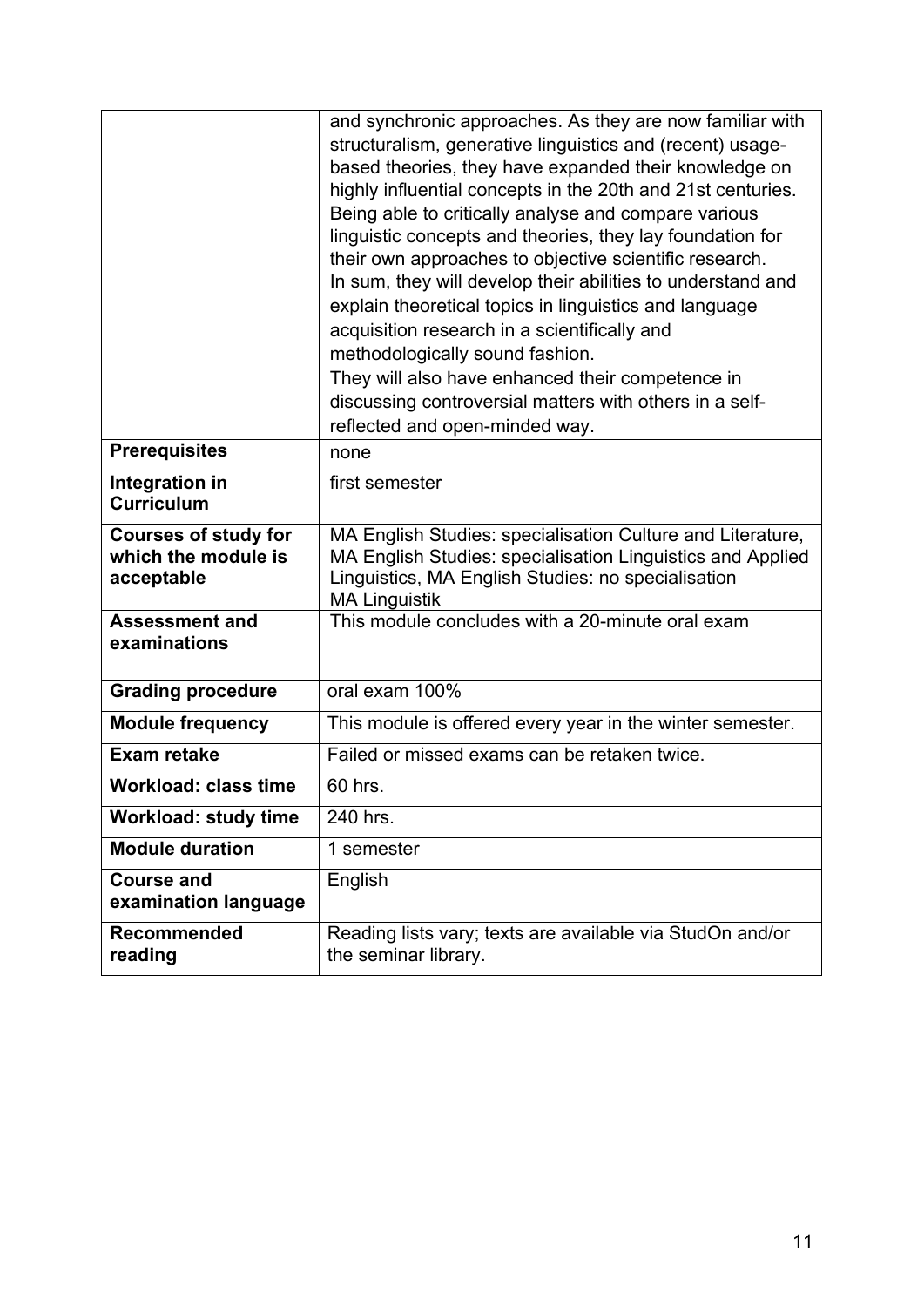#### **Core Module Culture**

| <b>Module name</b>        | <b>Core Module Culture (Core Cult)</b>                                                                                                                                                                                                                                                                                                                                                                                                                                                                                                                                                                                                                                                                                                                                                                                                                                                                                                                                                                                                                                                                                                                                                                                                                                                                                                                                                                                                                    | 10 ECTS |
|---------------------------|-----------------------------------------------------------------------------------------------------------------------------------------------------------------------------------------------------------------------------------------------------------------------------------------------------------------------------------------------------------------------------------------------------------------------------------------------------------------------------------------------------------------------------------------------------------------------------------------------------------------------------------------------------------------------------------------------------------------------------------------------------------------------------------------------------------------------------------------------------------------------------------------------------------------------------------------------------------------------------------------------------------------------------------------------------------------------------------------------------------------------------------------------------------------------------------------------------------------------------------------------------------------------------------------------------------------------------------------------------------------------------------------------------------------------------------------------------------|---------|
| <b>Courses</b>            | Advanced Seminar, Independent Study Group                                                                                                                                                                                                                                                                                                                                                                                                                                                                                                                                                                                                                                                                                                                                                                                                                                                                                                                                                                                                                                                                                                                                                                                                                                                                                                                                                                                                                 |         |
| <b>Lecturers</b>          | UnivIS >> Lecture Directory >> Faculty of Humanities,<br>Social Sciences, and Theology >> Anglistik und<br>Amerikanistik >> English Studies (Master Degree) -<br>Modules >> Schwerpunkt Culture and Literature >><br>Elective Module >> Core Module Culture                                                                                                                                                                                                                                                                                                                                                                                                                                                                                                                                                                                                                                                                                                                                                                                                                                                                                                                                                                                                                                                                                                                                                                                               |         |
| <b>Module coordinator</b> | Sandra Dinter                                                                                                                                                                                                                                                                                                                                                                                                                                                                                                                                                                                                                                                                                                                                                                                                                                                                                                                                                                                                                                                                                                                                                                                                                                                                                                                                                                                                                                             |         |
| <b>Content</b>            | The module builds on knowledge and skills acquired in the<br>Introductory Module Culture (and the Intensive Seminar).<br>Students will engage in more detail with current concepts<br>in cultural theory by applying them to a core topic in British<br>Cultural Studies. Possible core areas are:<br>concepts of representation and difference (including<br>constructions of identity and alterity through<br>categories like class, gender, ethnicity, nationality,<br>regional belonging, religion, age and sexual ori-<br>entation)<br>the cultural dimensions of space and time (e.g.<br>٠<br>constructions of centre and periphery, of cultural<br>history, cultural memory, and cultural 'heritage')<br>mediality, intermediality, cultural discursivity<br>٠<br>cultural canons (high and popular culture; high pop,<br>$etc.$ )<br>In class (an Advanced Seminar), the respective core<br>topic(s) is/are discussed, contextualized, and critically<br>evaluated from different perspectives.<br>In a period of supervised self-directed study/reading<br>assignments, students approach the topic with a narrower,<br>individual focus. They will work on the critical concepts<br>and terminology they use in their research, explore the<br>contexts of their object of study, and familiarise<br>themselves with relevant, especially current, scholarship in<br>the field. Students are closely monitored and assisted in<br>this process. |         |
| <b>Aims and skills</b>    | Students will apply independently, but with supervision,<br>current critical concepts and methods in Cultural Studies to<br>a core topic in the field. The module will allow them to<br>improve their skills in the following areas:<br>explore the use and limitations of particular theories<br>and methods as applied to a clearly-defined topic in<br><b>English Studies</b><br>improve their skills in academic description,<br>analysis, and debate<br>develop ideas both in the context of a group<br>(seminar) as well as independently                                                                                                                                                                                                                                                                                                                                                                                                                                                                                                                                                                                                                                                                                                                                                                                                                                                                                                           |         |
| <b>Prerequisites</b>      | Students should have completed two of the Introductory                                                                                                                                                                                                                                                                                                                                                                                                                                                                                                                                                                                                                                                                                                                                                                                                                                                                                                                                                                                                                                                                                                                                                                                                                                                                                                                                                                                                    |         |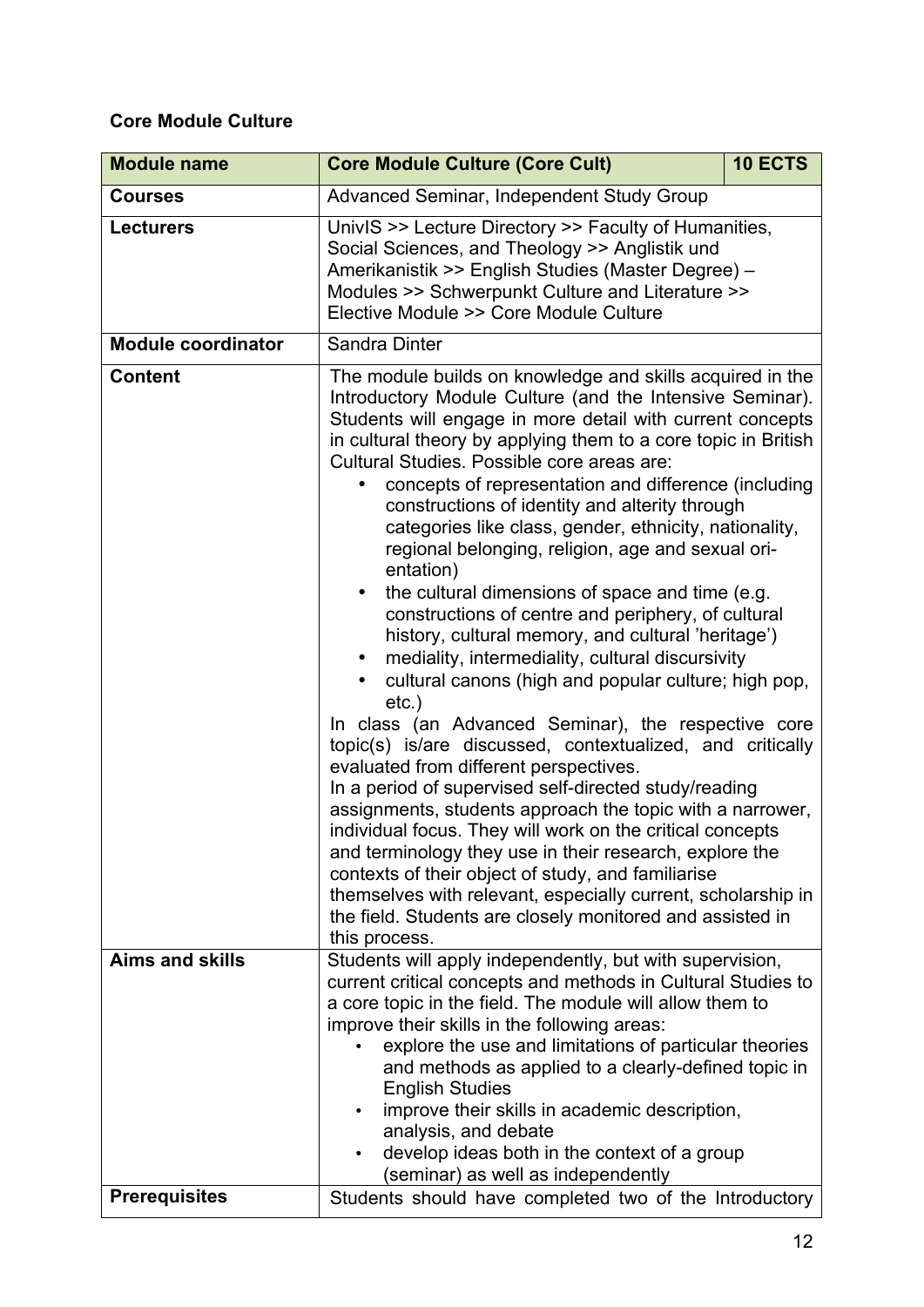|                                                                  | Modules, including Culture before beginning this module.                                                                                                                       |
|------------------------------------------------------------------|--------------------------------------------------------------------------------------------------------------------------------------------------------------------------------|
| Integration in<br>curriculum                                     | second semester                                                                                                                                                                |
| <b>Courses of study for</b><br>which the module is<br>acceptable | MA English Studies: specialisation Culture and Literature,<br>MA English Studies: specialisation Linguistics and Applied<br>Linguistics, MA English Studies: no specialisation |
| <b>Assessment and</b><br>examinations                            | The module concludes with (1) a term paper (15 pages),<br>(2) a handout (following an oral presentation, 2 - 3 pages).                                                         |
| <b>Grading procedure</b>                                         | 100%                                                                                                                                                                           |
| <b>Module frequency</b>                                          | This module is offered every semester.                                                                                                                                         |
| Exam retake                                                      | Failed or missed exams can be retaken twice.                                                                                                                                   |
| <b>Workload: class time</b>                                      | 36 hrs.                                                                                                                                                                        |
| <b>Workload: study time</b>                                      | 264 hrs.                                                                                                                                                                       |
| <b>Module duration</b>                                           | 1 semester                                                                                                                                                                     |
| Course and<br>examination language                               | English                                                                                                                                                                        |
| <b>Recommended</b><br>reading                                    | Reading lists vary; texts are made available via StudOn<br>and/or the departmental library.                                                                                    |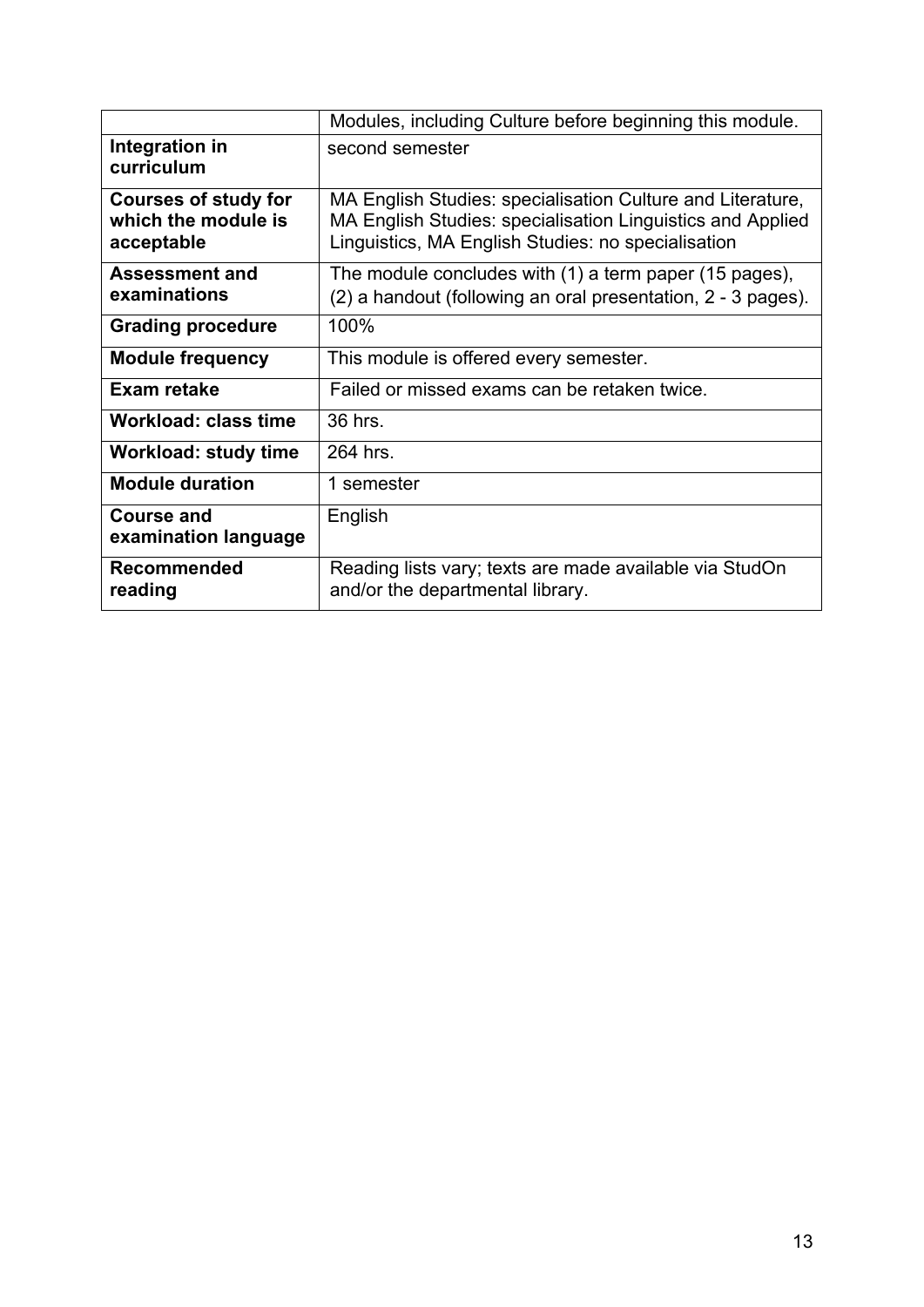#### **Core Module Literature**

| <b>Module name</b>        | <b>Core Module Literature (Core Lit)</b>                                                                                                                                                                                                                                                                                                                                                                                                                                                                                                                                                                                                                                                                                                                                                                                                                                                                                                                                                                                                                                                                                                                                                                                                                                                                                                                                                                                                                                                                                                                                                                                                                     | 10 ECTS |
|---------------------------|--------------------------------------------------------------------------------------------------------------------------------------------------------------------------------------------------------------------------------------------------------------------------------------------------------------------------------------------------------------------------------------------------------------------------------------------------------------------------------------------------------------------------------------------------------------------------------------------------------------------------------------------------------------------------------------------------------------------------------------------------------------------------------------------------------------------------------------------------------------------------------------------------------------------------------------------------------------------------------------------------------------------------------------------------------------------------------------------------------------------------------------------------------------------------------------------------------------------------------------------------------------------------------------------------------------------------------------------------------------------------------------------------------------------------------------------------------------------------------------------------------------------------------------------------------------------------------------------------------------------------------------------------------------|---------|
| <b>Courses</b>            | <b>Advanced Seminar, Independent Study Group</b>                                                                                                                                                                                                                                                                                                                                                                                                                                                                                                                                                                                                                                                                                                                                                                                                                                                                                                                                                                                                                                                                                                                                                                                                                                                                                                                                                                                                                                                                                                                                                                                                             |         |
| <b>Lecturers</b>          | UnivIS >> Lecture Directory >> Faculty of Humanities,<br>Social Sciences, and Theology >> Anglistik und<br>Amerikanistik >> English Studies (Master Degree) -<br>Modules >> Schwerpunkt Culture and Literature >><br>Elective Module >> Core Module Literature                                                                                                                                                                                                                                                                                                                                                                                                                                                                                                                                                                                                                                                                                                                                                                                                                                                                                                                                                                                                                                                                                                                                                                                                                                                                                                                                                                                               |         |
| <b>Module coordinator</b> | Sandra Dinter                                                                                                                                                                                                                                                                                                                                                                                                                                                                                                                                                                                                                                                                                                                                                                                                                                                                                                                                                                                                                                                                                                                                                                                                                                                                                                                                                                                                                                                                                                                                                                                                                                                |         |
| <b>Content</b>            | The module provides a detailed, in-depth study of key<br>concepts, methods and critical terminology in modern<br>Literary Studies and applies them to a core topic in<br>English Studies. Possible concepts and core topics are:<br>the theory and practice of literary criticism, including<br>case studies on the application of critical<br>approaches to literary texts<br>critical discussions of the functions of literary<br>canons (e.g. de- and recanonization, especially in<br>contexts of gender studies or (post)colonialism)<br>the historicity of literature and the representation of<br>history (incl. the history of ideas) in literature<br>literature, literary theory and cultural politics<br>concepts of difference and representation in literary<br>$\bullet$<br>theory<br>case studies on contemporary literary theory (e.g.,<br>religious and ethical turns)<br>the study and problematization of the literary and<br>cultural signifi-cance of literary modes and genres<br>detailed study of particular literary movements or<br>periods (e.g. Renaissance, Restoration,<br>Romanticism)<br>In class (an Advanced Seminar), the respective core topic<br>is discussed, contextualized, and critically evaluated from<br>different perspectives. In a period of supervised self-<br>directed study/reading assignments, students approach<br>the topic with a narrower, individual focus. They will work<br>on the critical concepts and terminology they use in their<br>research, explore the contexts of their object of study, and<br>familiarise themselves with relevant, especially current,<br>scholarship in the field. |         |
| <b>Aims and skills</b>    | Students will apply independently, but with supervision,<br>current critical concepts and methods in Literary Studies to<br>a core topic in the field. The module will allow them to<br>improve their skills in the following areas:<br>explore the use and limitations of particular theories<br>and methods as applied to a clearly-defined topic in<br><b>English Studies</b><br>improve their skills in academic description,                                                                                                                                                                                                                                                                                                                                                                                                                                                                                                                                                                                                                                                                                                                                                                                                                                                                                                                                                                                                                                                                                                                                                                                                                            |         |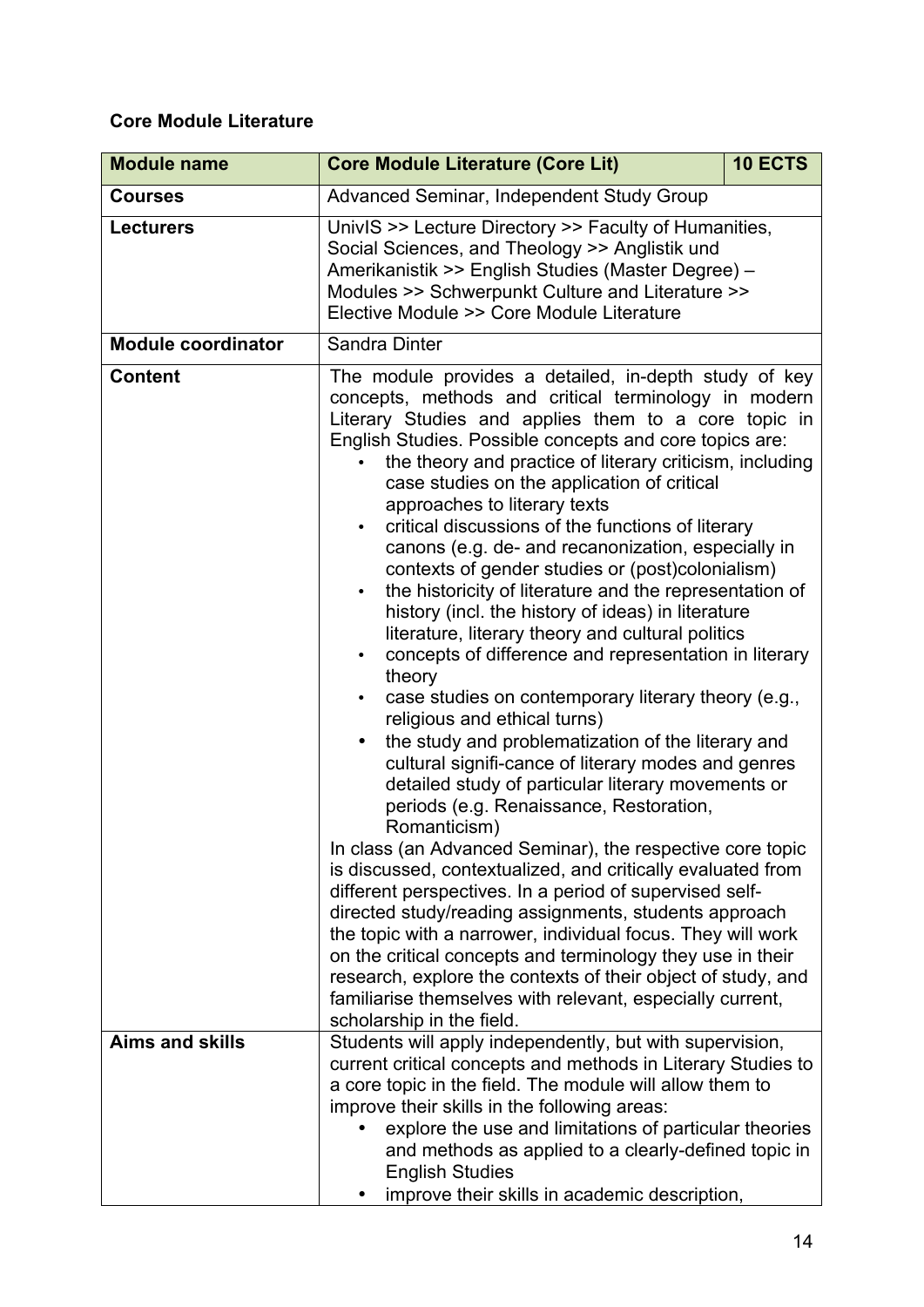|                                                                  | analysis, and debate<br>develop ideas both in the context of a group<br>$\bullet$<br>(seminar) as well as independently                                                        |
|------------------------------------------------------------------|--------------------------------------------------------------------------------------------------------------------------------------------------------------------------------|
| <b>Prerequisites</b>                                             | Students should have completed two of the Introductory<br>Modules, including Culture before beginning this module.                                                             |
| Integration in<br>curriculum                                     | second semester                                                                                                                                                                |
| <b>Courses of study for</b><br>which the module is<br>acceptable | MA English Studies: specialisation Culture and Literature,<br>MA English Studies: specialisation Linguistics and Applied<br>Linguistics, MA English Studies: no specialisation |
| Assessment and<br>examinations                                   | The module concludes with (1) a term paper (15 pages),<br>(2) a handout (following an oral presentation, 2-3 pages).                                                           |
| <b>Grading procedure</b>                                         | 100%                                                                                                                                                                           |
| <b>Module frequency</b>                                          | This module is offered every winter and summer semester.                                                                                                                       |
| Exam retake                                                      | Failed or missed exams can be retaken twice.                                                                                                                                   |
| Workload: class time                                             | 36 hrs.                                                                                                                                                                        |
| <b>Workload: study time</b>                                      | 264 hrs.                                                                                                                                                                       |
| <b>Module duration</b>                                           | 1 semester                                                                                                                                                                     |
| <b>Course and</b><br>examination language                        | English                                                                                                                                                                        |
| <b>Recommended</b><br>reading                                    | Reading lists vary; texts are made available via StudOn<br>and/or the departmental library.                                                                                    |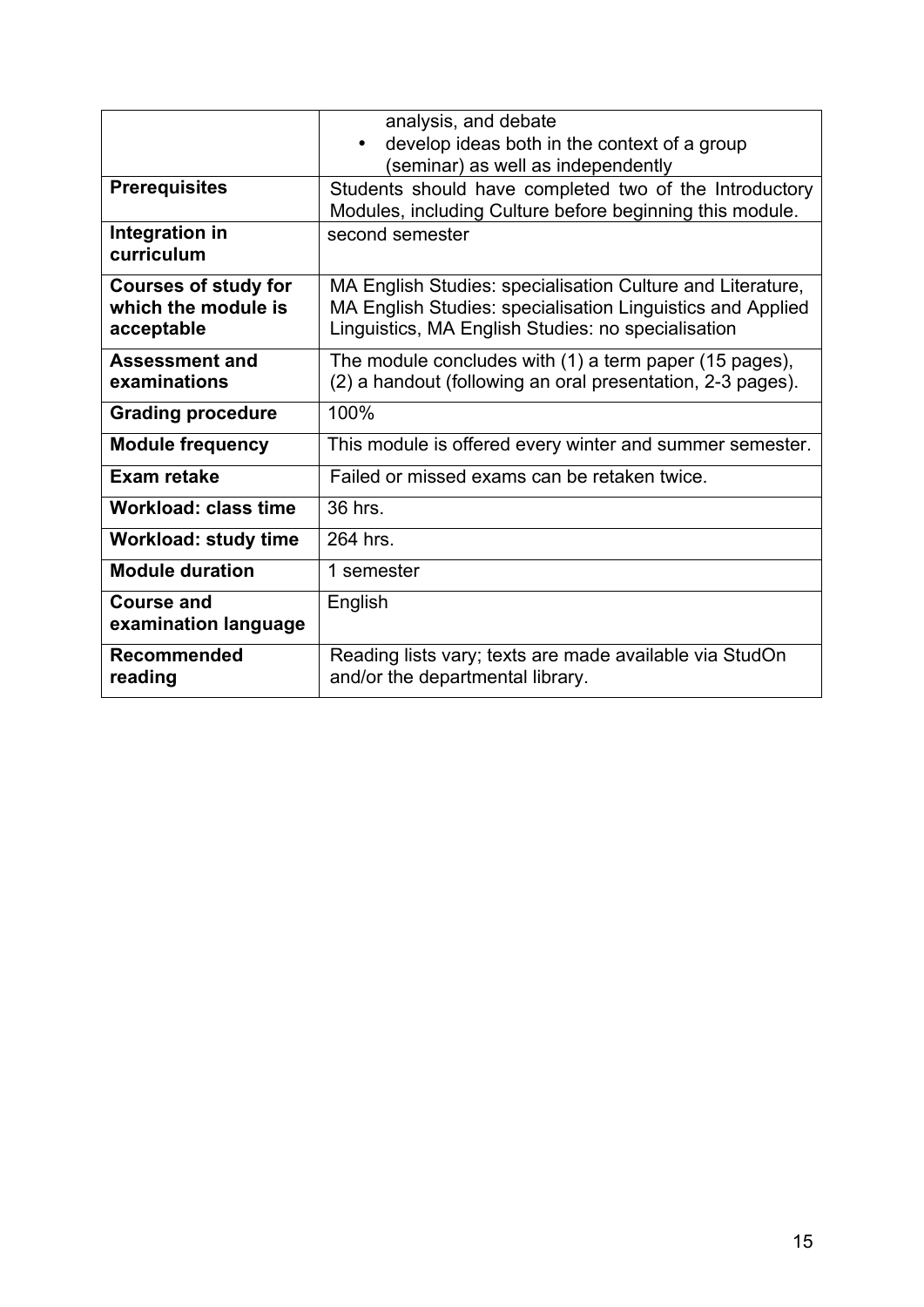#### **Master Module I: Culture**

| <b>Module name</b>        | <b>Master Module I: Culture</b>                                                                                                                                                                                                                                                                                                                                                                                                                                                                                                                                                                                                                                                                                                                                                                                                                                                                                                                                                                                                                                                                                     | 10 ECTS |
|---------------------------|---------------------------------------------------------------------------------------------------------------------------------------------------------------------------------------------------------------------------------------------------------------------------------------------------------------------------------------------------------------------------------------------------------------------------------------------------------------------------------------------------------------------------------------------------------------------------------------------------------------------------------------------------------------------------------------------------------------------------------------------------------------------------------------------------------------------------------------------------------------------------------------------------------------------------------------------------------------------------------------------------------------------------------------------------------------------------------------------------------------------|---------|
| <b>Courses</b>            | OS Master's Course, Reading or Discussion Group                                                                                                                                                                                                                                                                                                                                                                                                                                                                                                                                                                                                                                                                                                                                                                                                                                                                                                                                                                                                                                                                     |         |
| <b>Lecturers</b>          | UnivIS >> Lecture Directory >> Faculty of Humanities,<br>Social Sciences, and Theology >> Anglistik und<br>Amerikanistik >> English Studies (Master Degree) -<br>Modules >> Schwerpunkt Culture and Literature >><br>Elective Module >> Master Module I Culture                                                                                                                                                                                                                                                                                                                                                                                                                                                                                                                                                                                                                                                                                                                                                                                                                                                     |         |
| <b>Module coordinator</b> | Sandra Dinter                                                                                                                                                                                                                                                                                                                                                                                                                                                                                                                                                                                                                                                                                                                                                                                                                                                                                                                                                                                                                                                                                                       |         |
| <b>Content</b>            | The Master-Course is designed to provide a very detailed<br>examination, contextualization and discussion of:<br>either a group of discourses from selected cultural<br>fields (e.g. the arts, science, politics, religion, etc.)<br>that have been filtered through various media and<br>institutions - and the theoretical concepts and<br>methods needed for their analysis<br>or<br>a theoretical concept, approach, or critical theory -<br>and its (historically specific) application.<br>At this stage of their degree programme, students will be<br>expected to conduct substantial amounts of independent<br>and self-reliant work in the seminar. They will also learn to<br>present and defend the findings of their research.<br>In the second course, a seminar, students will read and<br>discuss current scholarship from the relevant field. This<br>course also enables students to further improve their<br>language skills in the form of advanced conversation and<br>presentation skills. The seminar includes a presentation of<br>an academic paper in the context of a student conference |         |
| <b>Aims and skills</b>    | or a workshop, with discussion.<br>In this module students continue their work on core topics<br>in (British) Cultural Studies. The emphasis is now firmly on<br>independent application and research. In the first of the<br>two Master Modules (Master Module I) students will first<br>and foremost improve their oral communication skills.<br>They carry out independent research and present,<br>discuss, and defend their findings in a key academic<br>format: a presentation on a panel in a conference setting,<br>with discussion.<br>Students particularly improve their skills in the following<br>areas:<br>analytical and methodological thinking - students<br>critically reflect on methods of cultural analysis and<br>description<br>presentation skills, particularly oral presentations in<br>a formal academic setting                                                                                                                                                                                                                                                                        |         |
| <b>Prerequisites</b>      | Students should have completed the Core Module Culture                                                                                                                                                                                                                                                                                                                                                                                                                                                                                                                                                                                                                                                                                                                                                                                                                                                                                                                                                                                                                                                              |         |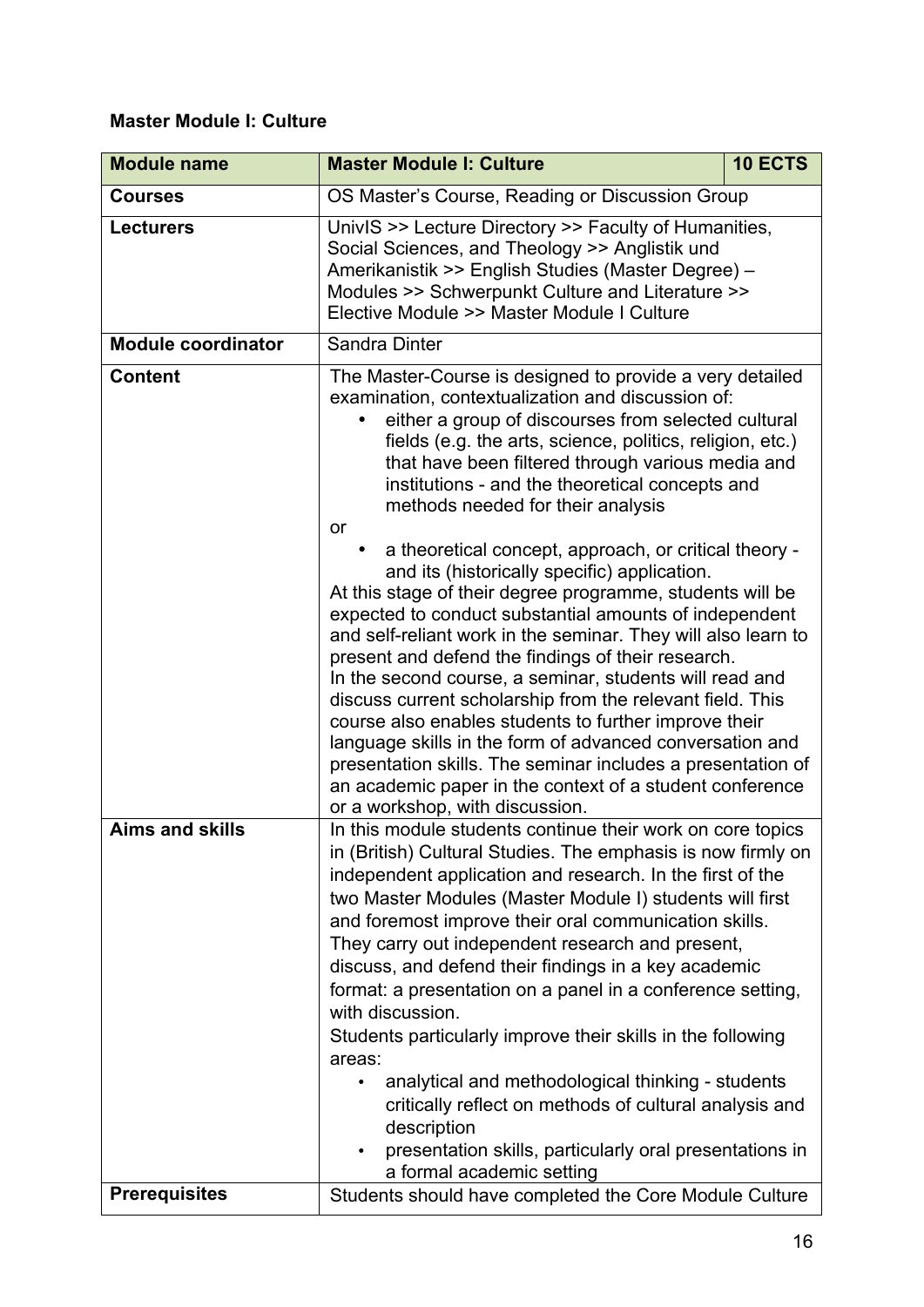|                                                                  | before beginning this module.                                                                                   |
|------------------------------------------------------------------|-----------------------------------------------------------------------------------------------------------------|
| Integration in<br>curriculum                                     | third semester                                                                                                  |
| <b>Courses of study for</b><br>which the module is<br>acceptable | MA English Studies: specialisation Culture and Literature,<br><b>MA English Studies: no specialisation</b>      |
| <b>Assessment and</b><br>examinations                            | The module concludes with an oral exam in the form of an<br>academic presentation with discussion (20 minutes). |
| <b>Grading procedure</b>                                         | oral exam 100%                                                                                                  |
| <b>Module frequency</b>                                          | This module is offered every winter semester.                                                                   |
| Exam retake                                                      | Failed or missed exams can be retaken twice.                                                                    |
| Workload: class time                                             | 42 hrs.                                                                                                         |
| Workload: study time                                             | 258 hrs.                                                                                                        |
| <b>Module duration</b>                                           | 1 semester                                                                                                      |
| Course and<br>examination<br>Language                            | English                                                                                                         |
| <b>Recommended</b><br>reading                                    | Reading lists vary; texts are made available via StudOn<br>and/or the departmental library.                     |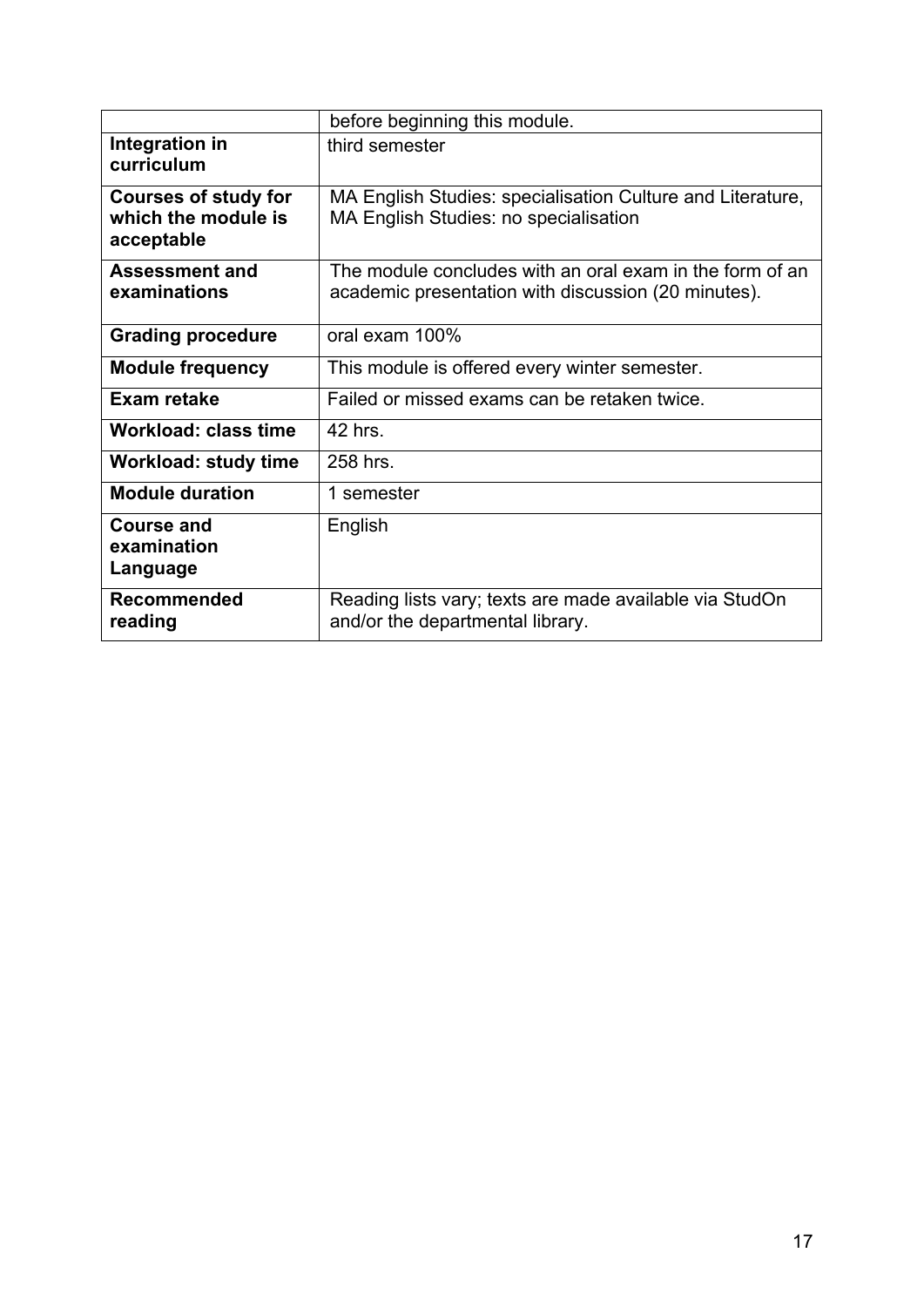#### **Master Module I: Literature**

| <b>Module name</b>        | 10 ECTS<br>Master Module I: Literature (Master I: Lit)                                                                                                                                                                                                                                                                                                                                                                                                                                                                                                                                                                                                                                                                                                                                                                                                                                                                                                                                                                             |  |
|---------------------------|------------------------------------------------------------------------------------------------------------------------------------------------------------------------------------------------------------------------------------------------------------------------------------------------------------------------------------------------------------------------------------------------------------------------------------------------------------------------------------------------------------------------------------------------------------------------------------------------------------------------------------------------------------------------------------------------------------------------------------------------------------------------------------------------------------------------------------------------------------------------------------------------------------------------------------------------------------------------------------------------------------------------------------|--|
| <b>Courses</b>            | OS Master's Course, Reading or Discussion Group                                                                                                                                                                                                                                                                                                                                                                                                                                                                                                                                                                                                                                                                                                                                                                                                                                                                                                                                                                                    |  |
| <b>Lecturers</b>          | UnivIS >> Lecture Directory >> Faculty of Humanities,<br>Social Sciences, and Theology >> Anglistik und<br>Amerikanistik >> English Studies (Master Degree) -<br>Modules >> Schwerpunkt Culture and Literature >><br>Elective Module >> Master Module I Literature                                                                                                                                                                                                                                                                                                                                                                                                                                                                                                                                                                                                                                                                                                                                                                 |  |
| <b>Module coordinator</b> | Sandra Dinter                                                                                                                                                                                                                                                                                                                                                                                                                                                                                                                                                                                                                                                                                                                                                                                                                                                                                                                                                                                                                      |  |
| <b>Content</b>            | The Master-Course is designed to provide a very detailed<br>examination, contextualization and discussion of:<br>either a group of literary texts - such as a genre,<br>historical period, or oeuvre - and the contexts,<br>concepts and methods needed for their analysis<br>or<br>a theoretical concept, approach, or critical theory -<br>and its (historically specific) application<br>At this stage of their degree programme, students will be<br>expected to conduct substantial amounts of work in the<br>seminar independently. They will also learn to present and<br>defend the findings of their research.<br>In the second course, a seminar, students will read and<br>discuss current scholarship from the relevant field. This<br>course also enables students to further improve their<br>language skills in the form of advanced conversation and<br>presentation skills. The seminar includes a presentation of<br>an academic paper in the context of a student conference<br>or a workshop, with discussion. |  |
| <b>Aims and skills</b>    | In this module students continue their work on core topics<br>in British Literary Studies. The emphasis is now firmly on<br>independent application and research. In the first of the<br>two Master Modules (Master Module I) students will first<br>and foremost improve their oral communication skills.<br>They carry out independent research and present,<br>discuss, and defend their findings in a key academic<br>format: a presentation on a panel in a conference setting,<br>with discussion.<br>Students particularly improve their skills in the following<br>areas:<br>analytical and methodological thinking - students<br>critically reflect on methods of cultural analysis and<br>description<br>presentation skills, particularly oral presentations in<br>a formal academic setting                                                                                                                                                                                                                            |  |
| <b>Prerequisites</b>      | Students should have completed the Core Module<br>Literature before beginning this module.                                                                                                                                                                                                                                                                                                                                                                                                                                                                                                                                                                                                                                                                                                                                                                                                                                                                                                                                         |  |
| Integration in            | third semester                                                                                                                                                                                                                                                                                                                                                                                                                                                                                                                                                                                                                                                                                                                                                                                                                                                                                                                                                                                                                     |  |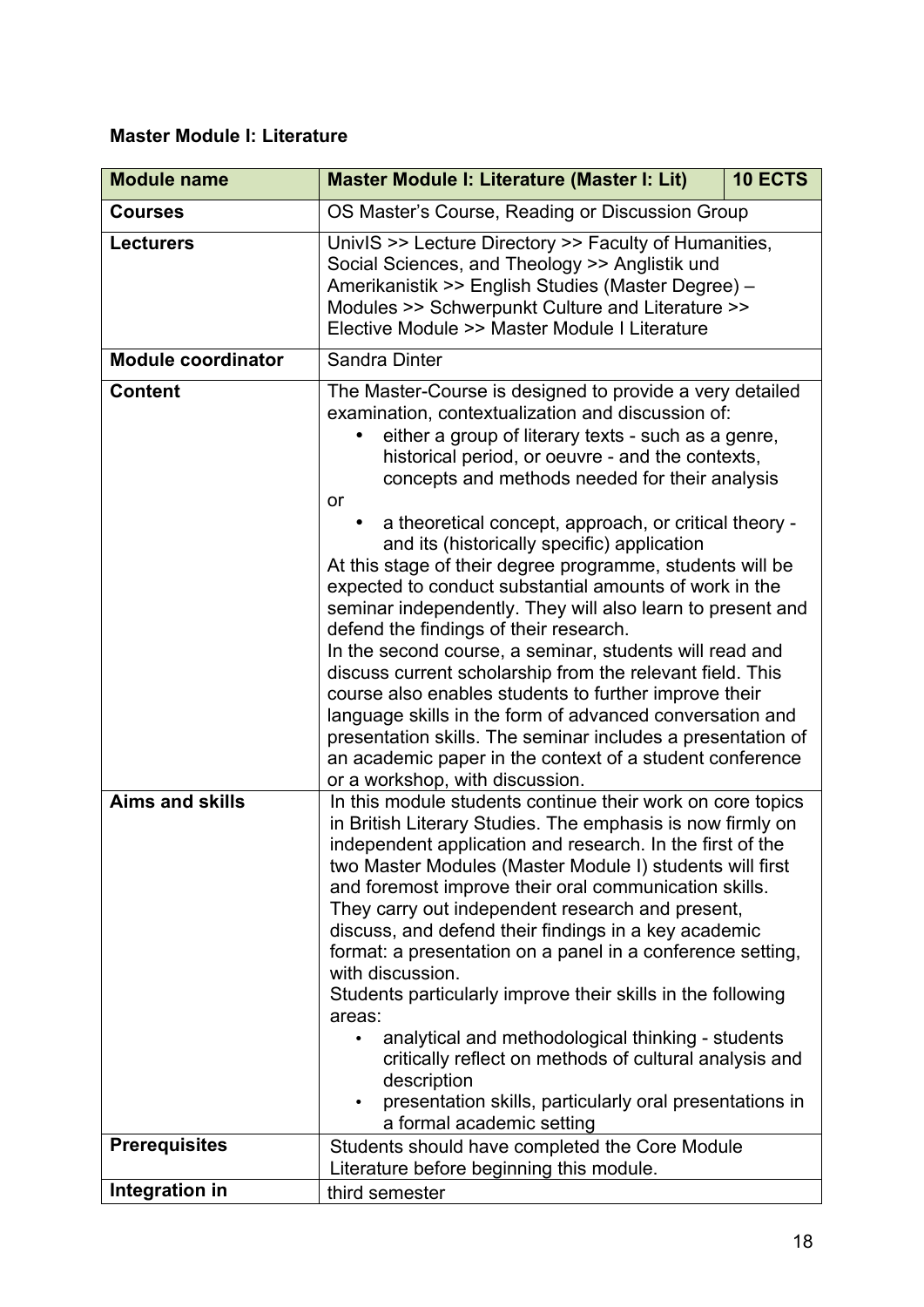| curriculum                                                       |                                                                                                                 |
|------------------------------------------------------------------|-----------------------------------------------------------------------------------------------------------------|
| <b>Courses of study for</b><br>which the module is<br>acceptable | MA English Studies: specialisation Culture and Literature,<br>MA English Studies: no specialisation             |
| <b>Assessment and</b><br>examinations                            | The module concludes with an oral exam in the form of an<br>academic presentation with discussion (20 minutes). |
| <b>Grading procedure</b>                                         | oral exam 100%                                                                                                  |
| <b>Module frequency</b>                                          | This module is offered every winter semester.                                                                   |
| <b>Exam retake</b>                                               | Failed or missed exams can be retaken twice.                                                                    |
| Workload: class time                                             | 42 hrs.                                                                                                         |
| Workload: study time                                             | 258 hrs.                                                                                                        |
| <b>Module duration</b>                                           | 1 Semester                                                                                                      |
| <b>Course and</b><br>examination language                        | English                                                                                                         |
| <b>Recommended</b><br>reading                                    | Reading lists vary; texts are made available via StudOn<br>and/or the departmental library.                     |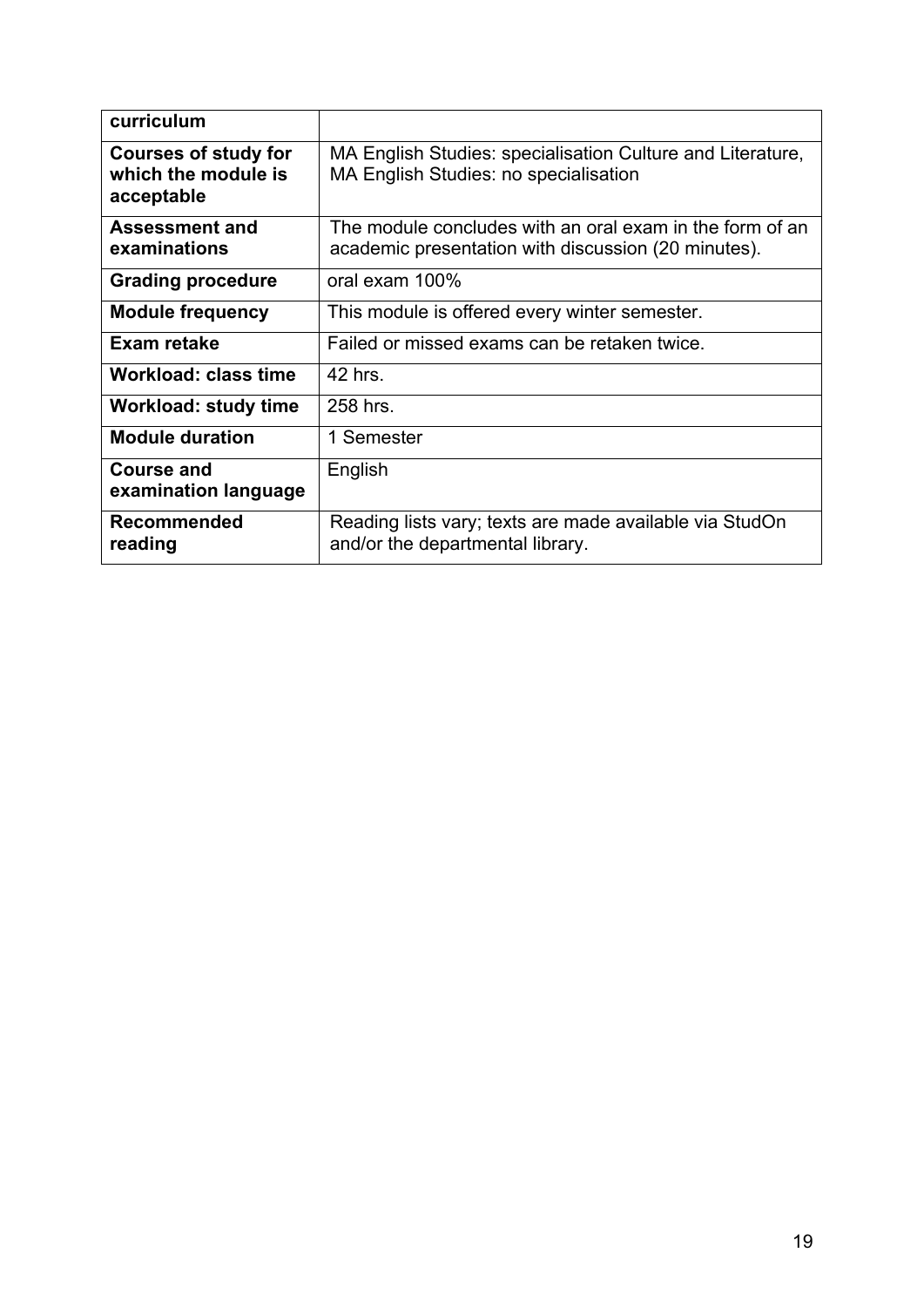#### **Master Module II: Culture**

| <b>Module name</b>        | <b>Master Module II: Culture (Master II: Cult)</b>                                                                                                                                                                                                                                                                                                                                                                                                                                                                                                                                                                                                                                                                                                                                                                                                                                                                                    | 10 ECTS |
|---------------------------|---------------------------------------------------------------------------------------------------------------------------------------------------------------------------------------------------------------------------------------------------------------------------------------------------------------------------------------------------------------------------------------------------------------------------------------------------------------------------------------------------------------------------------------------------------------------------------------------------------------------------------------------------------------------------------------------------------------------------------------------------------------------------------------------------------------------------------------------------------------------------------------------------------------------------------------|---------|
| <b>Courses</b>            | Advanced Seminar, Independent Study Group                                                                                                                                                                                                                                                                                                                                                                                                                                                                                                                                                                                                                                                                                                                                                                                                                                                                                             |         |
| <b>Lecturers</b>          | UnivIS >> Lecture Directory >> Faculty of Humanities,<br>Social Sciences, and Theology >> Anglistik und<br>Amerikanistik >> English Studies (Master Degree) -<br>Modules >> Schwerpunkt Culture and Literature >><br>Elective Module >> Master Module II Culture                                                                                                                                                                                                                                                                                                                                                                                                                                                                                                                                                                                                                                                                      |         |
| <b>Module coordinator</b> | Sandra Dinter                                                                                                                                                                                                                                                                                                                                                                                                                                                                                                                                                                                                                                                                                                                                                                                                                                                                                                                         |         |
| <b>Content</b>            | The Master Module II consists of two parts:<br>First, an Advanced Seminar provides opportunities<br>for independent research on a core topic in British<br><b>Cultural Studies.</b><br>The second part of the module promotes self-<br>$\bullet$<br>reliant, independent work, allowing students to<br>choose between two different forms of study.<br>Depending on what best benefits their work in the<br>Advanced Seminar and their work towards their<br>MA-thesis, they can decide whether to invest their<br>time of self-directed study into work on a core topic,<br>or to participate in the research-programmes of the<br>Faculty Research Centres (such as the<br>Interdisziplinäres Zentrum Literatur und Kultur der<br>Gegenwart or the Interdisziplinäres Zentrum<br>Gender - Differenz - Diversität). If they choose the<br>second option, they can spread their participation                                         |         |
| <b>Aims and skills</b>    | over the course of the third and fourth semester.<br>The Master Module II continues the work on core topics in<br>British Cultural Studies with an emphasis on independent<br>application and research. It will allow students to carry out<br>independent research and self-reliant work. Students are<br>furthermore encouraged to take up interdisciplinary<br>perspectives to supplement their studies.<br>In this module students will especially improve their skills<br>in the following areas:<br>knowledge and independent application of critical<br>terminology and methods of cultural theory with a<br>view to preparing for the independent writing of a<br>master thesis<br>writing skills (especially structure and expression) in<br>a major academic genre, the academic<br>essay/research paper<br>independent research<br>Students should have completed the Core Module Culture<br>before beginning this module. |         |
| <b>Prerequisites</b>      | Students should have completed the Core Module Culture<br>before beginning this module.                                                                                                                                                                                                                                                                                                                                                                                                                                                                                                                                                                                                                                                                                                                                                                                                                                               |         |
| Integration in            | third semester                                                                                                                                                                                                                                                                                                                                                                                                                                                                                                                                                                                                                                                                                                                                                                                                                                                                                                                        |         |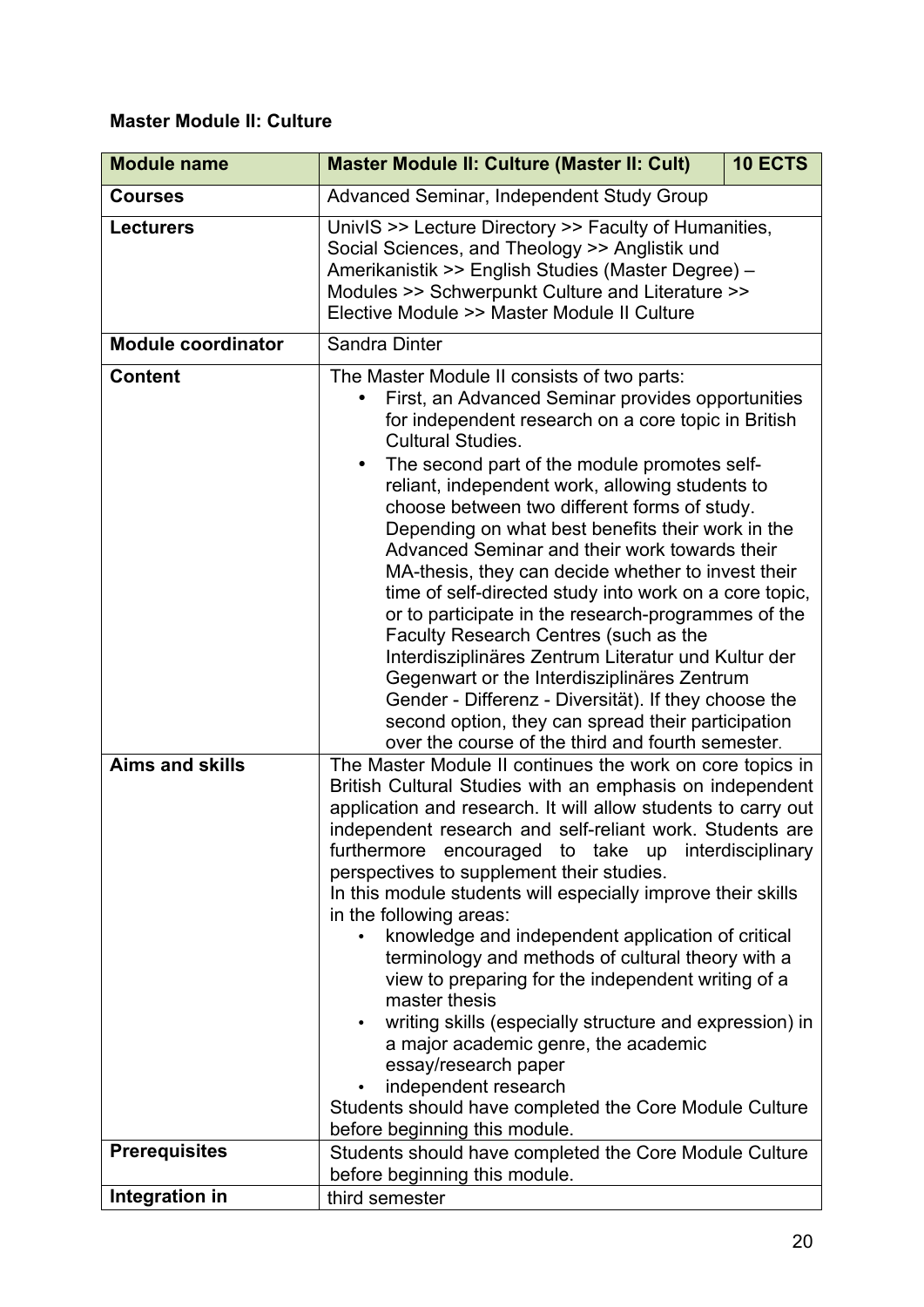| curriculum                                                       |                                                                                                                                                                                |
|------------------------------------------------------------------|--------------------------------------------------------------------------------------------------------------------------------------------------------------------------------|
| <b>Courses of study for</b><br>which the module is<br>acceptable | MA English Studies: specialisation Culture and Literature,<br>MA English Studies: specialisation Linguistics and Applied<br>Linguistics, MA English Studies: no specialisation |
| <b>Assessment and</b><br>examinations                            | The module concludes with (1) a term paper (15 pages)<br>(2) a handout (following an oral presentation, 2 - 3 pages).                                                          |
| <b>Grading procedure</b>                                         | 100%                                                                                                                                                                           |
| <b>Module frequency</b>                                          | This module is offered every winter semester.                                                                                                                                  |
| Exam retake                                                      | Failed or missed exams can be retaken twice.                                                                                                                                   |
| Workload: class time                                             | 42 hrs.                                                                                                                                                                        |
| Workload: study time                                             | 258 hrs.                                                                                                                                                                       |
| <b>Module duration</b>                                           | 1 Semester                                                                                                                                                                     |
| <b>Course and</b><br>examination language                        | English                                                                                                                                                                        |
| <b>Recommended</b><br>reading                                    | Reading lists vary; texts are made available via StudOn<br>and/or the departmental library.                                                                                    |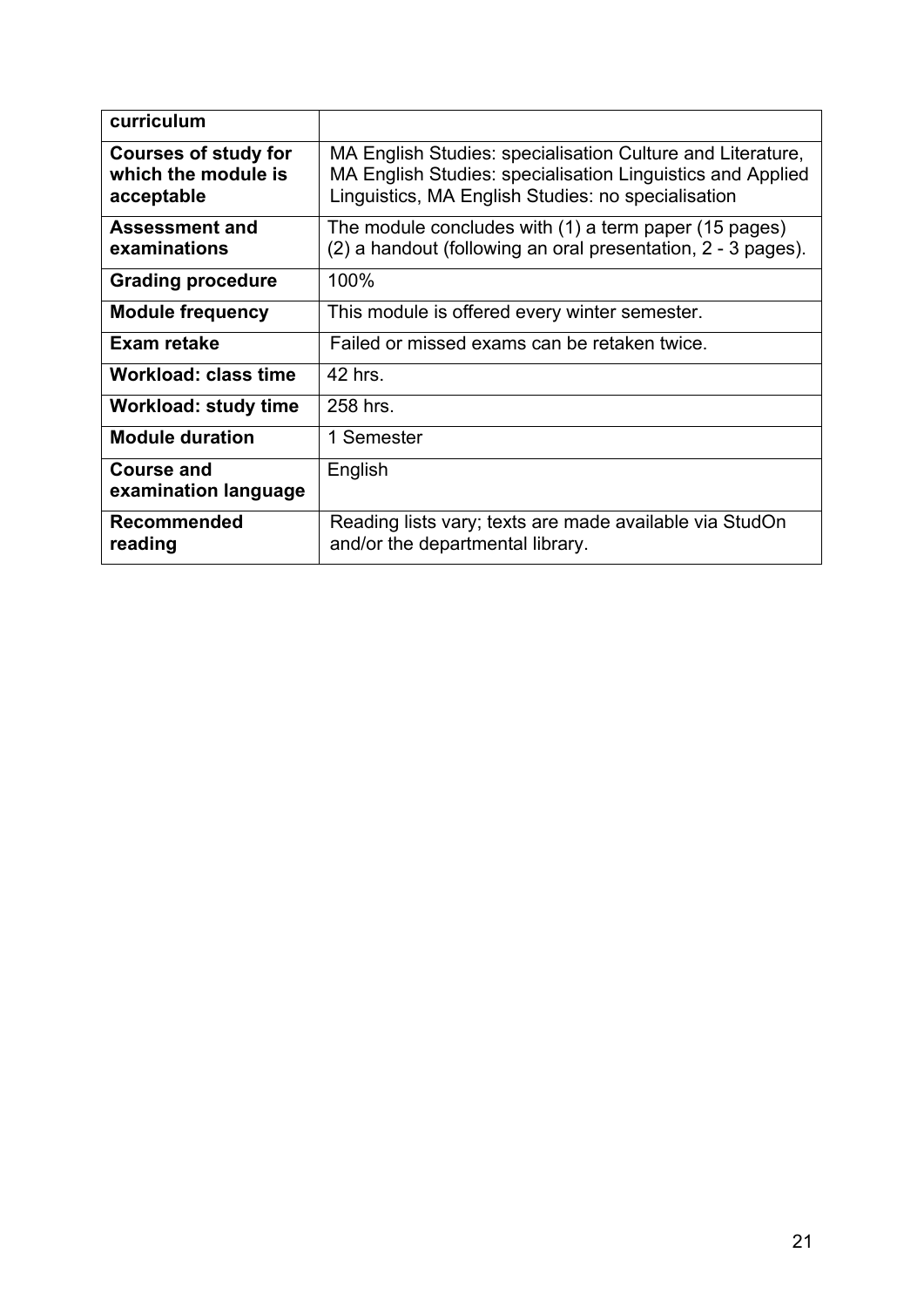#### **Master Module II: Literature**

| <b>Module name</b>          | Master Module II: Literature (Master II: Lit)                                                                                                                                                                                                                                                                                                                                                                                                                                                                                                                                                                                                                                                                                                                                                                                                                                                                                         | 10 ECTS |
|-----------------------------|---------------------------------------------------------------------------------------------------------------------------------------------------------------------------------------------------------------------------------------------------------------------------------------------------------------------------------------------------------------------------------------------------------------------------------------------------------------------------------------------------------------------------------------------------------------------------------------------------------------------------------------------------------------------------------------------------------------------------------------------------------------------------------------------------------------------------------------------------------------------------------------------------------------------------------------|---------|
| <b>Courses</b>              | Advanced Seminar, Independent Study Group                                                                                                                                                                                                                                                                                                                                                                                                                                                                                                                                                                                                                                                                                                                                                                                                                                                                                             |         |
| <b>Lecturers</b>            | UnivIS >> Lecture Directory >> Faculty of Humanities,<br>Social Sciences, and Theology >> Anglistik und<br>Amerikanistik >> English Studies (Master Degree) -<br>Modules >> Schwerpunkt Culture and Literature >><br>Elective Module >> Master Module II Literature                                                                                                                                                                                                                                                                                                                                                                                                                                                                                                                                                                                                                                                                   |         |
| <b>Module coordinator</b>   | Sandra Dinter                                                                                                                                                                                                                                                                                                                                                                                                                                                                                                                                                                                                                                                                                                                                                                                                                                                                                                                         |         |
| <b>Content</b>              | The Master Module II consists of two parts:<br>First, an Advanced Seminar provides opportunities<br>for independent research on a core topic in British<br><b>Cultural Studies.</b><br>The second part of the module promotes self-<br>reliant, independent work, allowing students to<br>choose between two different forms of study.<br>Depending on what best benefits their work in the<br>Advanced Seminar and their work towards their<br>MA-thesis, they can decide whether to invest their<br>time of self-directed study into work on a core topic,<br>or to participate in the research-programmes of the<br>Faculty Research Centres (such as the<br>Interdisziplinäres Zentrum Literatur und Kultur der<br>Gegenwart or the Interdisziplinäres Zentrum<br>Gender - Differenz - Diversität). If they choose the<br>second option, they can spread their participation<br>over the course of the third and fourth semester. |         |
| <b>Aims and skills</b>      | The Master Module II continues the work on core topics in<br>Literary Studies with an emphasis on independent<br>application and research. It will allow students to carry out<br>independent research and self-reliant work. Students are<br>furthermore encouraged to take up interdisciplinary<br>perspectives to supplement their studies.<br>In this module students will especially improve their skills<br>in the following areas:<br>knowledge and independent application of critical<br>terminology and methods of cultural theory with a<br>view to preparing for the independent writing of a<br>master thesis<br>writing skills (especially structure and expression) in<br>a major academic genre, the academic<br>essay/research paper<br>independent research                                                                                                                                                         |         |
| <b>Prerequisites</b>        | Students should have completed the Core Module                                                                                                                                                                                                                                                                                                                                                                                                                                                                                                                                                                                                                                                                                                                                                                                                                                                                                        |         |
| Integration in              | Literature before beginning this module.<br>third semester                                                                                                                                                                                                                                                                                                                                                                                                                                                                                                                                                                                                                                                                                                                                                                                                                                                                            |         |
| curriculum                  |                                                                                                                                                                                                                                                                                                                                                                                                                                                                                                                                                                                                                                                                                                                                                                                                                                                                                                                                       |         |
| <b>Courses of study for</b> | MA English Studies: specialisation Culture and Literature,                                                                                                                                                                                                                                                                                                                                                                                                                                                                                                                                                                                                                                                                                                                                                                                                                                                                            |         |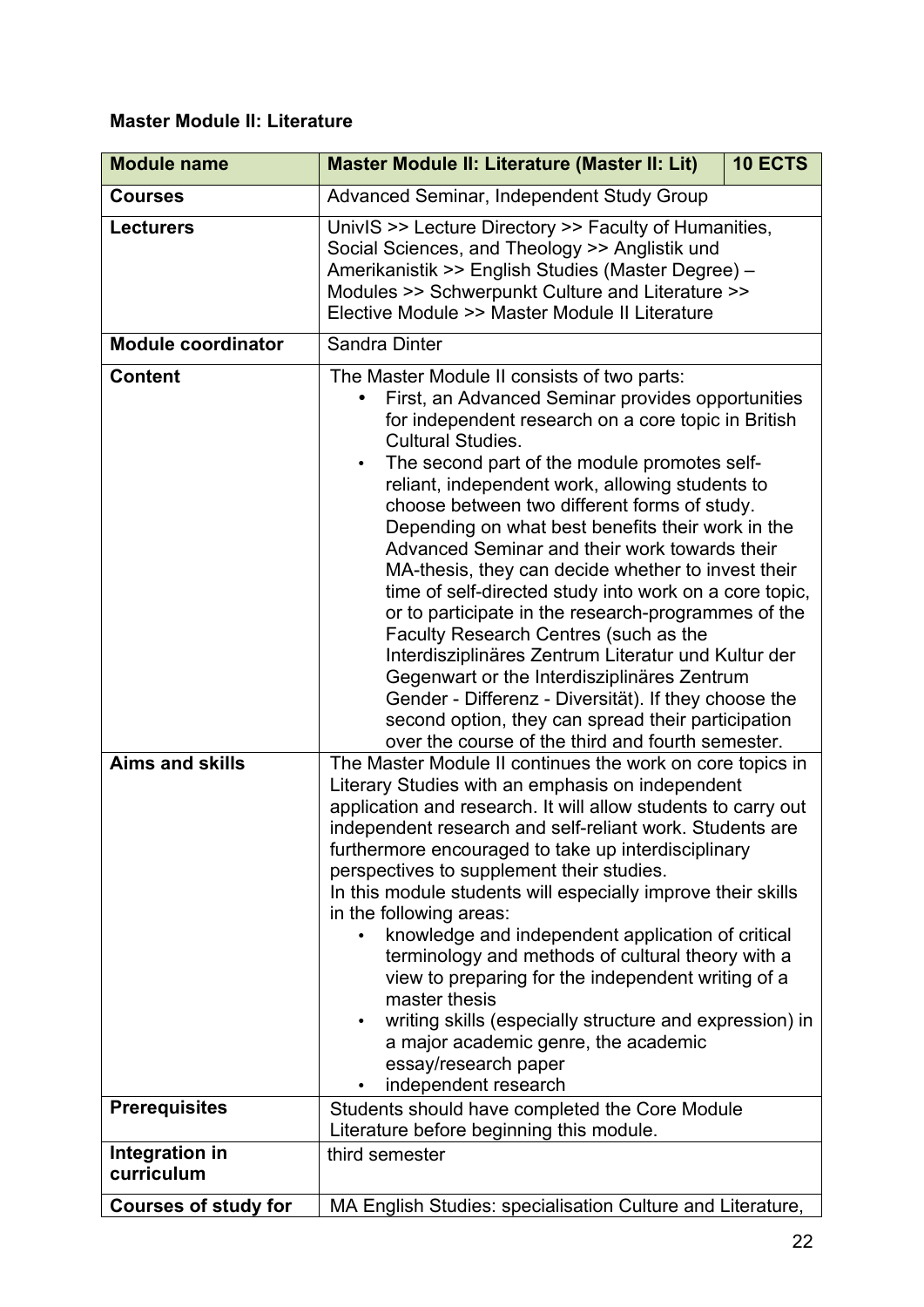| which the module is<br>acceptable     | MA English Studies: specialisation Linguistics and Applied<br>Linguistics, MA English Studies: no specialisation      |
|---------------------------------------|-----------------------------------------------------------------------------------------------------------------------|
| <b>Assessment and</b><br>examinations | The module concludes with: (1) a term paper (15 pages)<br>(2) a handout (following an oral presentation, 2 - 3 pages) |
| <b>Grading procedure</b>              | 100%                                                                                                                  |
| <b>Module frequency</b>               | This module is offered every winter semester.                                                                         |
| Exam retake                           | Failed or missed exams can be retaken twice.                                                                          |
| <b>Workload: class time</b>           | 28 hrs.                                                                                                               |
| <b>Workload: study time</b>           | 272 hrs.                                                                                                              |
| <b>Module duration</b>                | 1 semester                                                                                                            |
| Course and<br>examination language    | English                                                                                                               |
| <b>Recommended</b><br>reading         | Reading lists vary; texts are made available via StudOn<br>and/or the departmental library.                           |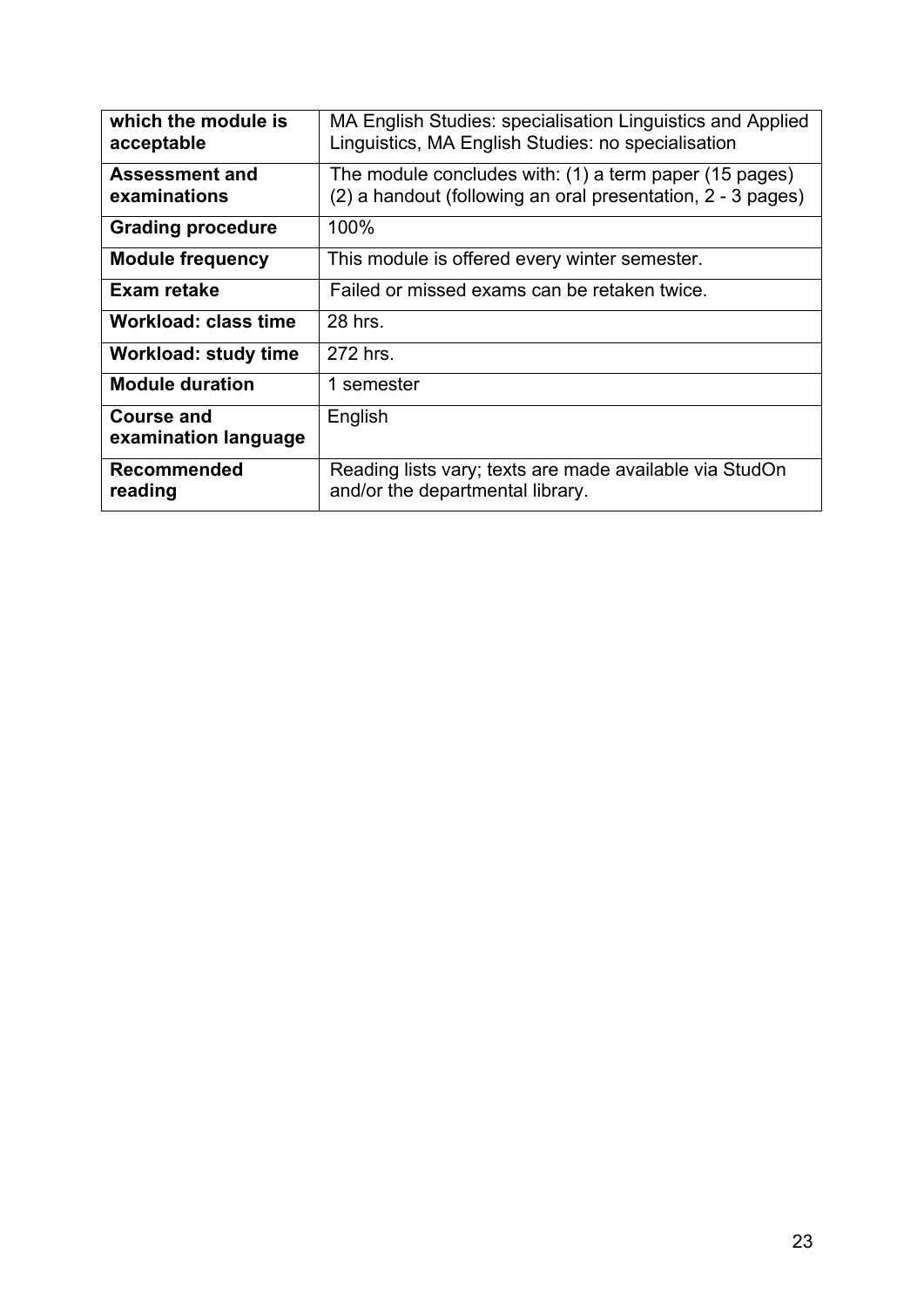### **Wild Card**

A module of 10 credits must be chosen. There are four options: 1) one module from the compulsory elective modules offered in MA English Studies: Linguistics and Applied Linguistics, 2) module from a related degree programme, 3) a placement or 4) work as student assistant or tutor for approx. 3 SWS

| <b>Module name</b>                                               | <b>10 ECTS</b><br><b>Wild Card: One Module from the</b><br><b>Compulsory Elective Modules Offered in</b><br><b>MA English Studies: Linguistics and</b><br><b>Applied Linguistics</b>                                                                                                                                                                                    |  |
|------------------------------------------------------------------|-------------------------------------------------------------------------------------------------------------------------------------------------------------------------------------------------------------------------------------------------------------------------------------------------------------------------------------------------------------------------|--|
| <b>Courses</b>                                                   | Various Advanced Seminars, depends on choice                                                                                                                                                                                                                                                                                                                            |  |
| <b>Lecturers</b>                                                 | UnivIS >> Lecture Directory >> Faculty of Humanities,<br>Social Sciences, and Theology >> Anglistik und<br>Amerikanistik >> English Studies (Master Degree) -<br>Modules >> Schwerpunkt Culture and Literature >><br>Elective Module >> Wild Card >>Modul aus dem<br>Wahlpflichtbereich des MA English Studies: Linguistics<br>and Applied Linguistics                  |  |
| <b>Module coordinator</b>                                        | Sandra Dinter                                                                                                                                                                                                                                                                                                                                                           |  |
| <b>Content</b>                                                   | The content depends on which option is chosen. Refer to<br>the modules of the specialization Linguistics and Applied<br>Linguistics below for further details.                                                                                                                                                                                                          |  |
| <b>Aims and skills</b>                                           | The precise aims and skills depend on which option is<br>chosen. Refer to the modules of the specialization<br>Linguistics and Applied Linguistics below for further<br>details. More generally, the aim of the module is to<br>broaden the scope of study activities by introducing<br>interdisciplinary perspectives or practical aspects to the<br>degree programme. |  |
| <b>Prerequisites</b>                                             | None                                                                                                                                                                                                                                                                                                                                                                    |  |
| Integration in<br>curriculum                                     | Third semester.                                                                                                                                                                                                                                                                                                                                                         |  |
| <b>Courses of study for</b><br>which the module is<br>acceptable | MA English Studies: specialisation Culture and Literature,<br>MA English Studies: specialisation Linguistics and Applied<br>Linguistics, MA English Studies: no specialisation                                                                                                                                                                                          |  |
| <b>Assessment and</b><br>examinations                            | The precise form of assessment depends on which option<br>is chosen. Refer to the modules of the specialization<br>Linguistics and Applied Linguistics below for further<br>details.                                                                                                                                                                                    |  |
| <b>Grading procedure</b>                                         | The precise form of assessment depends on which option<br>is chosen. Refer to the modules of the specialization<br>Linguistics and Applied Linguistics below for further<br>details.                                                                                                                                                                                    |  |
| <b>Module frequency</b>                                          | This module is offered every semester                                                                                                                                                                                                                                                                                                                                   |  |
| <b>Exam retake</b>                                               | Failed or missed exams can be retaken twice.                                                                                                                                                                                                                                                                                                                            |  |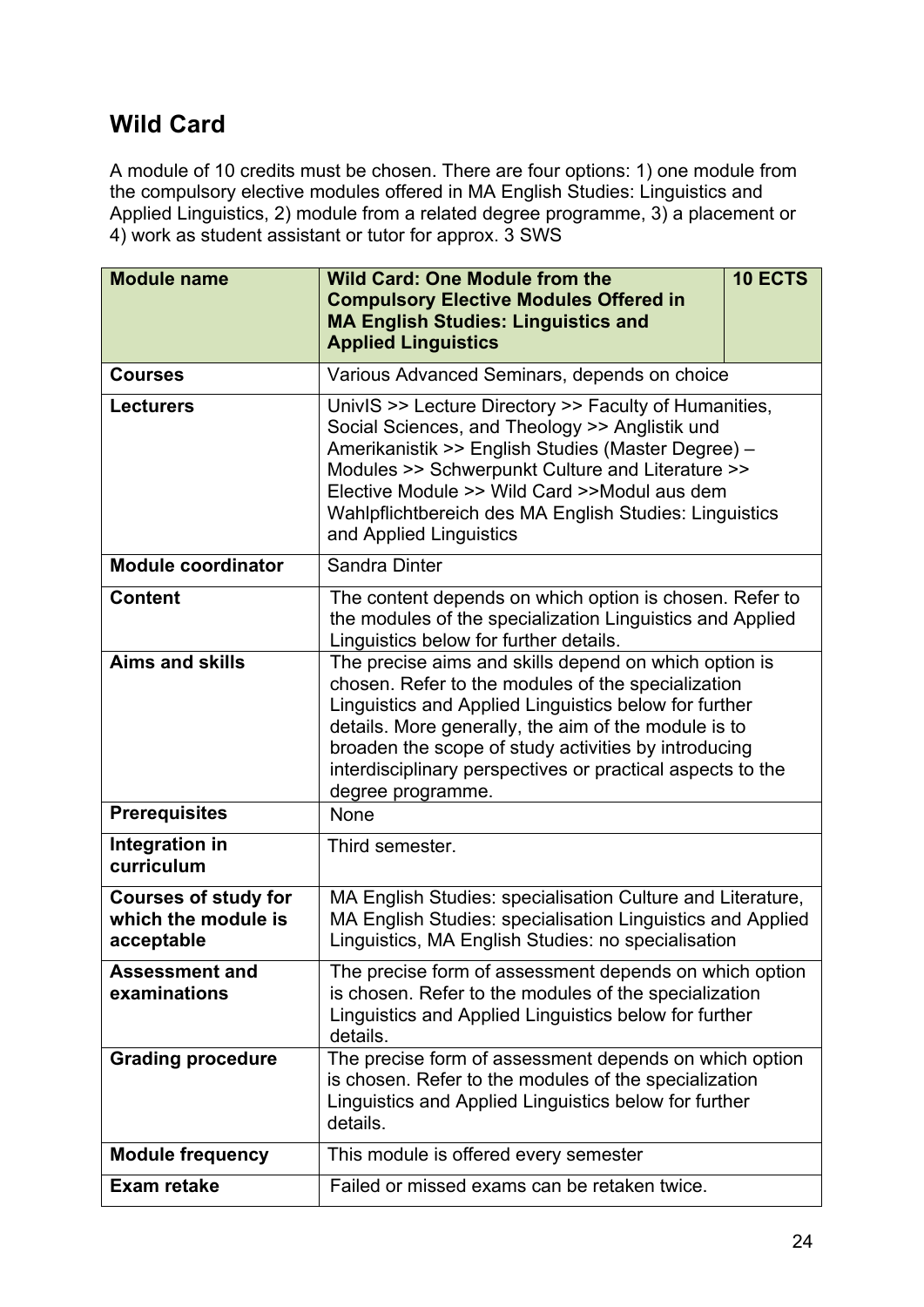| <b>Workload: class time</b>               | 60 hrs.                                                                                     |
|-------------------------------------------|---------------------------------------------------------------------------------------------|
| <b>Workload: study time</b>               | 240 hrs.                                                                                    |
| <b>Module duration</b>                    | 1 semester                                                                                  |
| <b>Course and</b><br>examination language | English                                                                                     |
| <b>Recommended</b><br>reading             | Reading lists vary; texts are made available via StudOn<br>and/or the departmental library. |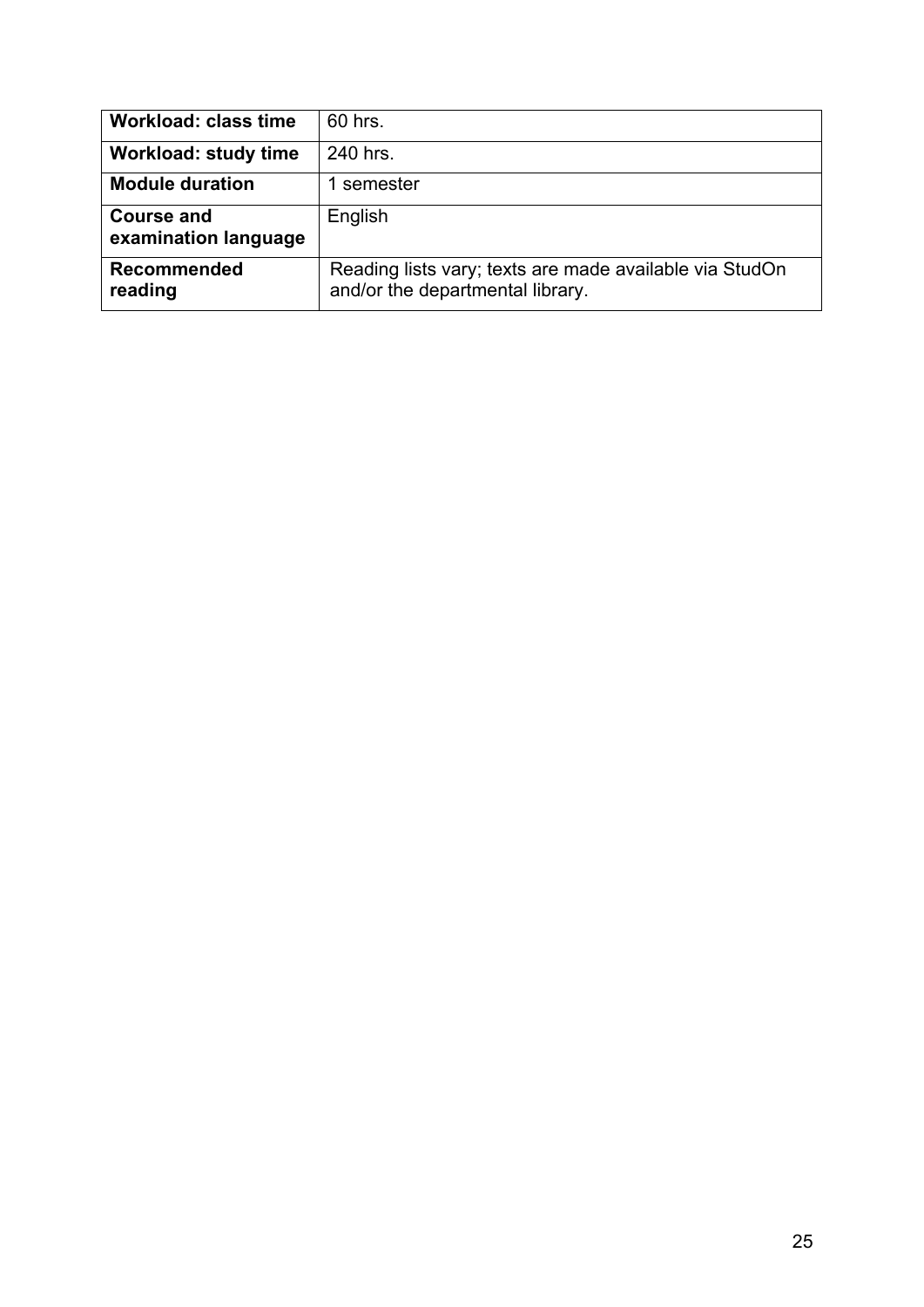| <b>Module name</b>                                               | 10 ECTS<br><b>Wild Card: Module from a Related Degree</b><br>programme (North American Studies,<br><b>Romance Studies, Literary Studies)</b>                                                                                                                                                                                                                                                                                                                                                                                                                                  |  |
|------------------------------------------------------------------|-------------------------------------------------------------------------------------------------------------------------------------------------------------------------------------------------------------------------------------------------------------------------------------------------------------------------------------------------------------------------------------------------------------------------------------------------------------------------------------------------------------------------------------------------------------------------------|--|
| <b>Courses</b>                                                   | Various Advanced Seminars belonging to modules offered<br>in North American Studies (Introductory module: Cultural<br>Studies, Introductory module: Literary Studies, Advanced<br>module: Cultural Studies, Advanced module: Literary<br>Studies, Overview module), Literary Studies -<br>intermedial and intercultural (Interdisciplinary basic<br>module: Introduction to the topic area<br>literature/culture/media, Basic module: Current Cross-<br>cultural and Intermedial Theories, Interdisciplinary basic<br>module: Concrete Analysis of Mediality and Culturality) |  |
| <b>Lecturers</b>                                                 | UnivIS >> Lecture Directory >> Faculty of Humanities,<br>Social Sciences, and Theology >> Anglistik und<br>Amerikanistik >> English Studies (Master Degree) -<br>Modules >> Schwerpunkt Culture and Literature >><br>Elective Module >> Wild Card >> Modul aus einem<br>verwandten Studiengang                                                                                                                                                                                                                                                                                |  |
| <b>Module coordinator</b>                                        | Sandra Dinter                                                                                                                                                                                                                                                                                                                                                                                                                                                                                                                                                                 |  |
| <b>Content</b>                                                   | The content depends on which option is chosen.                                                                                                                                                                                                                                                                                                                                                                                                                                                                                                                                |  |
| <b>Aims and skills</b>                                           | The aim of the module is to broaden the scope of study<br>activities by introducing interdisciplinary perspectives or<br>practical aspects to the degree programme.                                                                                                                                                                                                                                                                                                                                                                                                           |  |
| <b>Prerequisites</b>                                             | None                                                                                                                                                                                                                                                                                                                                                                                                                                                                                                                                                                          |  |
| <b>Integration in</b><br>curriculum                              | Third semester.                                                                                                                                                                                                                                                                                                                                                                                                                                                                                                                                                               |  |
| <b>Courses of study for</b><br>which the module is<br>acceptable | MA English Studies: specialisation Culture and Literature,<br>MA English Studies: no specialisation                                                                                                                                                                                                                                                                                                                                                                                                                                                                           |  |
| <b>Assessment and</b><br>examinations                            | The precise form of assessment depends on which option<br>is chosen.                                                                                                                                                                                                                                                                                                                                                                                                                                                                                                          |  |
| <b>Grading procedure</b>                                         | The precise form of assessment depends on which option<br>is chosen.                                                                                                                                                                                                                                                                                                                                                                                                                                                                                                          |  |
| <b>Module frequency</b>                                          | This module is offered every semester                                                                                                                                                                                                                                                                                                                                                                                                                                                                                                                                         |  |
| <b>Exam retake</b>                                               | Failed or missed exams can be retaken twice.                                                                                                                                                                                                                                                                                                                                                                                                                                                                                                                                  |  |
| <b>Workload: class time</b>                                      | 60 hrs.                                                                                                                                                                                                                                                                                                                                                                                                                                                                                                                                                                       |  |
| <b>Workload: study time</b>                                      | 240 hrs.                                                                                                                                                                                                                                                                                                                                                                                                                                                                                                                                                                      |  |
| <b>Module duration</b>                                           | 1 semester                                                                                                                                                                                                                                                                                                                                                                                                                                                                                                                                                                    |  |
| <b>Course and</b><br>examination language                        | <b>English or German</b>                                                                                                                                                                                                                                                                                                                                                                                                                                                                                                                                                      |  |
| <b>Recommended</b><br>reading                                    | Reading lists vary; texts are made available via StudOn<br>and/or the departmental library.                                                                                                                                                                                                                                                                                                                                                                                                                                                                                   |  |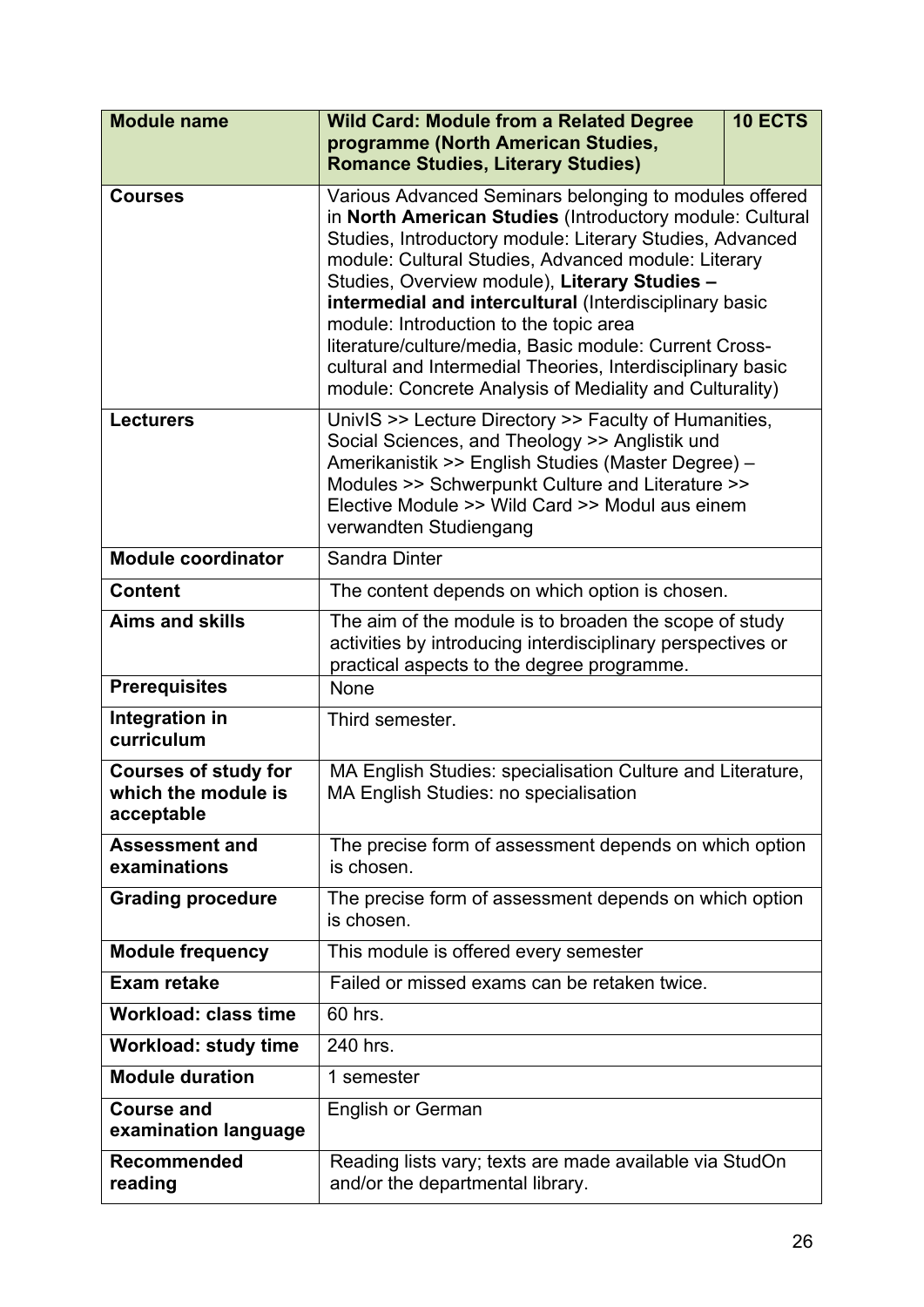| <b>Module name</b>                                               | <b>Wild Card: Placement</b>                                                                                                                                                                                     | <b>10 ECTS</b> |
|------------------------------------------------------------------|-----------------------------------------------------------------------------------------------------------------------------------------------------------------------------------------------------------------|----------------|
| <b>Courses</b>                                                   | None - this module consists of an optional external<br>placement of approximately 6 weeks (internships cannot<br>be provided by the university and need to be organized<br>independently by students).          |                |
| <b>Lecturers</b>                                                 | None                                                                                                                                                                                                            |                |
| <b>Module coordinator</b>                                        | Sandra Dinter                                                                                                                                                                                                   |                |
| <b>Content</b>                                                   | The content depends on which option placement is<br>chosen.                                                                                                                                                     |                |
| <b>Aims and skills</b>                                           | The aim of the module is to broaden the scope of study<br>activities by gaining practical work experience.                                                                                                      |                |
| <b>Prerequisites</b>                                             | none                                                                                                                                                                                                            |                |
| Integration in<br>curriculum                                     | third semester.                                                                                                                                                                                                 |                |
| <b>Courses of study for</b><br>which the module is<br>acceptable | MA English Studies: specialisation Culture and Literature,<br>MA English Studies: no specialisation                                                                                                             |                |
| <b>Assessment and</b><br>examinations                            | Besides a short report of approx. 2-3 pages,<br>documentation on the basis of a letter of reference<br>certifying job-related<br>activities in areas such as organisation, media<br>competence etc. is required |                |
| <b>Grading procedure</b>                                         | 100%                                                                                                                                                                                                            |                |
| <b>Module frequency</b>                                          | This module is offered in the winter and summer.                                                                                                                                                                |                |
| Exam retake                                                      | Failed or missed exams can be retaken twice.                                                                                                                                                                    |                |
| <b>Workload: class time</b>                                      | ---                                                                                                                                                                                                             |                |
| <b>Workload: study time</b>                                      | 300 hrs.                                                                                                                                                                                                        |                |
| <b>Module duration</b>                                           | 1 semester                                                                                                                                                                                                      |                |
| <b>Course and</b><br>examination language                        | <b>English or German</b>                                                                                                                                                                                        |                |
| <b>Recommended</b><br>reading                                    | Dependent on choice.                                                                                                                                                                                            |                |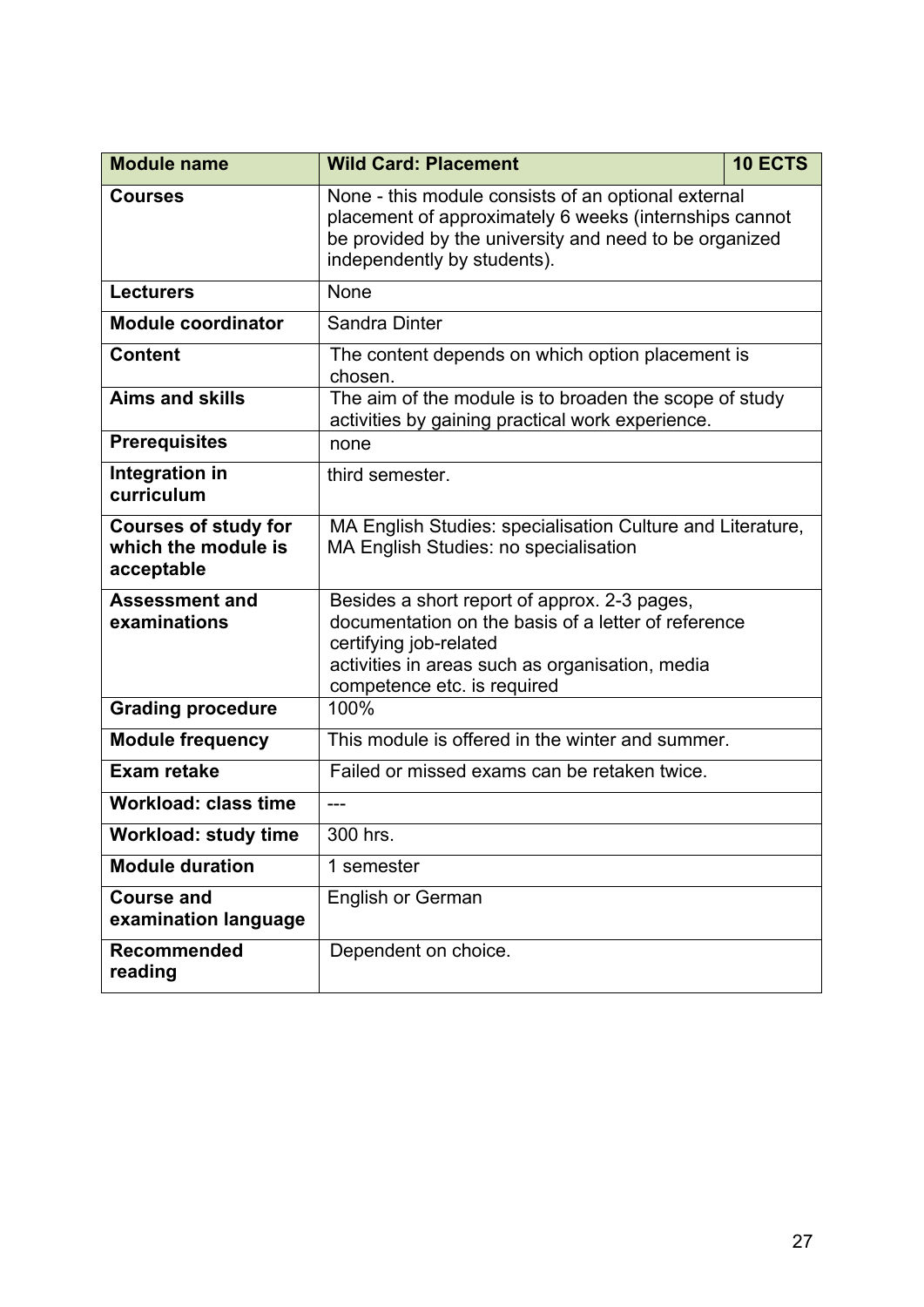| <b>Module name</b>                                               | Wild Card: Work as student assistant or<br><b>10 ECTS</b><br>tutor                                                                                                                |  |
|------------------------------------------------------------------|-----------------------------------------------------------------------------------------------------------------------------------------------------------------------------------|--|
| <b>Courses</b>                                                   | None - this module consists of an optional work as student<br>assistant or tutor for approx. 3 SWS                                                                                |  |
| <b>Lecturers</b>                                                 | None                                                                                                                                                                              |  |
| <b>Module coordinator</b>                                        | Sandra Dinter                                                                                                                                                                     |  |
| <b>Content</b>                                                   | The content depends on the student's precise activities.<br>They may entail research or teaching.                                                                                 |  |
| <b>Aims and skills</b>                                           | The aim of the module is to broaden the scope of study<br>activities by gaining practical work experience.                                                                        |  |
| <b>Prerequisites</b>                                             | none                                                                                                                                                                              |  |
| Integration in<br>curriculum                                     | third semester.                                                                                                                                                                   |  |
| <b>Courses of study for</b><br>which the module is<br>acceptable | MA English Studies: specialisation Culture and Literature,<br>MA English Studies: no specialisation                                                                               |  |
| <b>Assessment and</b><br>examinations                            | Besides a short report of approx. 2-3 pages,<br>documentation on the basis of a letter of reference<br>certifying the<br>activities as a research assistant or tutor is required. |  |
| <b>Module frequency</b>                                          | This module is offered in the winter and summer.                                                                                                                                  |  |
| <b>Exam Retake</b>                                               | Failed or missed exams can be retaken twice.                                                                                                                                      |  |
| <b>Workload: class time</b>                                      | $---$                                                                                                                                                                             |  |
| <b>Workload: study time</b>                                      | 300 hrs.                                                                                                                                                                          |  |
| <b>Module duration</b>                                           | 1 semester                                                                                                                                                                        |  |
| <b>Course and</b><br>examination language                        | <b>English or German</b>                                                                                                                                                          |  |
| <b>Recommended</b><br>reading                                    | Dependent on choice.                                                                                                                                                              |  |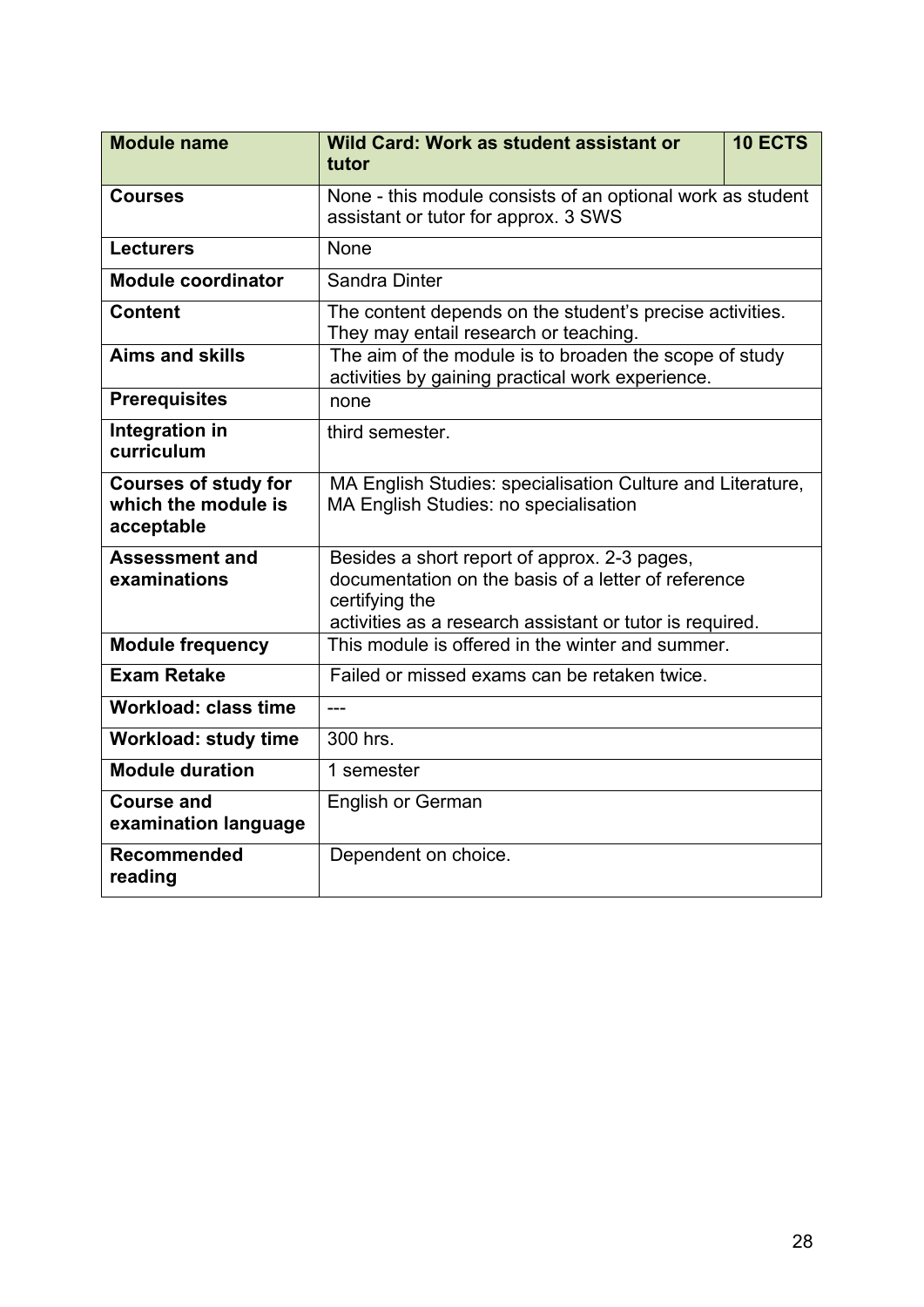#### **MA thesis module**

| <b>Module name</b>                                               | <b>MA Thesis Module: Culture and Literature</b>                                                                                                                                                                                                                                                                                                                                                                     | <b>30 ECTS</b> |
|------------------------------------------------------------------|---------------------------------------------------------------------------------------------------------------------------------------------------------------------------------------------------------------------------------------------------------------------------------------------------------------------------------------------------------------------------------------------------------------------|----------------|
| <b>Courses</b>                                                   | ---                                                                                                                                                                                                                                                                                                                                                                                                                 |                |
| <b>Lecturers</b>                                                 | Rudolf Freiburg, Gerd Bayer                                                                                                                                                                                                                                                                                                                                                                                         |                |
| <b>Module coordinator</b>                                        | Sandra Dinter                                                                                                                                                                                                                                                                                                                                                                                                       |                |
| <b>Content</b>                                                   | The thesis module demands of students that they perform<br>largely self-directed study, research, and writing,<br>counselled by a thesis advisor. In their Masters' thesis,<br>students synthesize all the knowledge, competences, and<br>skills they have developed throughout their course of<br>study to situate, contextualize, assess and explain specific<br>literary and cultural practices and productions. |                |
| <b>Aims and skills</b>                                           | The master thesis documents students' ability to carry out<br>self-directed research on a chosen topic current in their<br>field of study, to provide a coherent and convincing line of<br>argument following a clear thesis, to apply apt theories,<br>methods, and terminology, and to present their findings<br>in adequate academic language.                                                                   |                |
| <b>Prerequisites</b>                                             | Successful completion of all other modules                                                                                                                                                                                                                                                                                                                                                                          |                |
| Integration in<br>curriculum                                     | fourth semester                                                                                                                                                                                                                                                                                                                                                                                                     |                |
| <b>Courses of study for</b><br>which the module is<br>acceptable | MA English Studies: specialisation Culture and Literature,<br>MA English Studies: no specialisation                                                                                                                                                                                                                                                                                                                 |                |
| <b>Assessment and</b><br>examinations                            | Master thesis (60-80 pages). Two copies of the thesis as<br>well as a machine-readable, electronic version shall be<br>submitted to the Examinations Office during office<br>hours. The Examinations Office shall notify the supervisor<br>of the date of submission and forward the thesis to them<br>without delay.                                                                                               |                |
| <b>Grading procedure</b>                                         | master thesis 100%                                                                                                                                                                                                                                                                                                                                                                                                  |                |
| <b>Module frequency</b>                                          | This module is offered every semester.                                                                                                                                                                                                                                                                                                                                                                              |                |
| <b>Exam retake</b>                                               | Failed or missed exams can be retaken twice.                                                                                                                                                                                                                                                                                                                                                                        |                |
| <b>Workload: class time</b>                                      |                                                                                                                                                                                                                                                                                                                                                                                                                     |                |
| <b>Workload: study time</b>                                      | 900 hrs.                                                                                                                                                                                                                                                                                                                                                                                                            |                |
| <b>Module duration</b>                                           | 1 semester                                                                                                                                                                                                                                                                                                                                                                                                          |                |
| <b>Course and</b><br>examination language                        | English                                                                                                                                                                                                                                                                                                                                                                                                             |                |
| <b>Recommended</b><br>reading                                    | Depends on the topic chosen for the MA thesis.                                                                                                                                                                                                                                                                                                                                                                      |                |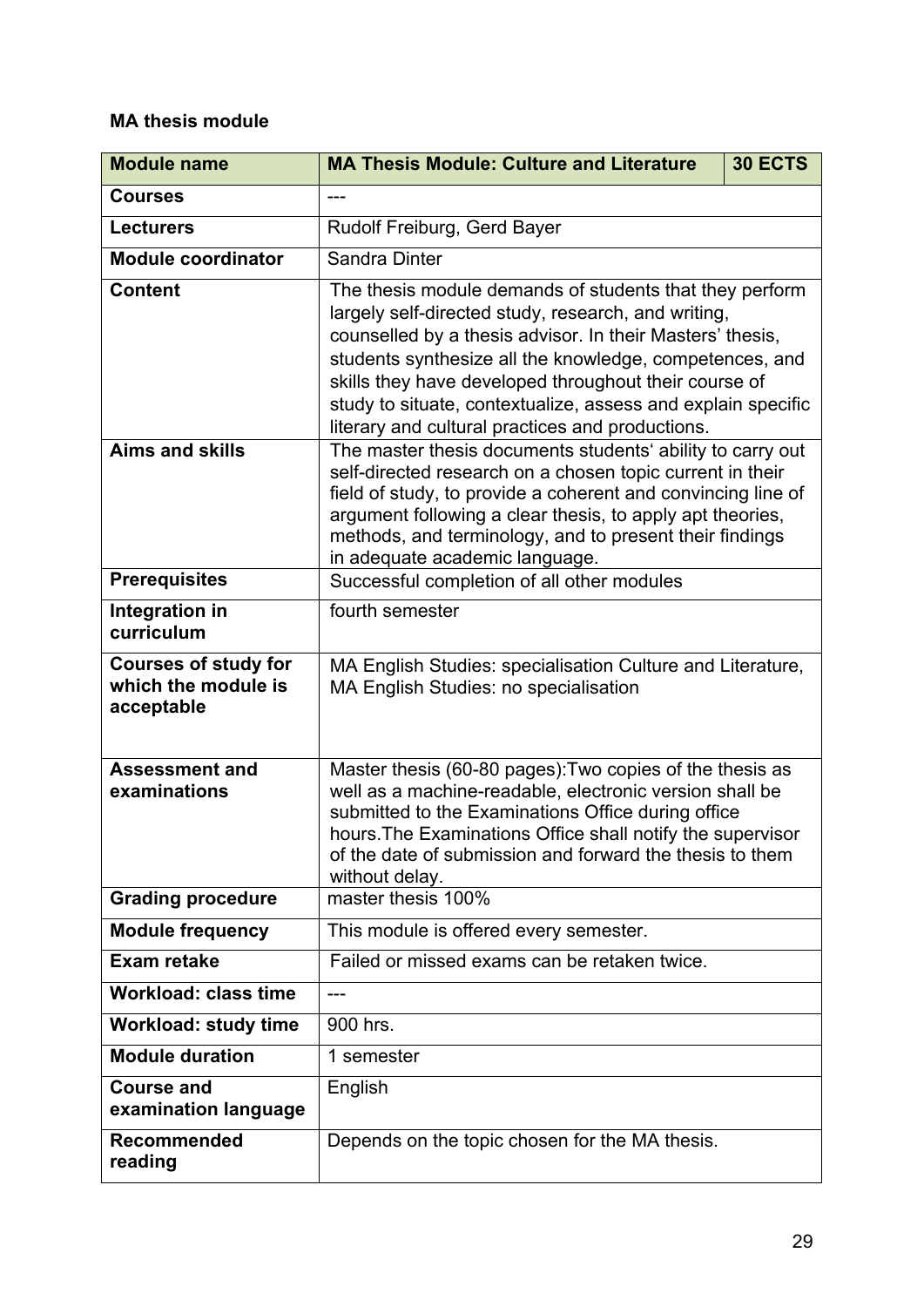### **Specialisation: Linguistics and Applied Linguistics**

#### **compulsory electives**

- modules worth a total of 80 ECTS credits must be chosen
- up to 30 ECTS credits (out of the 80 ECTS) can be achieved by choosing modules from other master programmes or language classes (see p. 57)

#### **Introductory Module: Topics in Linguistic Theory and Language Acquisition Research**

| <b>Module name</b>        | <b>Introductory Module: Topics in Linguistic</b><br><b>Theory and Language Acquisition</b><br><b>Research (Intro Mod)</b>                                                                                                                                                                                                                                                                                                                                                                                                                                                                                                                                                                                                                                                                                                                                                                                                                                                                           | 10 ECTS |
|---------------------------|-----------------------------------------------------------------------------------------------------------------------------------------------------------------------------------------------------------------------------------------------------------------------------------------------------------------------------------------------------------------------------------------------------------------------------------------------------------------------------------------------------------------------------------------------------------------------------------------------------------------------------------------------------------------------------------------------------------------------------------------------------------------------------------------------------------------------------------------------------------------------------------------------------------------------------------------------------------------------------------------------------|---------|
| <b>Courses</b>            | Seminar Topics in Linguistic Theory, seminar Topics in<br><b>Language Acquisition Research</b>                                                                                                                                                                                                                                                                                                                                                                                                                                                                                                                                                                                                                                                                                                                                                                                                                                                                                                      |         |
| <b>Lecturers</b>          | UnivIS >> Lecture Directory >> Faculty of Humanities,<br>Social Sciences, and Theology >> Anglistik und<br>Amerikanistik >> English Studies (Master Degree) -<br>Modules >> Schwerpunkt Linguistics and Applied<br>Linguistics >> Introductory Module                                                                                                                                                                                                                                                                                                                                                                                                                                                                                                                                                                                                                                                                                                                                               |         |
| <b>Module coordinator</b> | <b>Michael Klotz</b>                                                                                                                                                                                                                                                                                                                                                                                                                                                                                                                                                                                                                                                                                                                                                                                                                                                                                                                                                                                |         |
| <b>Content</b>            | This module must be taken by all students with a<br>specialisation in linguistics and applied linguistics who do<br>not have a Bachelor's degree in English/American Studies<br>from FAU and is strongly recommended for students with<br>no specialisation.<br>The courses in this module comprise a reflected revision<br>of basic facts and findings for students who took their BA<br>degree in English and American Studies at the FAU, but<br>they also deal with selected advanced problems of<br>synchronic and diachronic linguistic description and<br>analysis.<br>The seminar Topics in Linguistic Theory offers an<br>overview of various linguistic models and their<br>approaches, taking a theoretical and descriptive as well as<br>a synchronic and diachronic perspective. It is the aim of<br>this course to illustrate various theoretical approaches<br>towards the analysis of language, for instance,<br>structuralism, generative linguistics and usage-based<br>theories. |         |
|                           | The seminar Topics in Language Acquisition Research<br>focuses on developmental aspects of first and second<br>language perception and production. Students will discuss<br>different theoretical and methodological approaches to the<br>study of language acquisition, analyse phenomena<br>characterizing first and second language acquisition and<br>discuss recent findings of neurolinguistic and                                                                                                                                                                                                                                                                                                                                                                                                                                                                                                                                                                                            |         |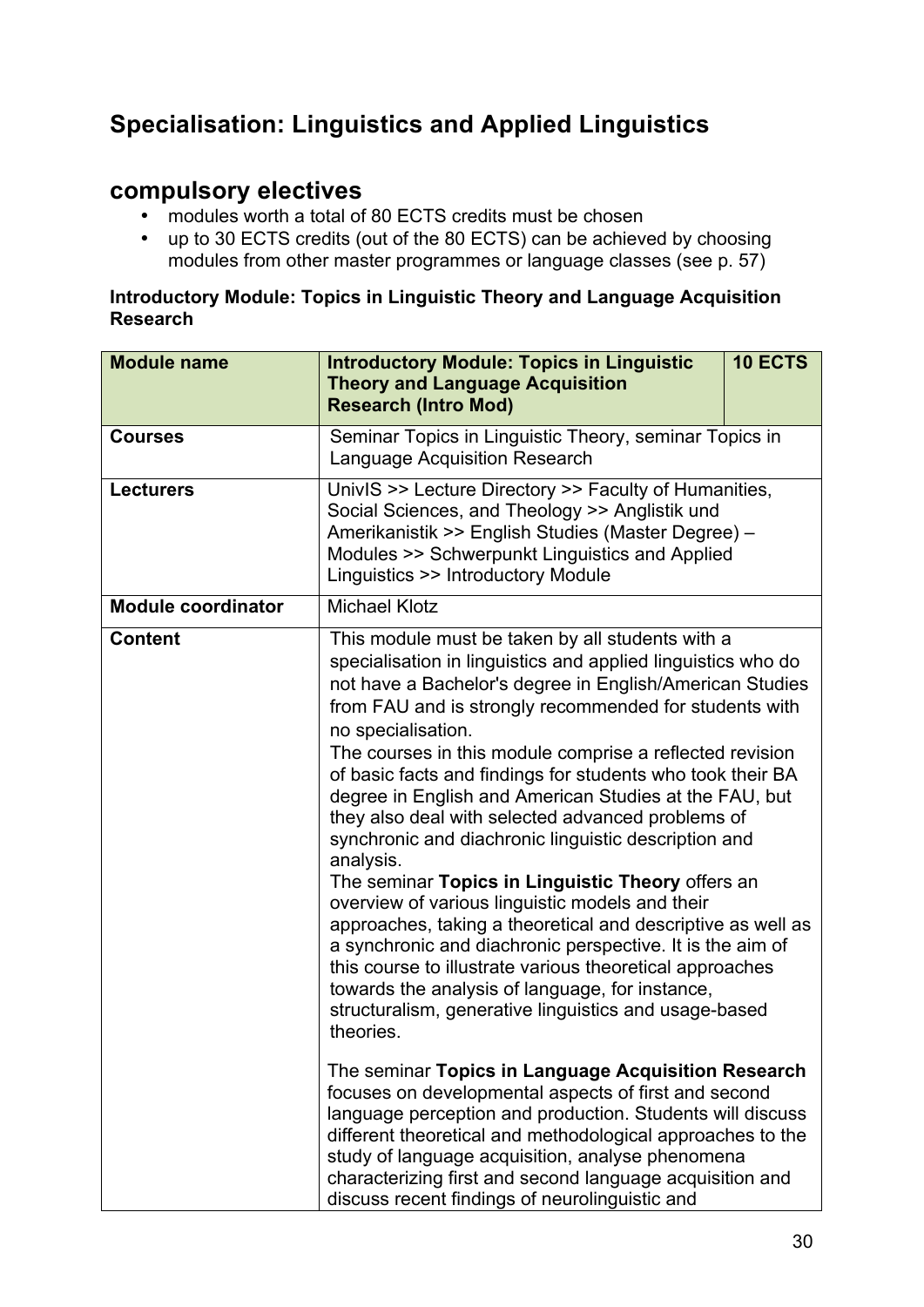

|                                                                  | psycholinguistic research.                                                                                                                                                                                                                                                                                                                                                                                                                                                                                                                                                                                                                                                                                                                                                                                                                                                                                                                                                                                                                                                                                                                                                                                          |  |
|------------------------------------------------------------------|---------------------------------------------------------------------------------------------------------------------------------------------------------------------------------------------------------------------------------------------------------------------------------------------------------------------------------------------------------------------------------------------------------------------------------------------------------------------------------------------------------------------------------------------------------------------------------------------------------------------------------------------------------------------------------------------------------------------------------------------------------------------------------------------------------------------------------------------------------------------------------------------------------------------------------------------------------------------------------------------------------------------------------------------------------------------------------------------------------------------------------------------------------------------------------------------------------------------|--|
| <b>Aims and skills</b>                                           | The students will acquire and improve their knowledge in<br>core linguistic disciplines, among them the most recent<br>ones.                                                                                                                                                                                                                                                                                                                                                                                                                                                                                                                                                                                                                                                                                                                                                                                                                                                                                                                                                                                                                                                                                        |  |
|                                                                  | They gain insights into the developmental similarities and<br>fundamental differences in first and second language<br>acquisition. They learn how to assess and criticise<br>theoretical linguistic concepts in the light of findings of<br>neurolinguistic and psycholinguistic research.<br>They understand the basic concepts of theoretical and<br>descriptive linguistics, and distinguish between diachronic<br>and synchronic approaches. As they are now familiar with<br>structuralism, generative linguistics and (recent) usage-<br>based theories, they have expanded their knowledge on<br>highly influential concepts in the 20th and 21st centuries.<br>Being able to critically analyse and compare various<br>linguistic concepts and theories, they lay the foundation for<br>their own approaches to objective scientific research.<br>In sum, they will develop their abilities to understand and<br>explain theoretical topics in linguistics and language<br>acquisition research in a scientifically and<br>methodologically sound fashion.<br>They will also have enhanced their competence in<br>discussing controversial matters with others in a self-<br>reflected and open-minded way. |  |
| <b>Prerequisites</b>                                             | none                                                                                                                                                                                                                                                                                                                                                                                                                                                                                                                                                                                                                                                                                                                                                                                                                                                                                                                                                                                                                                                                                                                                                                                                                |  |
| Integration in<br><b>Curriculum</b>                              | first semester                                                                                                                                                                                                                                                                                                                                                                                                                                                                                                                                                                                                                                                                                                                                                                                                                                                                                                                                                                                                                                                                                                                                                                                                      |  |
| <b>Courses of study for</b><br>which the module is<br>acceptable | MA English Studies: specialisation Culture and Literature,<br>MA English Studies: specialisation Linguistics and Applied<br>Linguistics, MA English Studies: no specialisation<br><b>MA Linguistik</b>                                                                                                                                                                                                                                                                                                                                                                                                                                                                                                                                                                                                                                                                                                                                                                                                                                                                                                                                                                                                              |  |
| <b>Assessment and</b><br>examinations                            | oral exam (20 min)                                                                                                                                                                                                                                                                                                                                                                                                                                                                                                                                                                                                                                                                                                                                                                                                                                                                                                                                                                                                                                                                                                                                                                                                  |  |
| <b>Grading procedure</b>                                         | oral exam 100%                                                                                                                                                                                                                                                                                                                                                                                                                                                                                                                                                                                                                                                                                                                                                                                                                                                                                                                                                                                                                                                                                                                                                                                                      |  |
| <b>Module frequency</b>                                          | This module is offered every winter semester.                                                                                                                                                                                                                                                                                                                                                                                                                                                                                                                                                                                                                                                                                                                                                                                                                                                                                                                                                                                                                                                                                                                                                                       |  |
| <b>Exam Retake</b>                                               | Failed or missed exams can be retaken twice.                                                                                                                                                                                                                                                                                                                                                                                                                                                                                                                                                                                                                                                                                                                                                                                                                                                                                                                                                                                                                                                                                                                                                                        |  |
| <b>Workload: class time</b>                                      | 60 hrs.                                                                                                                                                                                                                                                                                                                                                                                                                                                                                                                                                                                                                                                                                                                                                                                                                                                                                                                                                                                                                                                                                                                                                                                                             |  |
| <b>Workload: study time</b>                                      | 240 hrs                                                                                                                                                                                                                                                                                                                                                                                                                                                                                                                                                                                                                                                                                                                                                                                                                                                                                                                                                                                                                                                                                                                                                                                                             |  |
| <b>Module duration</b>                                           | 1 Semester                                                                                                                                                                                                                                                                                                                                                                                                                                                                                                                                                                                                                                                                                                                                                                                                                                                                                                                                                                                                                                                                                                                                                                                                          |  |
| <b>Course and</b><br>examination language                        | English                                                                                                                                                                                                                                                                                                                                                                                                                                                                                                                                                                                                                                                                                                                                                                                                                                                                                                                                                                                                                                                                                                                                                                                                             |  |
| <b>Recommended</b>                                               | Reading lists vary; texts are available via StudOn and/or                                                                                                                                                                                                                                                                                                                                                                                                                                                                                                                                                                                                                                                                                                                                                                                                                                                                                                                                                                                                                                                                                                                                                           |  |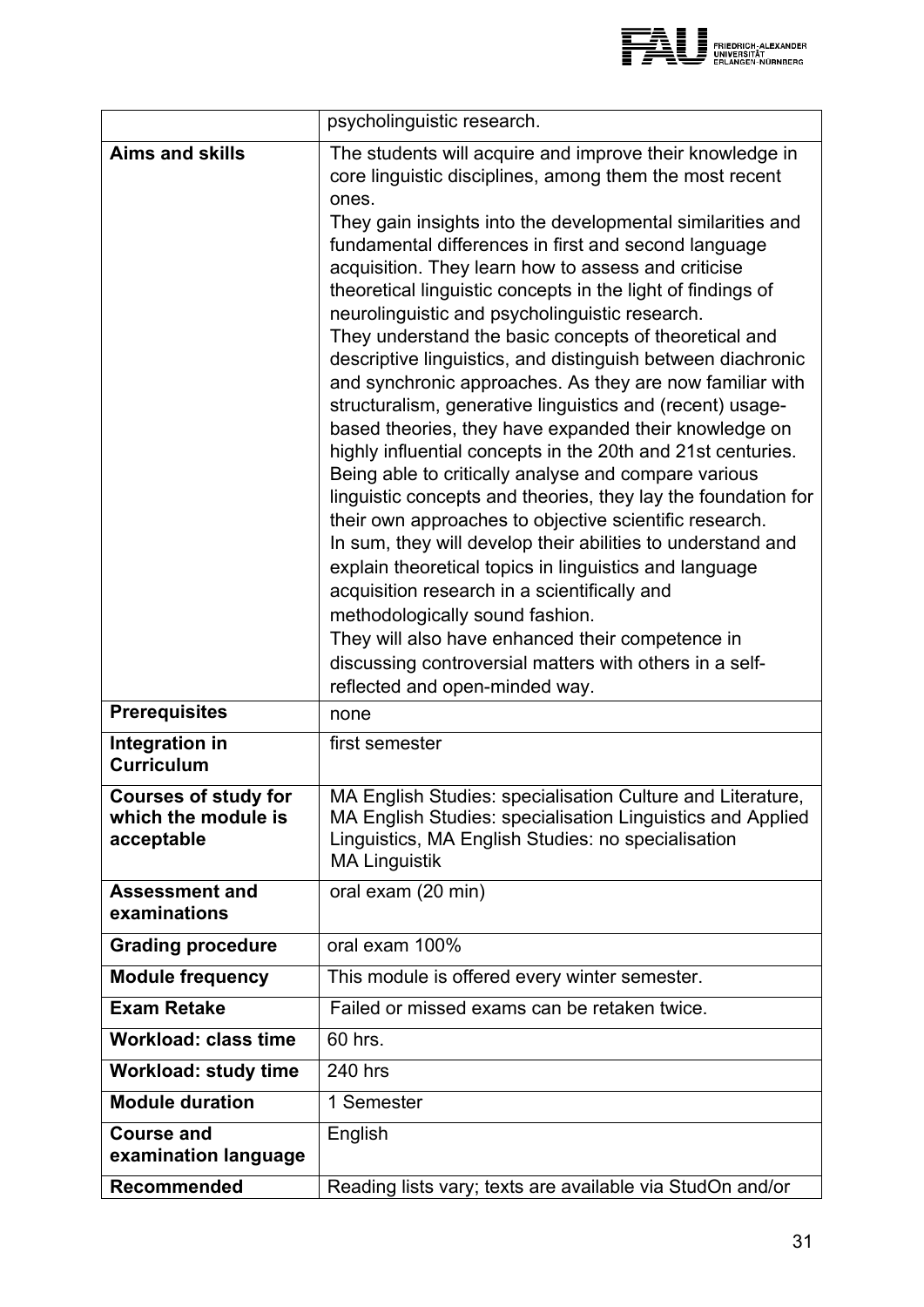| reading | the seminar library. |
|---------|----------------------|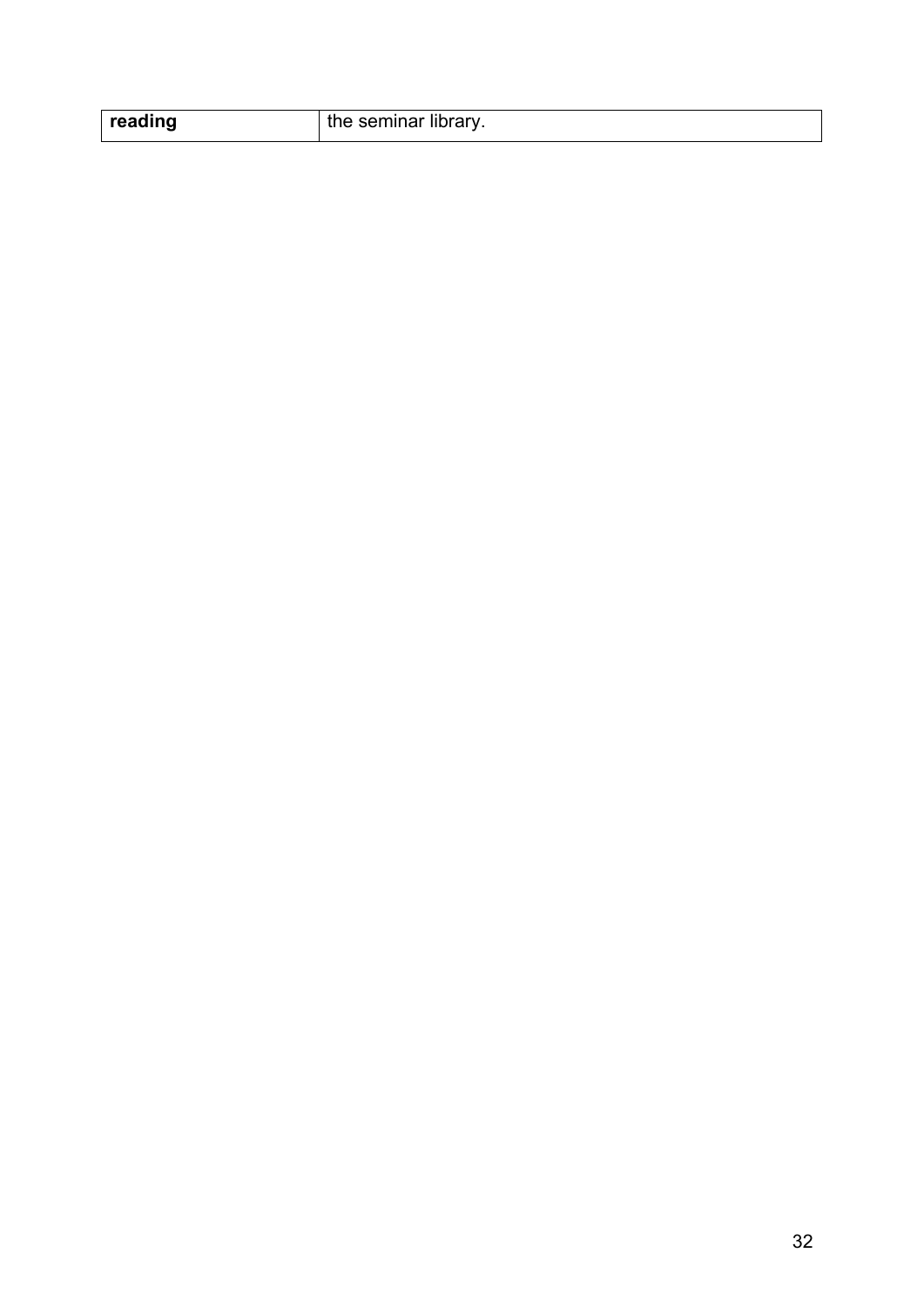#### **Corpus Linguistics**

| <b>Module name</b>                                               | <b>Corpus Linguistics (CorpLing)</b>                                                                                                                                                                                                                                                                                                                                                                                                                                                                                                                                                                                                                                                                                                                                                                         | 10 ECTS |
|------------------------------------------------------------------|--------------------------------------------------------------------------------------------------------------------------------------------------------------------------------------------------------------------------------------------------------------------------------------------------------------------------------------------------------------------------------------------------------------------------------------------------------------------------------------------------------------------------------------------------------------------------------------------------------------------------------------------------------------------------------------------------------------------------------------------------------------------------------------------------------------|---------|
| <b>Courses</b>                                                   | Advanced seminar Corpus Linguistics, course The Corpus<br><b>Linguist's Essential Toolbox</b>                                                                                                                                                                                                                                                                                                                                                                                                                                                                                                                                                                                                                                                                                                                |         |
| <b>Lecturers</b>                                                 | UnivIS >> Lecture Directory >> Faculty of Humanities,<br>Social Sciences, and Theology >> Anglistik und<br>Amerikanistik >> English Studies (Master Degree) -<br>Modules >> Schwerpunkt Linguistics and Applied<br>Linguistics >> Corpus Linguistics                                                                                                                                                                                                                                                                                                                                                                                                                                                                                                                                                         |         |
| <b>Module coordinator</b>                                        | <b>Stephanie Evert</b>                                                                                                                                                                                                                                                                                                                                                                                                                                                                                                                                                                                                                                                                                                                                                                                       |         |
| <b>Content</b>                                                   | Advanced Seminar (Hauptseminar):<br>In the seminar, students are familiarised with the research<br>questions and methodological foundations of Corpus<br>Linguistics (as detailed under "Learning Objectives and<br>Skills" below). They will read seminal and current research<br>papers and present them in class. For the term paper,<br>students are also expected to carry out a small-scale<br>corpus study.<br>Course (Übung):<br>In the practical exercise, students learn to use essential<br>software tools for corpus research, including corpus query,<br>manual and automatic annotation, statistical analysis and<br>standard representation formats. Many of these tools will<br>be made available in the form of Web interfaces, so no<br>prior skills in computer programming are required. |         |
| <b>Aims and skills</b>                                           | The students<br>are able to answer research questions in Corpus<br>Linguistics<br>are familiar with methodological foundations of<br>corpus research<br>can compile a corpus for their own research<br>purposes<br>are able to annotate it both manually and<br>automatically<br>can perform corpus queries and a quantitative and<br>$\bullet$<br>qualitative analysis of the data                                                                                                                                                                                                                                                                                                                                                                                                                          |         |
| <b>Prerequisites</b>                                             | none                                                                                                                                                                                                                                                                                                                                                                                                                                                                                                                                                                                                                                                                                                                                                                                                         |         |
| Integration in<br>curriculum                                     | first to third semester                                                                                                                                                                                                                                                                                                                                                                                                                                                                                                                                                                                                                                                                                                                                                                                      |         |
| <b>Courses of study for</b><br>which the module is<br>acceptable | MA English Studies: specialisation Culture and Literature,<br>MA English Studies: specialisation Linguistics and Applied<br>Linguistics, MA English Studies: no specialisation<br><b>MA Linguistik</b>                                                                                                                                                                                                                                                                                                                                                                                                                                                                                                                                                                                                       |         |
| <b>Assessment and</b><br><b>Examinations</b>                     | written assignment (approx. 15 pages) in the advanced<br>seminar and 4-5 practical exercises on different technical                                                                                                                                                                                                                                                                                                                                                                                                                                                                                                                                                                                                                                                                                          |         |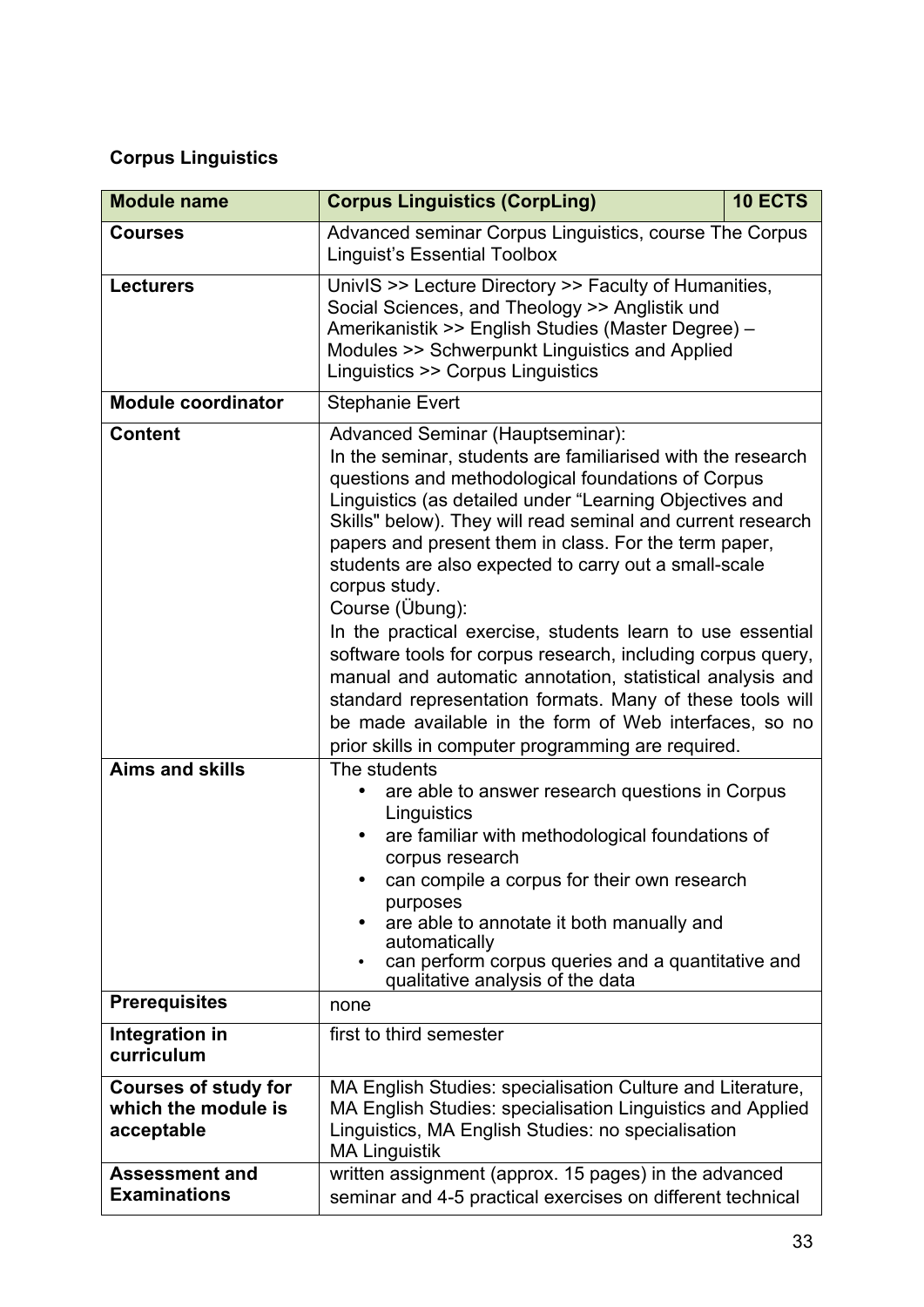|                                           | tools (60 min. per practical exercise) in the 'Toolbox'                           |
|-------------------------------------------|-----------------------------------------------------------------------------------|
|                                           | course                                                                            |
| <b>Grading procedure</b>                  | written assignment 70%<br>practical exercises 30%                                 |
| <b>Module frequency</b>                   | This module is offered every summer semester.                                     |
| Exam retake                               | Failed or missed exams can be retaken twice.                                      |
| Workload: class time                      | 60 hrs.                                                                           |
| <b>Workload: study time</b>               | 240 hrs.                                                                          |
| <b>Module duration</b>                    | 1 Semester                                                                        |
| <b>Course and</b><br>examination language | English                                                                           |
| <b>Recommended</b><br>reading             | Reading lists vary; texts are available via StudOn and/or<br>the seminar library. |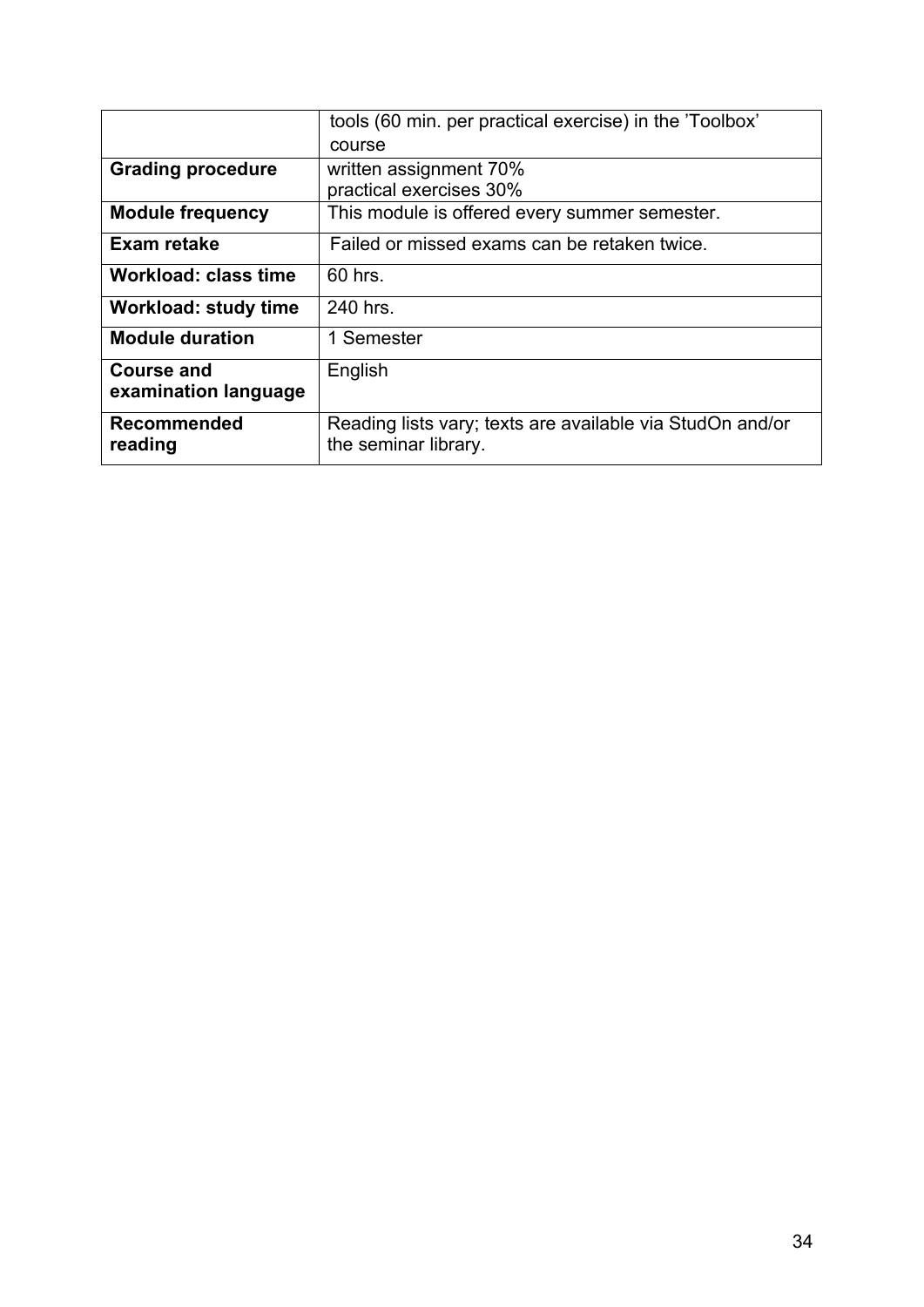#### **First Language Acqisition**

| <b>Module name</b>        | 10 ECTS<br><b>First Language Acquisition and Language</b><br><b>Teaching (FirstLangAcqLangTeach)</b>                                                                                                                                                                                                                                                                                                                                                                                                                                                                                                                                                                                                                                                                                                                                                                                 |  |
|---------------------------|--------------------------------------------------------------------------------------------------------------------------------------------------------------------------------------------------------------------------------------------------------------------------------------------------------------------------------------------------------------------------------------------------------------------------------------------------------------------------------------------------------------------------------------------------------------------------------------------------------------------------------------------------------------------------------------------------------------------------------------------------------------------------------------------------------------------------------------------------------------------------------------|--|
| <b>Courses</b>            | Advanced Seminar First Language Acquisition and<br>Language Teaching, seminar First Language Acquisition                                                                                                                                                                                                                                                                                                                                                                                                                                                                                                                                                                                                                                                                                                                                                                             |  |
| <b>Lecturers</b>          | UnivIS >> Lecture Directory >> Faculty of Humanities,<br>Social Sciences, and Theology >> Anglistik und<br>Amerikanistik >> English Studies (Master Degree) -<br>Modules >> Schwerpunkt Linguistics and Applied<br>Linguistics >> First Language Acquisition and Language<br>Teaching                                                                                                                                                                                                                                                                                                                                                                                                                                                                                                                                                                                                |  |
| <b>Module coordinator</b> | <b>Thorsten Piske</b>                                                                                                                                                                                                                                                                                                                                                                                                                                                                                                                                                                                                                                                                                                                                                                                                                                                                |  |
| <b>Content</b>            | Advanced Seminar (Hauptseminar):<br>This module deals with various aspects of first language<br>(L1) acquisition and relates them to the teaching of first<br>and second languages: L1 phonological, lexical and<br>grammatical development, theories of L1 acquisition,<br>literacy development, dyslexia and dysgraphia, acquired<br>and developmental language disorders, early bilingualism<br>and approaches to bilingual teaching.<br>Seminar:<br>Participants will analyse different types of L1 learner data,<br>relate these data to the predictions of L1 acquisition<br>theories and identify possible causes of learner errors. In<br>addition, students will be introduced to research methods<br>in L1 acquisition.                                                                                                                                                    |  |
| <b>Aims and skills</b>    | The aim of this module is for students to<br>gain insights into current and ongoing research in<br>the fields of first language acquisition and language<br>teaching<br>become familiar with key texts of the two fields and<br>learn how to read difficult and complex academic<br>literature<br>deepen their understanding of acquired and<br>developmental language disorders<br>apply linguistic analyses to learner language<br>$\bullet$<br>become familiar with different quantitative and<br>qualitative research methods<br>develop the ability to identify and interpret key<br>problems second language learners may have<br>based on their first language<br>develop strategies to address these problems in the<br>foreign language classroom<br>interpret learner data in terms of the predictions<br>$\bullet$<br>made by different theories of language acquisition. |  |
| <b>Prerequisites</b>      | none                                                                                                                                                                                                                                                                                                                                                                                                                                                                                                                                                                                                                                                                                                                                                                                                                                                                                 |  |
| Integration in            | first to third semester                                                                                                                                                                                                                                                                                                                                                                                                                                                                                                                                                                                                                                                                                                                                                                                                                                                              |  |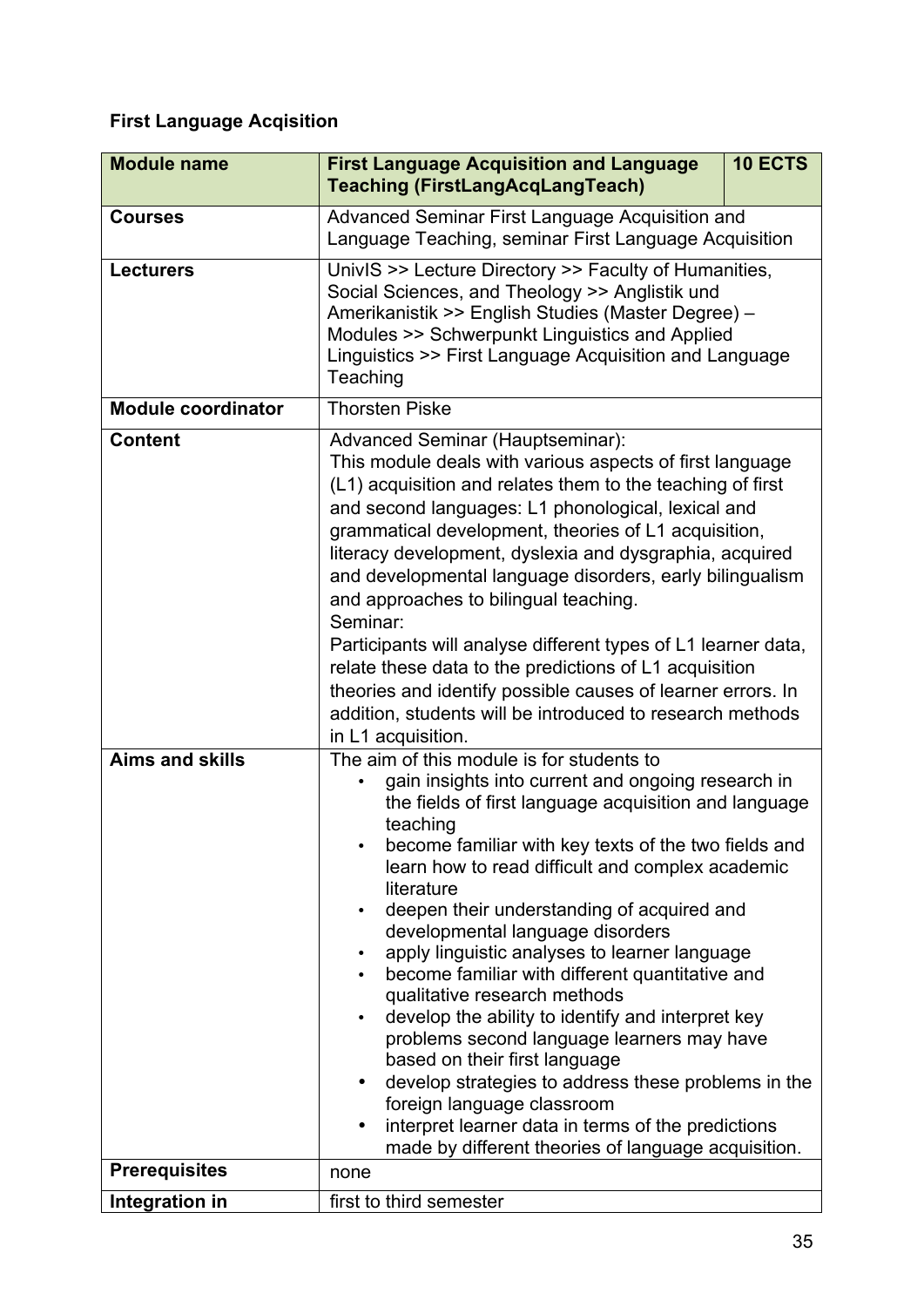

| curriculum                                                       |                                                                                                                                                                                                        |
|------------------------------------------------------------------|--------------------------------------------------------------------------------------------------------------------------------------------------------------------------------------------------------|
| <b>Courses of study for</b><br>which the module is<br>acceptable | MA English Studies: specialisation Culture and Literature,<br>MA English Studies: specialisation Linguistics and Applied<br>Linguistics, MA English Studies: no specialisation<br><b>MA Linguistik</b> |
| <b>Assessment and</b><br>examinations                            | written assignment (approx. 15 pages)                                                                                                                                                                  |
| <b>Grading procedure</b>                                         | written assignment 100%                                                                                                                                                                                |
| <b>Module frequency</b>                                          | This module is offered every summer semester.                                                                                                                                                          |
| Exam retake                                                      | Failed or missed exams can be retaken twice.                                                                                                                                                           |
| <b>Workload: class time</b>                                      | 60 hrs.                                                                                                                                                                                                |
| Workload: study time                                             | 240 hrs.                                                                                                                                                                                               |
| <b>Module duration</b>                                           | 1 Semester                                                                                                                                                                                             |
| <b>Course and</b><br>examination language                        | English                                                                                                                                                                                                |
| <b>Recommended</b><br>reading                                    | Reading lists vary; texts are available via StudOn and/or<br>the seminar library.                                                                                                                      |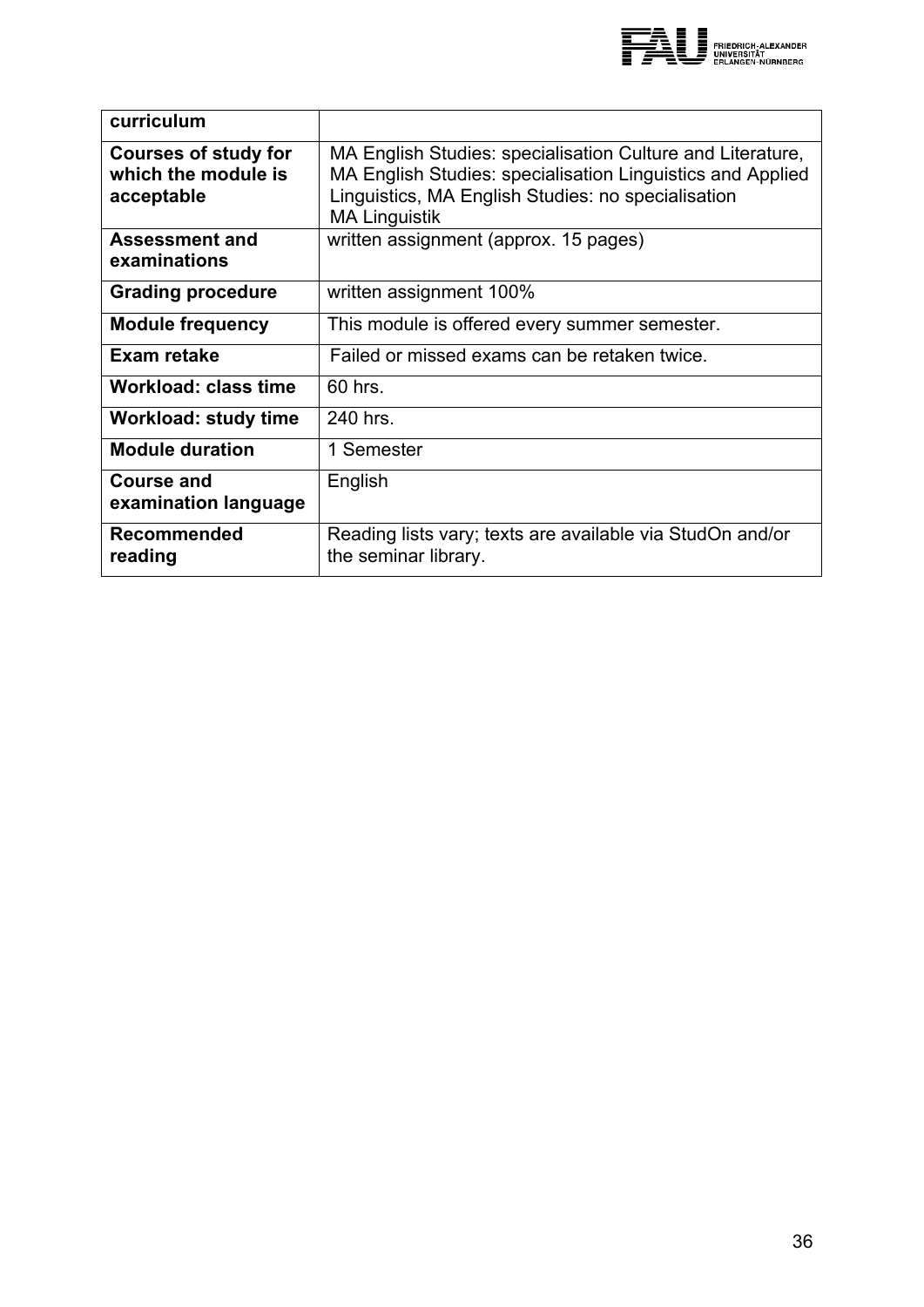### **Second Language Acquisition**

| <b>Module name</b>        | <b>Second Language Acquisition and</b><br><b>Language Teaching</b>                                                                                                                                                                                                                                                                                                                                                                                                                                                                                                                                                                                                                                                                                                            | 10 ECTS |
|---------------------------|-------------------------------------------------------------------------------------------------------------------------------------------------------------------------------------------------------------------------------------------------------------------------------------------------------------------------------------------------------------------------------------------------------------------------------------------------------------------------------------------------------------------------------------------------------------------------------------------------------------------------------------------------------------------------------------------------------------------------------------------------------------------------------|---------|
|                           | (SecLangAcqLangTeach)                                                                                                                                                                                                                                                                                                                                                                                                                                                                                                                                                                                                                                                                                                                                                         |         |
| <b>Courses</b>            | Advanced seminar Second Language Acquisition and<br>Language Teaching, seminar Second Language<br>Acquisition                                                                                                                                                                                                                                                                                                                                                                                                                                                                                                                                                                                                                                                                 |         |
| <b>Lecturers</b>          | UnivIS >> Lecture Directory >> Faculty of Humanities,<br>Social Sciences, and Theology >> Anglistik und<br>Amerikanistik >> English Studies (Master Degree) -<br>Modules >> Second Language Acquisition and Language<br>Teaching                                                                                                                                                                                                                                                                                                                                                                                                                                                                                                                                              |         |
| <b>Module coordinator</b> | <b>Thorsten Piske</b>                                                                                                                                                                                                                                                                                                                                                                                                                                                                                                                                                                                                                                                                                                                                                         |         |
| <b>Content</b>            | <b>Advanced Seminar:</b><br>This module relates the findings of second language (L2)<br>acquisition research to the foreign language classroom.<br>The following questions will be discussed:<br>Which strategies do L2 learners typically follow<br>when they acquire the sound system, vocabulary,<br>and grammar of a second language?<br>How do factors such as age, gender, motivation,<br>$\bullet$<br>language use, and input affect the process of L2<br>acquisition?<br>To what extent do different L2 acquisition theories<br>$\bullet$<br>make predictions that are relevant to foreign<br>language teaching?<br>Which learning environments help students in a<br>$\bullet$<br>foreign language classroom to reach a high level of<br>L2 proficiency?<br>Seminar: |         |
|                           | Participants will analyze different types of L2 learner data,<br>relate these data to the predictions of L2 acquisition<br>theories and identify possible causes of learner errors. In<br>addition, students will be introduced to research methods<br>in L2 acquisition.                                                                                                                                                                                                                                                                                                                                                                                                                                                                                                     |         |
| <b>Aims and skills</b>    | The aim of this module is for students to<br>gain insights into current and ongoing research in<br>the fields of second language acquisition and<br>foreign language teaching<br>become familiar with key texts of the two fields and<br>$\bullet$<br>learn how to read difficult and complex academic<br>literature<br>apply linguistic analyses to second language<br>learner data<br>deepen their understanding of quantitative and<br>$\bullet$<br>qualitative research methods<br>develop the ability to identify and interpret learner                                                                                                                                                                                                                                  |         |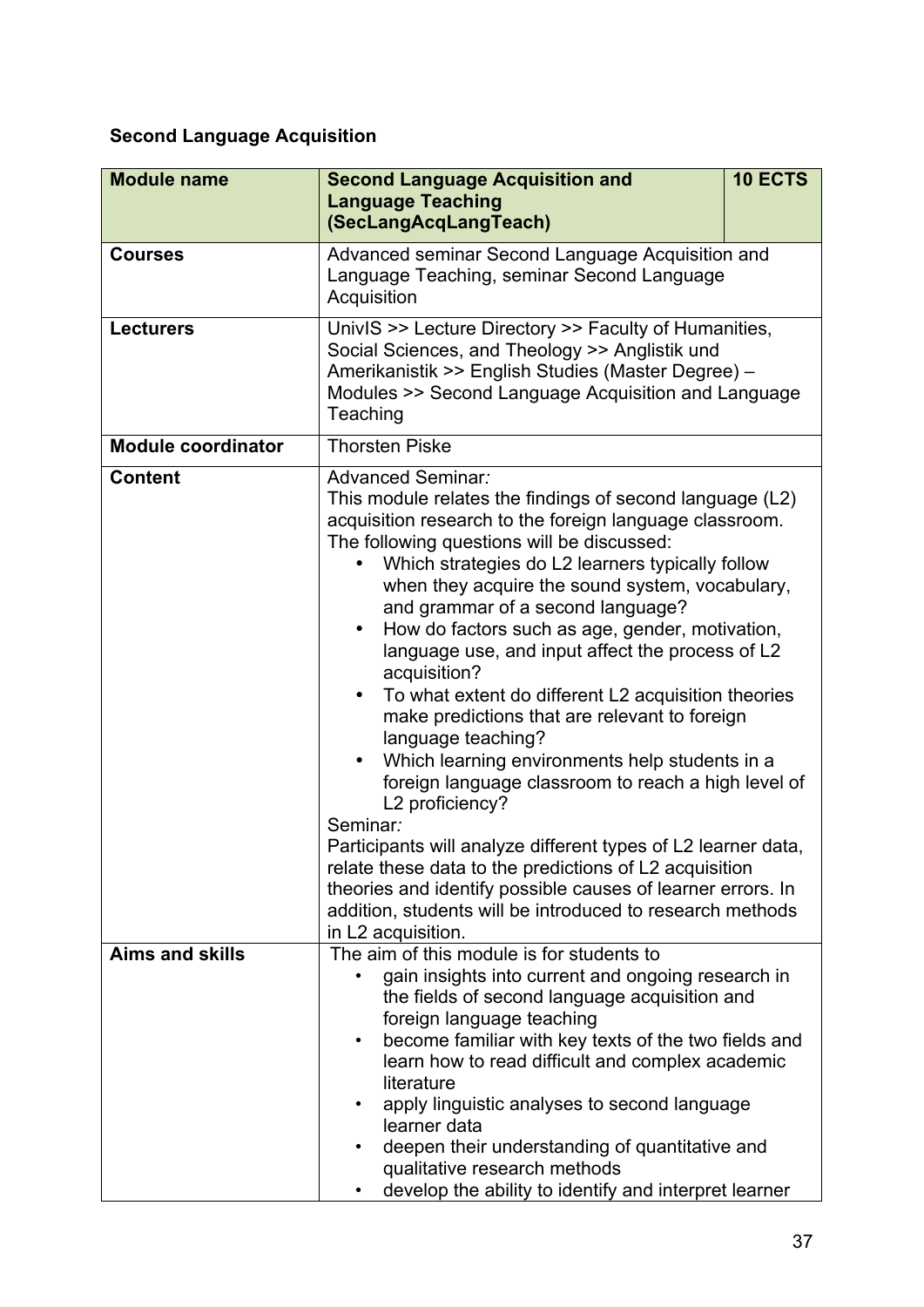

|                                                                  | errors<br>develop strategies to help foreign language<br>$\bullet$<br>students reach a high level of L2 proficiency<br>interpret second language learner data in terms of<br>$\bullet$<br>predictions made by different theories of language<br>acquisition. |
|------------------------------------------------------------------|--------------------------------------------------------------------------------------------------------------------------------------------------------------------------------------------------------------------------------------------------------------|
| <b>Prerequisites</b>                                             | none                                                                                                                                                                                                                                                         |
| Integration in<br>curriculum                                     | first to third semester                                                                                                                                                                                                                                      |
| <b>Courses of study for</b><br>which the module is<br>acceptable | MA English Studies: specialisation Culture and Literature,<br>MA English Studies: specialisation Linguistics and Applied<br>Linguistics, MA English Studies: no specialisation<br><b>MA Linguistik</b>                                                       |
| <b>Assessment and</b><br><b>Examinations</b>                     | written assignment (approx. 15 pages)                                                                                                                                                                                                                        |
| <b>Grading procedure</b>                                         | written assignment 100%                                                                                                                                                                                                                                      |
| <b>Module frequency</b>                                          | This module is offered every fourth semester in winter<br>semester.                                                                                                                                                                                          |
| <b>Exam retake</b>                                               | Failed or missed exams can be retaken twice.                                                                                                                                                                                                                 |
| Workload: class time                                             | 60 hrs.                                                                                                                                                                                                                                                      |
| <b>Workload: study time</b>                                      | 240 hrs.                                                                                                                                                                                                                                                     |
| <b>Module duration</b>                                           | 1 Semester                                                                                                                                                                                                                                                   |
| <b>Course and</b><br>examination language                        | English                                                                                                                                                                                                                                                      |
| <b>Recommended</b><br>reading                                    | Reading lists vary; texts are available via StudOn and/or<br>the seminar library.                                                                                                                                                                            |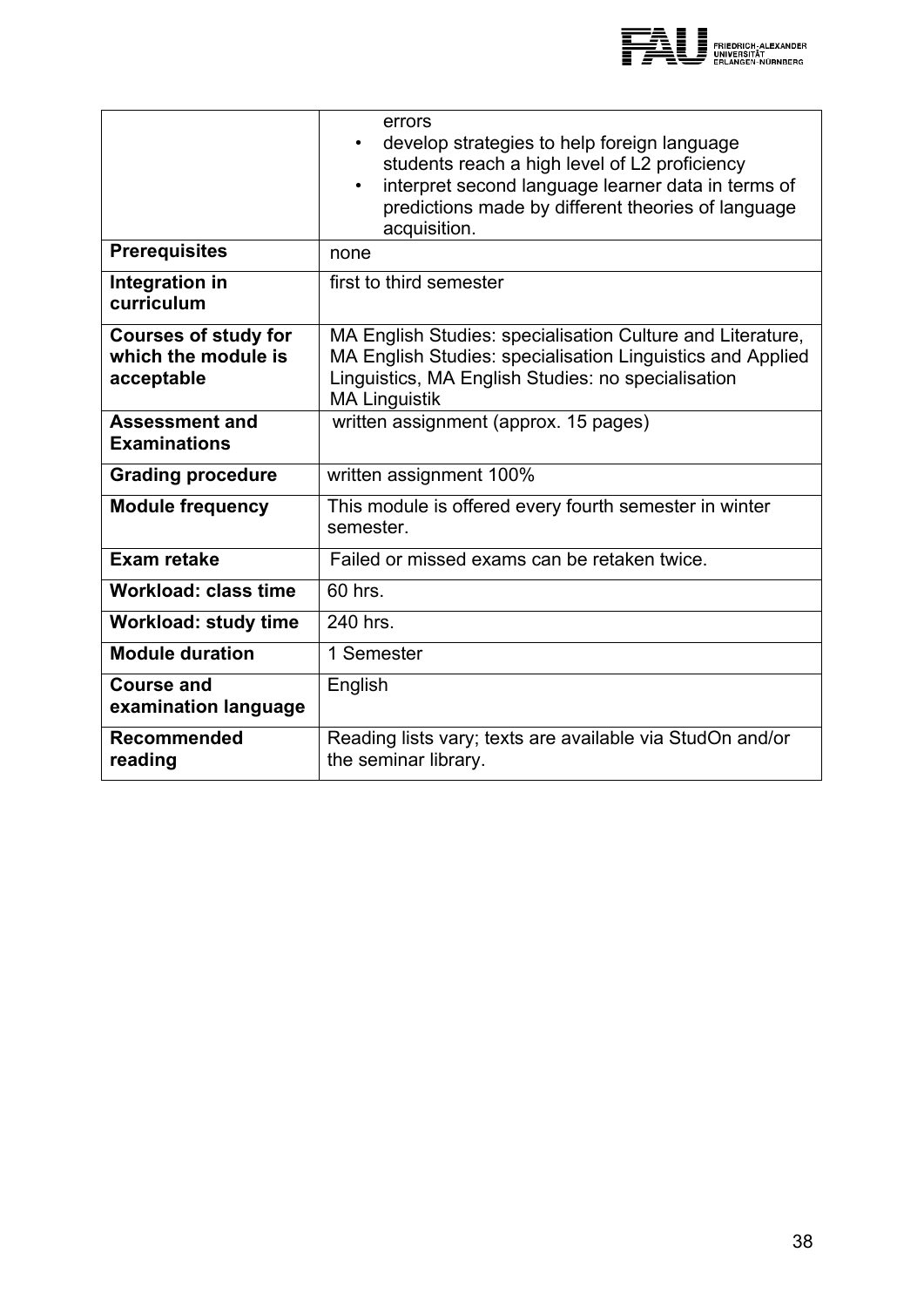

#### **Language Variation**

| <b>Module name</b>                                               | <b>Language Variation (LangVar)</b>                                                                                                                                                                                                                                                                                                                                                                                                                                                                                                                                                                                                                                                          | 10 ECTS |
|------------------------------------------------------------------|----------------------------------------------------------------------------------------------------------------------------------------------------------------------------------------------------------------------------------------------------------------------------------------------------------------------------------------------------------------------------------------------------------------------------------------------------------------------------------------------------------------------------------------------------------------------------------------------------------------------------------------------------------------------------------------------|---------|
| <b>Courses</b>                                                   | Advanced seminar, seminar                                                                                                                                                                                                                                                                                                                                                                                                                                                                                                                                                                                                                                                                    |         |
| <b>Lecturers</b>                                                 | UnivIS >> Lecture Directory >> Faculty of Humanities,<br>Social Sciences, and Theology >> Anglistik und<br>Amerikanistik >> English Studies (Master Degree) -<br>Modules >> Schwerpunkt Linguistics and Applied<br>Linguistics >> Language Variation                                                                                                                                                                                                                                                                                                                                                                                                                                         |         |
| <b>Module coordinator</b>                                        | <b>Judith Huber</b>                                                                                                                                                                                                                                                                                                                                                                                                                                                                                                                                                                                                                                                                          |         |
| <b>Content</b>                                                   | Key topics in English and general language variation dealt<br>with in this module are:<br>dialects (also covering earlier stages of the English<br>language)<br>dialect corpora of present-day English and earlier<br>stages of the language<br>social and situation-dependent conditions for<br>$\bullet$<br>the use of a specific dialect and their variation<br>regional varieties of English (phonology,<br>morphology, syntax, lexis)<br>standard varieties of English worldwide<br>$\bullet$<br>historical continuity of varieties and their<br>development<br>language contact and its role in the development of<br>varieties of English contact varieties of present-day<br>English |         |
| <b>Aims and skills</b>                                           | Students will<br>gain insights into language variation research<br>extend their knowledge of English as a complex of<br>many different varieties<br>learn about the relations between language<br>$\bullet$<br>variation, language contact and language change                                                                                                                                                                                                                                                                                                                                                                                                                               |         |
| <b>Prerequisites</b>                                             | none                                                                                                                                                                                                                                                                                                                                                                                                                                                                                                                                                                                                                                                                                         |         |
| Integration in<br>curriculum                                     | first to third semester                                                                                                                                                                                                                                                                                                                                                                                                                                                                                                                                                                                                                                                                      |         |
| <b>Courses of study for</b><br>which the module is<br>acceptable | MA English Studies: specialisation Culture and Literature,<br>MA English Studies: specialisation Linguistics and Applied<br>Linguistics, MA English Studies: no specialisation                                                                                                                                                                                                                                                                                                                                                                                                                                                                                                               |         |
| <b>Assessment and</b><br>examinations                            | The students can choose to complete the module with<br>either a Written assignment (approx. 15 pages)<br>or<br>a written examination (90 min.)                                                                                                                                                                                                                                                                                                                                                                                                                                                                                                                                               |         |
| <b>Grading procedure</b>                                         | written assignment 100%                                                                                                                                                                                                                                                                                                                                                                                                                                                                                                                                                                                                                                                                      |         |
|                                                                  | <b>or</b><br>written examination 100%                                                                                                                                                                                                                                                                                                                                                                                                                                                                                                                                                                                                                                                        |         |
| <b>Module frequency</b>                                          | This module is offered every summer semester.                                                                                                                                                                                                                                                                                                                                                                                                                                                                                                                                                                                                                                                |         |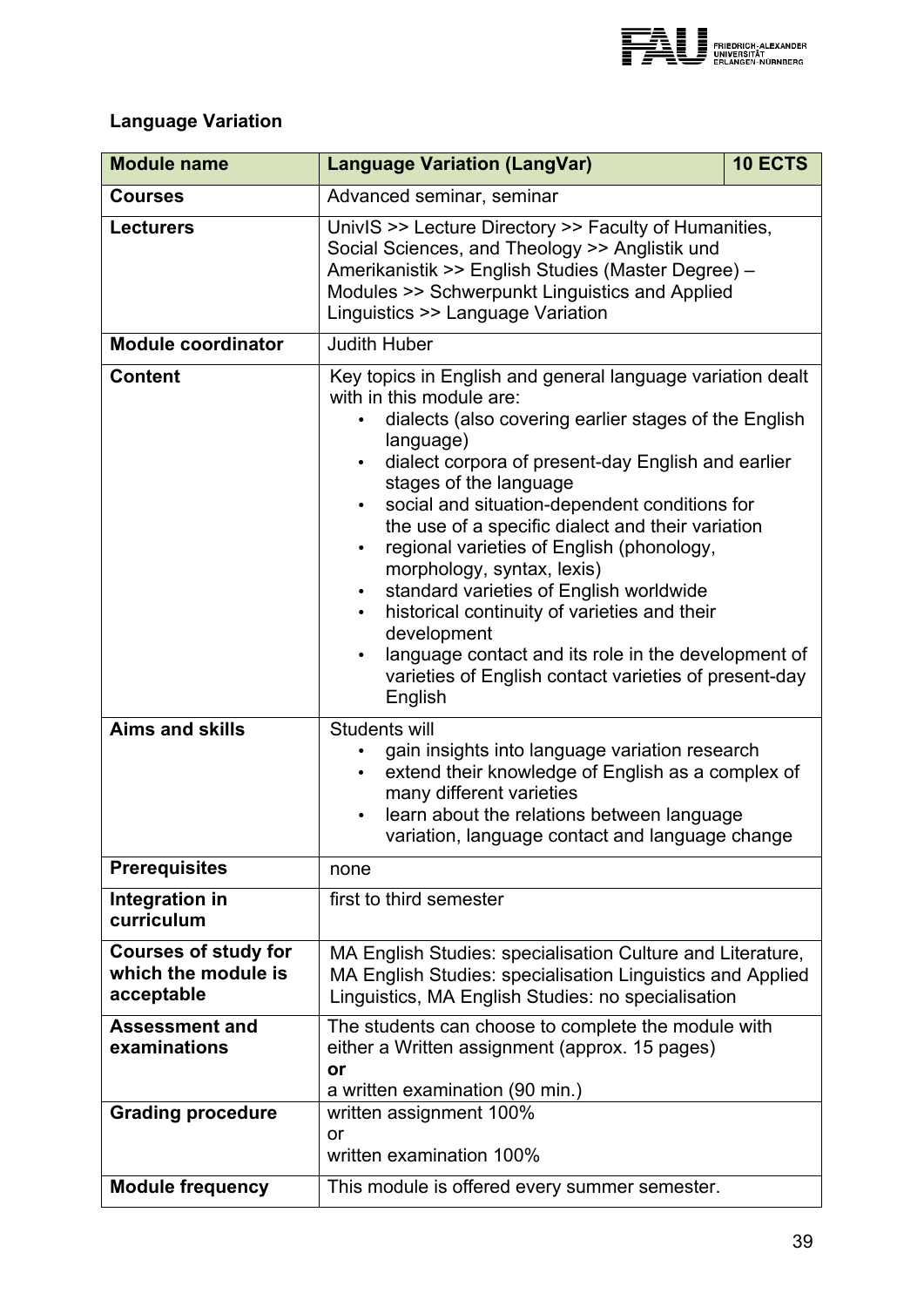| Exam retake                 | Failed or missed exams can be retaken twice.              |
|-----------------------------|-----------------------------------------------------------|
|                             |                                                           |
| <b>Workload: class time</b> | 60 hrs.                                                   |
|                             |                                                           |
| <b>Workload: study time</b> | 240 hrs.                                                  |
|                             |                                                           |
| <b>Module duration</b>      | 1 Semester                                                |
|                             |                                                           |
| <b>Course and</b>           | English                                                   |
|                             |                                                           |
| examination language        |                                                           |
|                             |                                                           |
| <b>Recommended</b>          | Reading lists vary; texts are available via StudOn and/or |
|                             |                                                           |
| reading                     | the seminar library.                                      |
|                             |                                                           |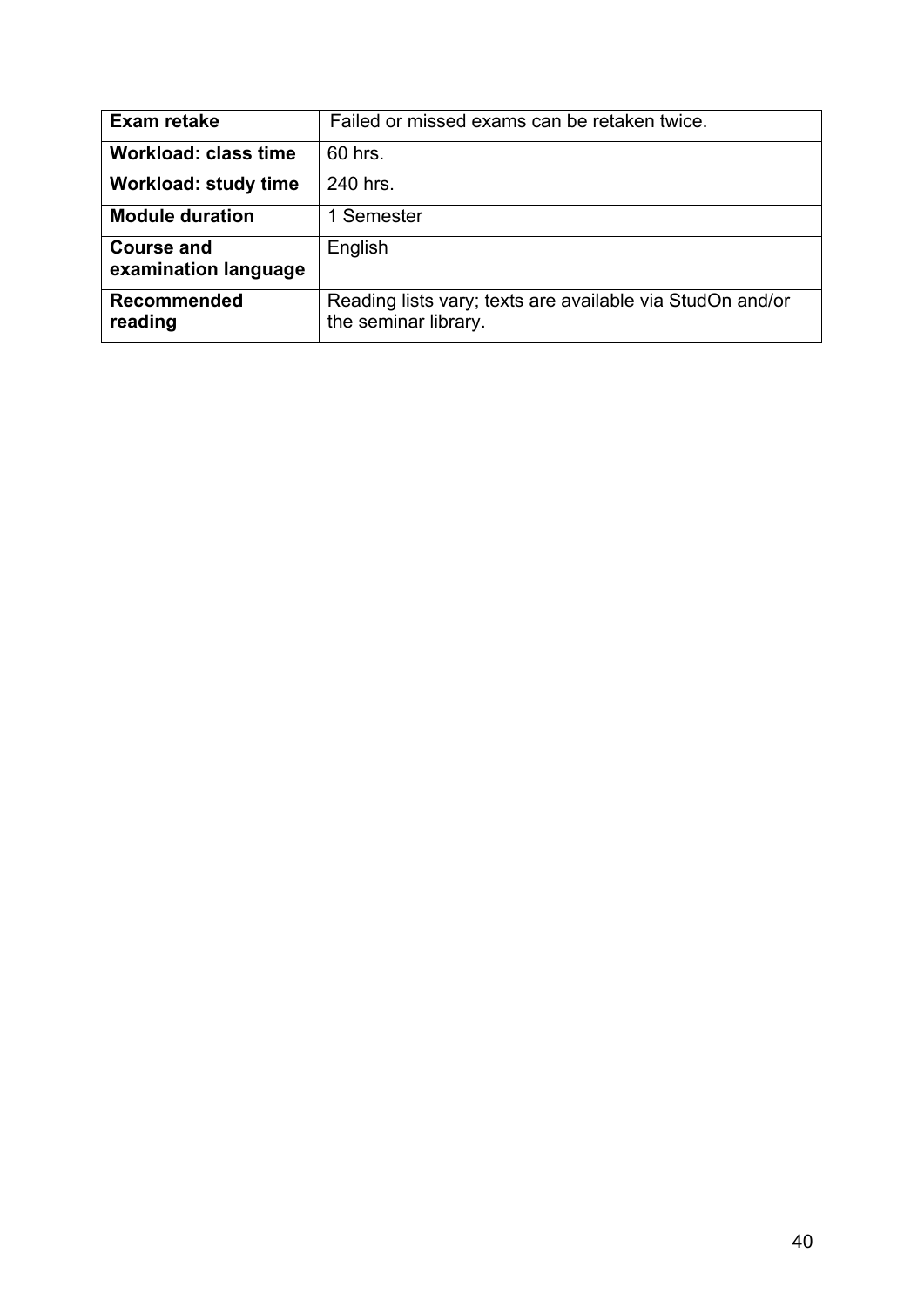

### **English Historical Linguistics**

| <b>Module name</b>                                               | <b>English Historical Linguistics (EngHistLing)</b><br>10 ECTS                                                                                                                                                                                                                                                                                                                                                                                                                                                                                                                                                                                                                                                                                   |  |
|------------------------------------------------------------------|--------------------------------------------------------------------------------------------------------------------------------------------------------------------------------------------------------------------------------------------------------------------------------------------------------------------------------------------------------------------------------------------------------------------------------------------------------------------------------------------------------------------------------------------------------------------------------------------------------------------------------------------------------------------------------------------------------------------------------------------------|--|
| <b>Courses</b>                                                   | <b>Advanced Seminar, Seminar</b>                                                                                                                                                                                                                                                                                                                                                                                                                                                                                                                                                                                                                                                                                                                 |  |
| <b>Lecturers</b>                                                 | UnivIS >> Lecture Directory >> Faculty of Humanities,<br>Social Sciences, and Theology >> Anglistik und<br>Amerikanistik >> English Studies (Master Degree) -<br>Modules >> Schwerpunkt Linguistics and Applied<br>Linguistics >> English Historical Linguistics                                                                                                                                                                                                                                                                                                                                                                                                                                                                                 |  |
| <b>Module coordinator</b>                                        | <b>Judith Huber</b>                                                                                                                                                                                                                                                                                                                                                                                                                                                                                                                                                                                                                                                                                                                              |  |
| <b>Content</b>                                                   | This module covers key topics of research in English<br>historical linguistics:<br>language change and its various mechanisms (e.g.<br>analogy, grammaticalization, etc.)<br>comparison with other Germanic languages<br>different stages in the development of the English<br>language<br>types of change resulting from language contact in<br>the history and prehistory of the English language<br>varieties of English from a diachronic point of view<br>$\bullet$<br>with particular focus on contact varieties                                                                                                                                                                                                                           |  |
| <b>Aims and skills</b>                                           | The aim of this module is for students to<br>extend their knowledge about changes in English<br>in the light of general mechanisms of language<br>change<br>extend their knowledge about cultural<br>developments and their effects on the language<br>understand characteristics of Present-Day English<br>by knowing about their historical development<br>become aware of developments in the history of<br>$\bullet$<br>related languages, particularly German<br>become familiar with key texts of the field, learn<br>how to read difficult and complex academic<br>literature<br>study and apply linguistic description and analysis<br>enhance their academic language skills both<br>actively and passively in both German and English. |  |
| <b>Prerequisites</b>                                             | none                                                                                                                                                                                                                                                                                                                                                                                                                                                                                                                                                                                                                                                                                                                                             |  |
| Integration in<br>curriculum                                     | first to third semester                                                                                                                                                                                                                                                                                                                                                                                                                                                                                                                                                                                                                                                                                                                          |  |
| <b>Courses of study for</b><br>which the module is<br>acceptable | MA English Studies: specialisation Culture and Literature,<br>MA English Studies: specialisation Linguistics and Applied<br>Linguistics, MA English Studies: no specialisation                                                                                                                                                                                                                                                                                                                                                                                                                                                                                                                                                                   |  |
| <b>Assessment and</b><br>examinations                            | written assignment (approx. 15 pages)                                                                                                                                                                                                                                                                                                                                                                                                                                                                                                                                                                                                                                                                                                            |  |
| <b>Grading procedure</b>                                         | written assignment 100%                                                                                                                                                                                                                                                                                                                                                                                                                                                                                                                                                                                                                                                                                                                          |  |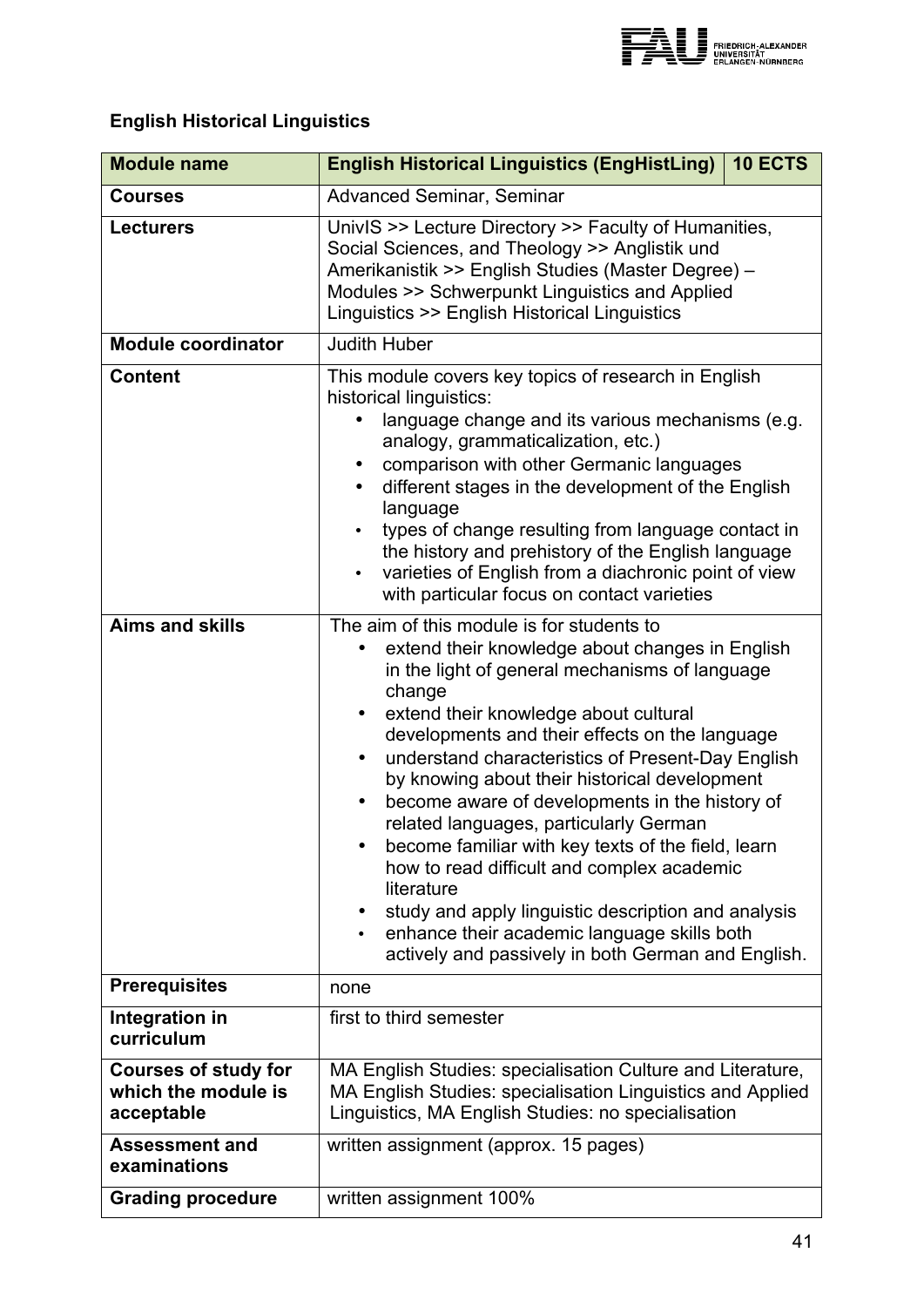| <b>Module frequency</b>                   | This module is offered every winter semester.                                     |
|-------------------------------------------|-----------------------------------------------------------------------------------|
| Exam retake                               | Failed or missed exams can be retaken twice.                                      |
| <b>Workload: class time</b>               | 60 hrs.                                                                           |
| <b>Workload: study time</b>               | 240 hrs.                                                                          |
| <b>Module duration</b>                    | 1 Semester                                                                        |
| <b>Course and</b><br>examination language | English                                                                           |
| <b>Recommended</b><br>reading             | Reading lists vary; texts are available via StudOn and/or<br>the seminar library. |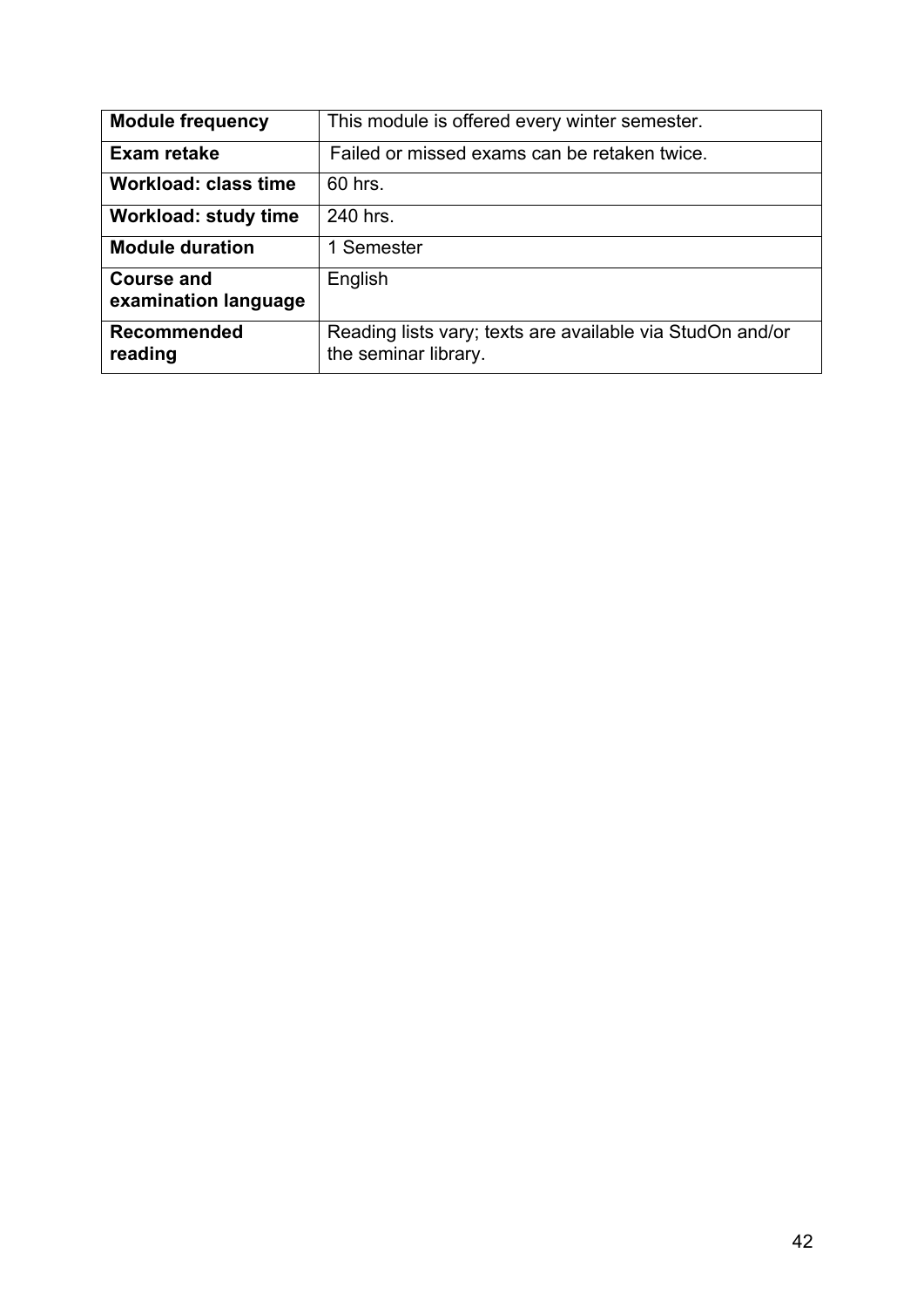#### **Advanced Research Module**

| <b>Module name</b>                                               | <b>Advanced Research Module</b>                                                                                                                                                                                                                                                                                                                                                                      | 10 ECTS |
|------------------------------------------------------------------|------------------------------------------------------------------------------------------------------------------------------------------------------------------------------------------------------------------------------------------------------------------------------------------------------------------------------------------------------------------------------------------------------|---------|
| <b>Courses</b>                                                   | <b>Oberseminar, Guest Lectures</b>                                                                                                                                                                                                                                                                                                                                                                   |         |
| <b>Lecturers</b>                                                 | UnivIS >> Lecture Directory >> Faculty of Humanities,<br>Social Sciences, and Theology >> Anglistik und<br>Amerikanistik >> English Studies (Master Degree) -<br>Modules >> Schwerpunkt Linguistics and Applied<br>Linguistics >> Advanced Research Module                                                                                                                                           |         |
| <b>Module coordinator</b>                                        | <b>Peter Uhrig</b>                                                                                                                                                                                                                                                                                                                                                                                   |         |
| <b>Content</b>                                                   | This module is closely linked to the series of talks or<br>workshops organised by the Interdisciplinary Centre for<br>Research on Lexicography, Valency and Collocation.<br>Students are expected to attend these lectures and/or<br>workshops.<br>The accompanying Postgraduate Seminar (Oberseminar)<br>will deal with related topics and discuss texts by the<br>lecturers invited by the Centre. |         |
| <b>Aims and skills</b>                                           | The aim of this module is for students to<br>gain insights into current and ongoing research<br>become familiar with key texts of the field and learn<br>how to read difficult and complex academic<br>literature<br>participate in controversial academic discussions.<br>$\bullet$                                                                                                                 |         |
| <b>Prerequisites</b>                                             | none                                                                                                                                                                                                                                                                                                                                                                                                 |         |
| Integration in<br>curriculum                                     | first to third semester                                                                                                                                                                                                                                                                                                                                                                              |         |
| <b>Courses of study for</b><br>which the module is<br>acceptable | MA English Studies: specialisation Culture and Literature,<br>MA English Studies: specialisation Linguistics and Applied<br>Linguistics, MA English Studies: no specialisation                                                                                                                                                                                                                       |         |
| <b>Assessment and</b><br>examinations                            | oral examination (20 minutes)                                                                                                                                                                                                                                                                                                                                                                        |         |
| <b>Grading procedure</b>                                         | oral examination 100%                                                                                                                                                                                                                                                                                                                                                                                |         |
| <b>Module frequency</b>                                          | This module is offered every winter semester.                                                                                                                                                                                                                                                                                                                                                        |         |
| <b>Exam retake</b>                                               | Failed or missed exams can be retaken twice.                                                                                                                                                                                                                                                                                                                                                         |         |
| Workload: class time                                             | 30 hrs.                                                                                                                                                                                                                                                                                                                                                                                              |         |
| <b>Workload: study time</b>                                      | 120 hrs.                                                                                                                                                                                                                                                                                                                                                                                             |         |
| <b>Module duration</b>                                           | 1 Semester                                                                                                                                                                                                                                                                                                                                                                                           |         |
| <b>Course and</b><br>examination language                        | English                                                                                                                                                                                                                                                                                                                                                                                              |         |
| <b>Recommended</b><br>reading                                    | Reading lists vary; texts are available via StudOn and/or<br>the seminar library.                                                                                                                                                                                                                                                                                                                    |         |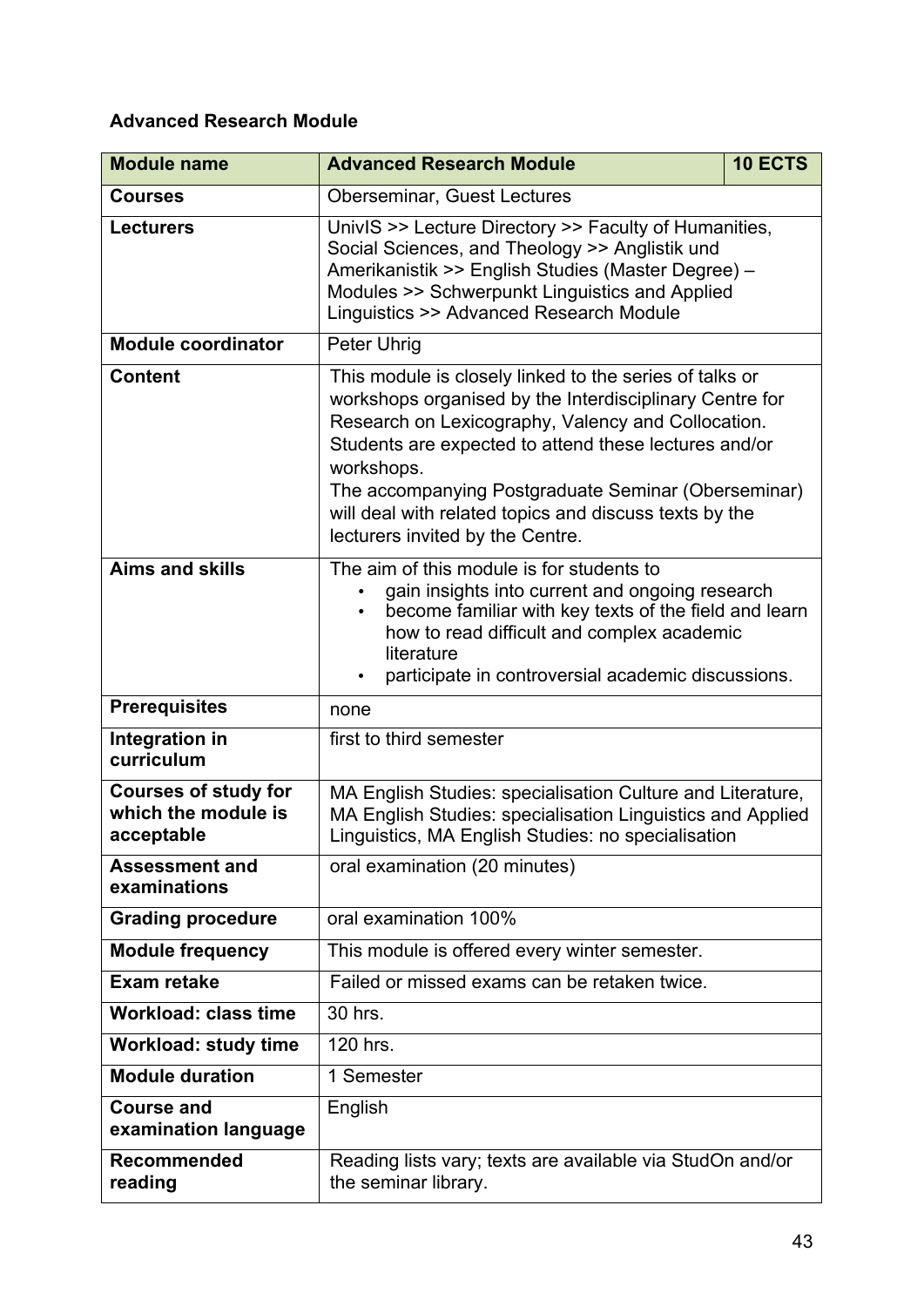### **Lexicography**

| <b>Module name</b>                                               | Lexicography                                                                                                                                                                                                                                                                                                                                                                                   | 10 ECTS |
|------------------------------------------------------------------|------------------------------------------------------------------------------------------------------------------------------------------------------------------------------------------------------------------------------------------------------------------------------------------------------------------------------------------------------------------------------------------------|---------|
| <b>Courses</b>                                                   | Advanced seminar, seminar                                                                                                                                                                                                                                                                                                                                                                      |         |
| <b>Lecturers</b>                                                 | UnivIS >> Lecture Directory >> Faculty of Humanities,<br>Social Sciences, and Theology >> Anglistik und<br>Amerikanistik >> English Studies (Master Degree) -<br>Modules >> Schwerpunkt Linguistics and Applied<br>Linguistics >> Lexicography                                                                                                                                                 |         |
| <b>Module coordinator</b>                                        | <b>Michael Klotz</b>                                                                                                                                                                                                                                                                                                                                                                           |         |
| <b>Content</b>                                                   | This module deals with English lexicography, putting a<br>special emphasis on learner lexicography. Topics to be<br>discussed include:<br>defining policy in dictionaries<br>syntagmatic information (collocation, valency)<br>overall structure<br>dictionary didactics<br>$\bullet$<br>aspects of dictionary use.<br>$\bullet$<br>In the seminar students are expected to gain insights into |         |
|                                                                  | linguistic analysis by writing their own dictionary entries.                                                                                                                                                                                                                                                                                                                                   |         |
| <b>Aims and skills</b>                                           | The aim of this module is for students to<br>become familiar with theoretical concepts and<br>problems in lexicography<br>become familiar with different types of<br>$\bullet$<br>information in dictionaries<br>understand practical problems of writing<br>dictionary entries.                                                                                                               |         |
| <b>Prerequisites</b>                                             | none                                                                                                                                                                                                                                                                                                                                                                                           |         |
| Integration in<br>curriculum                                     | first to third semester                                                                                                                                                                                                                                                                                                                                                                        |         |
| <b>Courses of study for</b><br>which the module is<br>acceptable | MA English Studies: specialisation Culture and Literature,<br>MA English Studies: specialisation Linguistics and Applied<br>Linguistics, MA English Studies: no specialisation<br><b>MA Linguistik</b>                                                                                                                                                                                         |         |
| <b>Assessment and</b><br>examinations                            | written assignment (ca. 15 pages)                                                                                                                                                                                                                                                                                                                                                              |         |
| <b>Grading procedure</b>                                         | written assignment 100%                                                                                                                                                                                                                                                                                                                                                                        |         |
| <b>Module frequency</b>                                          | This module is offered every fourth semester in winter<br>semester.                                                                                                                                                                                                                                                                                                                            |         |
| <b>Exam retake</b>                                               | Failed or missed exams can be retaken twice.                                                                                                                                                                                                                                                                                                                                                   |         |
| <b>Workload: class time</b>                                      | 45 hrs.                                                                                                                                                                                                                                                                                                                                                                                        |         |
| <b>Workload: study time</b>                                      | 255 hrs.                                                                                                                                                                                                                                                                                                                                                                                       |         |
| <b>Module duration</b>                                           | 1 Semester                                                                                                                                                                                                                                                                                                                                                                                     |         |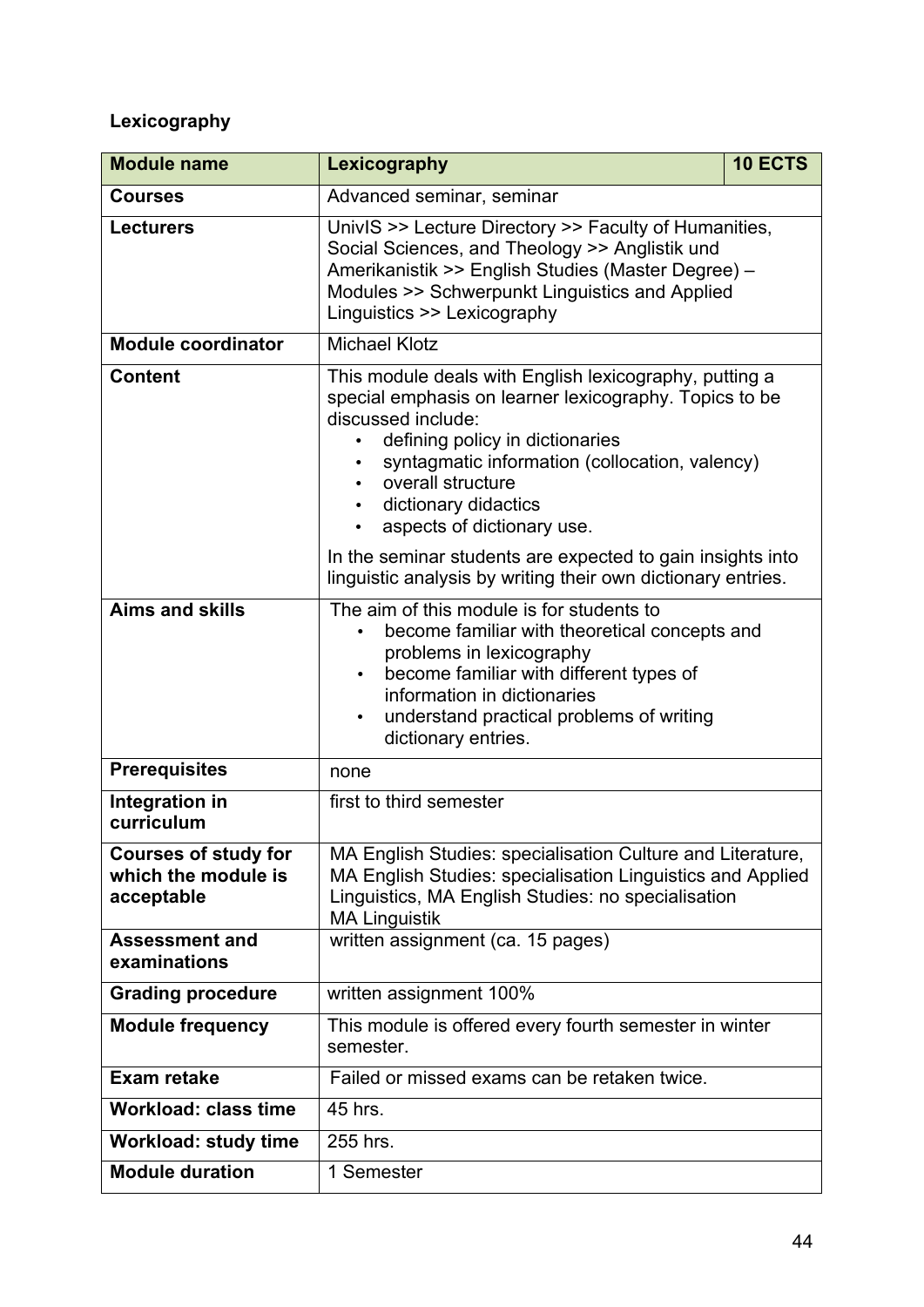| <b>Course and</b><br>examination language | English                                                   |
|-------------------------------------------|-----------------------------------------------------------|
| <b>Recommended</b>                        | Reading lists vary; texts are available via StudOn and/or |
| reading                                   | the seminar library.                                      |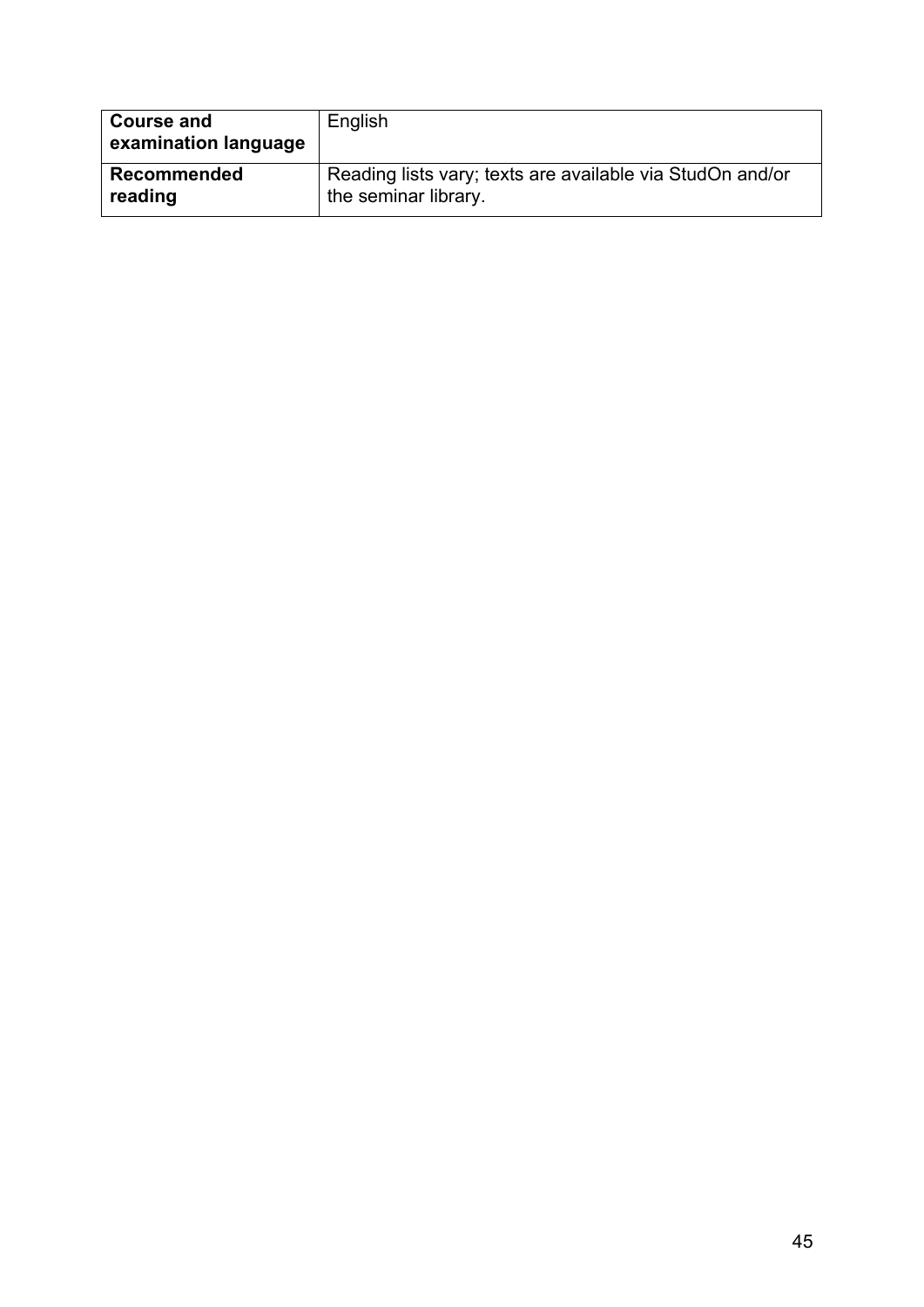#### **Units of Meaning**

| <b>Module name</b>                                               | <b>Units of Meaning</b>                                                                                                                                                                                                                                                                                                                                                                                                                                                                     | 10 ECTS |
|------------------------------------------------------------------|---------------------------------------------------------------------------------------------------------------------------------------------------------------------------------------------------------------------------------------------------------------------------------------------------------------------------------------------------------------------------------------------------------------------------------------------------------------------------------------------|---------|
| <b>Courses</b>                                                   | Advanced seminar, course                                                                                                                                                                                                                                                                                                                                                                                                                                                                    |         |
| <b>Lecturers</b>                                                 | UnivIS >> Lecture Directory >> Faculty of Humanities,<br>Social Sciences, and Theology >> Anglistik und<br>Amerikanistik >> English Studies (Master Degree) -<br>Modules >> Schwerpunkt Linguistics and Applied<br>Linguistics >> Units of Meaning                                                                                                                                                                                                                                          |         |
| <b>Module coordinator</b>                                        | <b>Michael Klotz</b>                                                                                                                                                                                                                                                                                                                                                                                                                                                                        |         |
| <b>Content</b>                                                   | Advanced Seminar (Hauptseminar):<br>This module deals with different aspects of lexicology,<br>morphology, phraseology and semantics in the light of<br>different linguistic theories:<br>different concepts of meaning<br>meaning-carrying units: morphemes, words, idioms,<br>phraseologisms, constructions<br>Sinclair's idiom principle<br>construction grammar approach                                                                                                                |         |
|                                                                  | Course (Übung):<br>Bridging the gap between linguistics and practical<br>language courses, participants are introduced to the<br>linguistic analysis of various types of register. The active<br>text production part focuses on idiomatic and stylistically<br>appropriate language use and the resources which can<br>support the participants in developing their language skills.                                                                                                       |         |
| <b>Aims and skills</b>                                           | The aim of this module is for students to<br>develop a deeper understanding of various<br>approaches to meaning in language<br>become familiar with key texts in the areas of<br>$\bullet$<br>semantics and syntax and be able to read difficult<br>and complex academic literature<br>develop an awareness of differences between<br>registers<br>develop the ability to discuss these differences<br>appropriately<br>develop the ability to apply this knowledge actively<br>in writing. |         |
| <b>Prerequisites</b>                                             | none                                                                                                                                                                                                                                                                                                                                                                                                                                                                                        |         |
| Integration in<br>curriculum                                     | first to third semester                                                                                                                                                                                                                                                                                                                                                                                                                                                                     |         |
| <b>Courses of study for</b><br>which the module is<br>acceptable | MA English Studies: specialisation Culture and Literature,<br>MA English Studies: specialisation Linguistics and Applied<br>Linguistics, MA English Studies: no specialisation<br><b>MA Linguistik</b>                                                                                                                                                                                                                                                                                      |         |
| <b>Assessment and</b>                                            | written examination (90 min.) and a take-home task, 3-5<br>pages                                                                                                                                                                                                                                                                                                                                                                                                                            |         |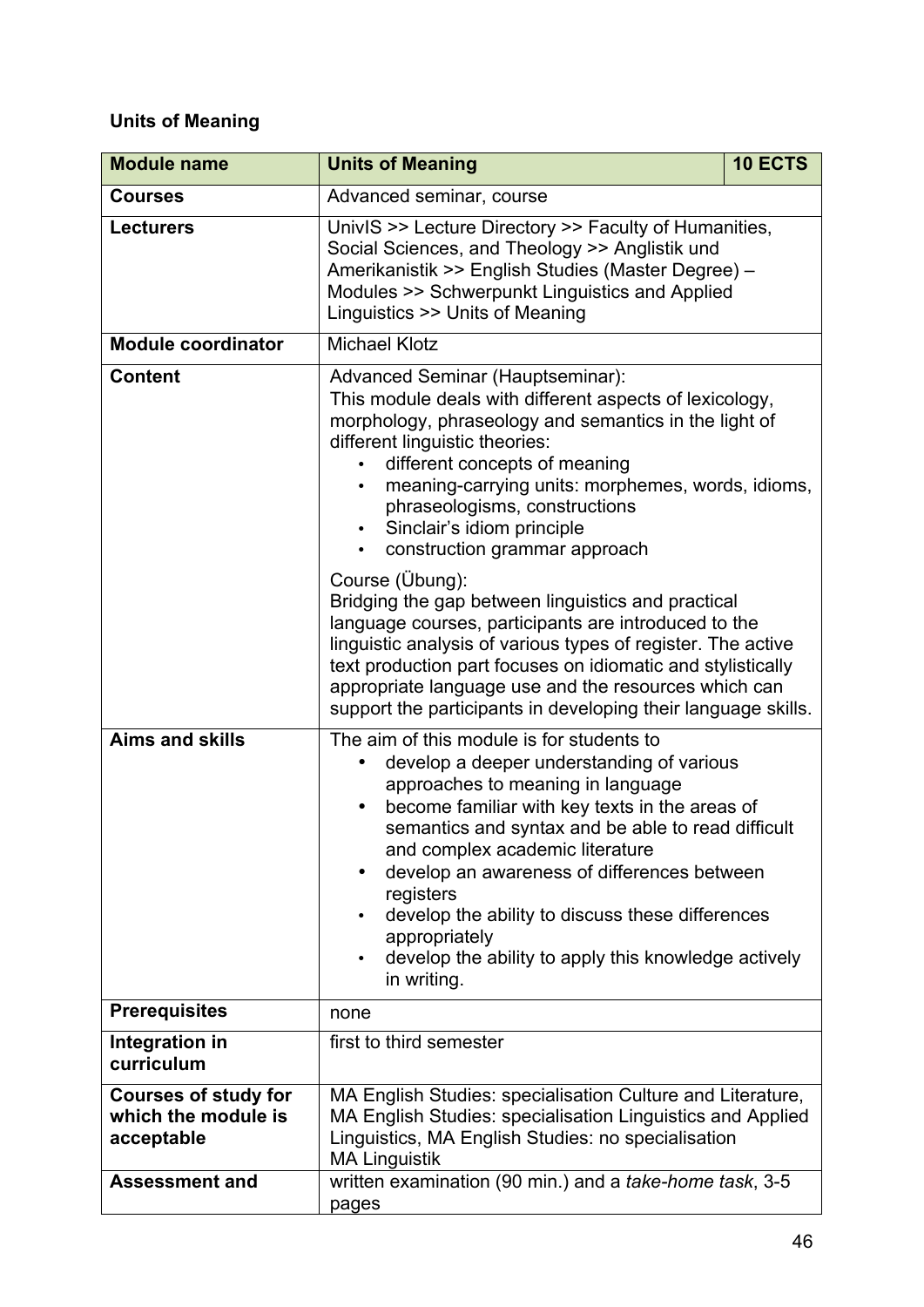| examinations                              |                                                                                   |
|-------------------------------------------|-----------------------------------------------------------------------------------|
| <b>Grading procedure</b>                  | written examination 70%, take-home task 30%                                       |
| <b>Module frequency</b>                   | This module is offered every fourth semester in summer<br>semester.               |
| Exam retake                               | Failed or missed exams can be retaken twice.                                      |
| <b>Workload: class time</b>               | 60 hrs.                                                                           |
| Workload: study time                      | 240 hrs.                                                                          |
| <b>Module duration</b>                    | 1 Semester                                                                        |
| <b>Course and</b><br>examination language | English                                                                           |
| <b>Recommended</b><br>reading             | Reading lists vary; texts are available via StudOn and/or<br>the seminar library. |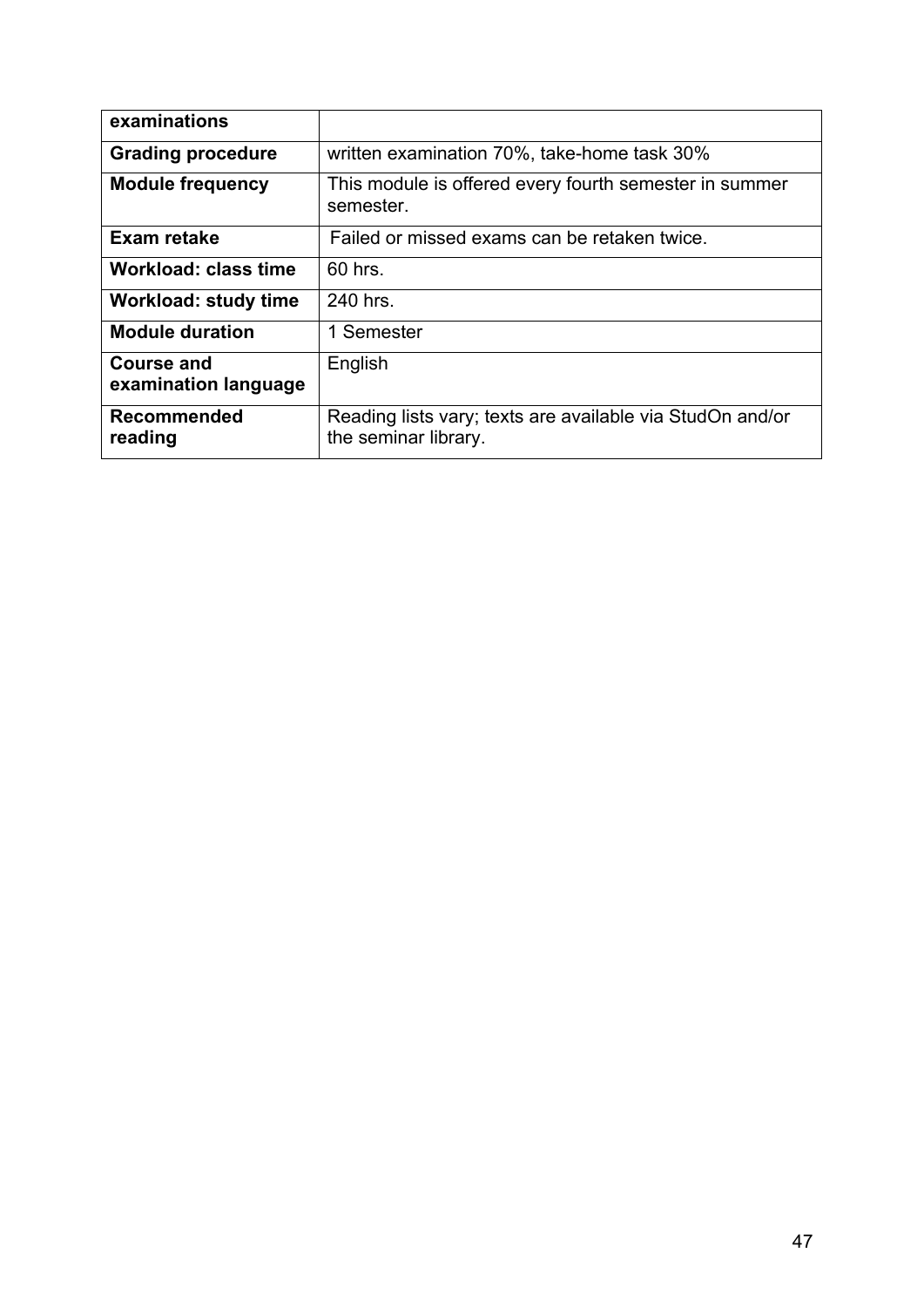#### **Syntax/Construction Grammar**

| <b>Module name</b>        | <b>Syntax/Construction Grammar</b>                                                                                                                                                                                                                                                                                                                                                                                                                                                                                                                                                                                                                                                                                                                                                                                                                                                      | 10 ECTS |
|---------------------------|-----------------------------------------------------------------------------------------------------------------------------------------------------------------------------------------------------------------------------------------------------------------------------------------------------------------------------------------------------------------------------------------------------------------------------------------------------------------------------------------------------------------------------------------------------------------------------------------------------------------------------------------------------------------------------------------------------------------------------------------------------------------------------------------------------------------------------------------------------------------------------------------|---------|
| <b>Courses</b>            | Advanced seminar, course                                                                                                                                                                                                                                                                                                                                                                                                                                                                                                                                                                                                                                                                                                                                                                                                                                                                |         |
| <b>Lecturers</b>          | UnivIS >> Lecture Directory >> Faculty of Humanities,<br>Social Sciences, and Theology >> Anglistik und<br>Amerikanistik >> English Studies (Master Degree) -<br>Modules >> Schwerpunkt Linguistics and Applied<br>Linguistics >> Syntax/Construction Grammar                                                                                                                                                                                                                                                                                                                                                                                                                                                                                                                                                                                                                           |         |
| <b>Module coordinator</b> | <b>Michael Klotz</b>                                                                                                                                                                                                                                                                                                                                                                                                                                                                                                                                                                                                                                                                                                                                                                                                                                                                    |         |
| <b>Content</b>            | Advanced Seminar (Hauptseminar):<br>This module deals with grammar in its theoretical sense in<br>terms of a linguistic model as well as its applied sense in<br>terms of L2 language teaching in relation to the<br>grammatical description in standard reference grammars<br>of English such as the Comprehensive Grammar of the<br>English Language. Relevant aspects are:<br>grammatical terminology<br>word classes, phrases and functional categories<br>tense and aspect<br>٠<br>verb complementation<br>the status of semantic roles<br>the lexicographic description of grammatical<br>٠<br>phenomena in English pedagogical dictionaries<br>Course (Übung):<br>An in-depth discussion of selected grammar topics and<br>their analysis in text-based exercises, with a focus on<br>explanatory grammar in context.                                                            |         |
| <b>Aims and skills</b>    | The aim of this module is for students to<br>become familiar with key texts of the field and make<br>use of corpora<br>apply linguistic analyses to learner language<br>become more aware of contrastive issues and their<br>relevance to language teaching<br>observe the various properties of learner language<br>develop strategies relevant to the teaching of<br>English as a foreign language in order to address<br>the learners' key problems<br>develop explanatory grammar skills including the<br>$\bullet$<br>relevant meta-language and terminology<br>become familiar with key texts in syntactic theory<br>and to be able to read complex theoretical literature<br>understand theoretical problems in the design of<br>٠<br>linguistic models<br>gain insights as to the problems that arise in the<br>grammatical description and modelling of actual<br>language use |         |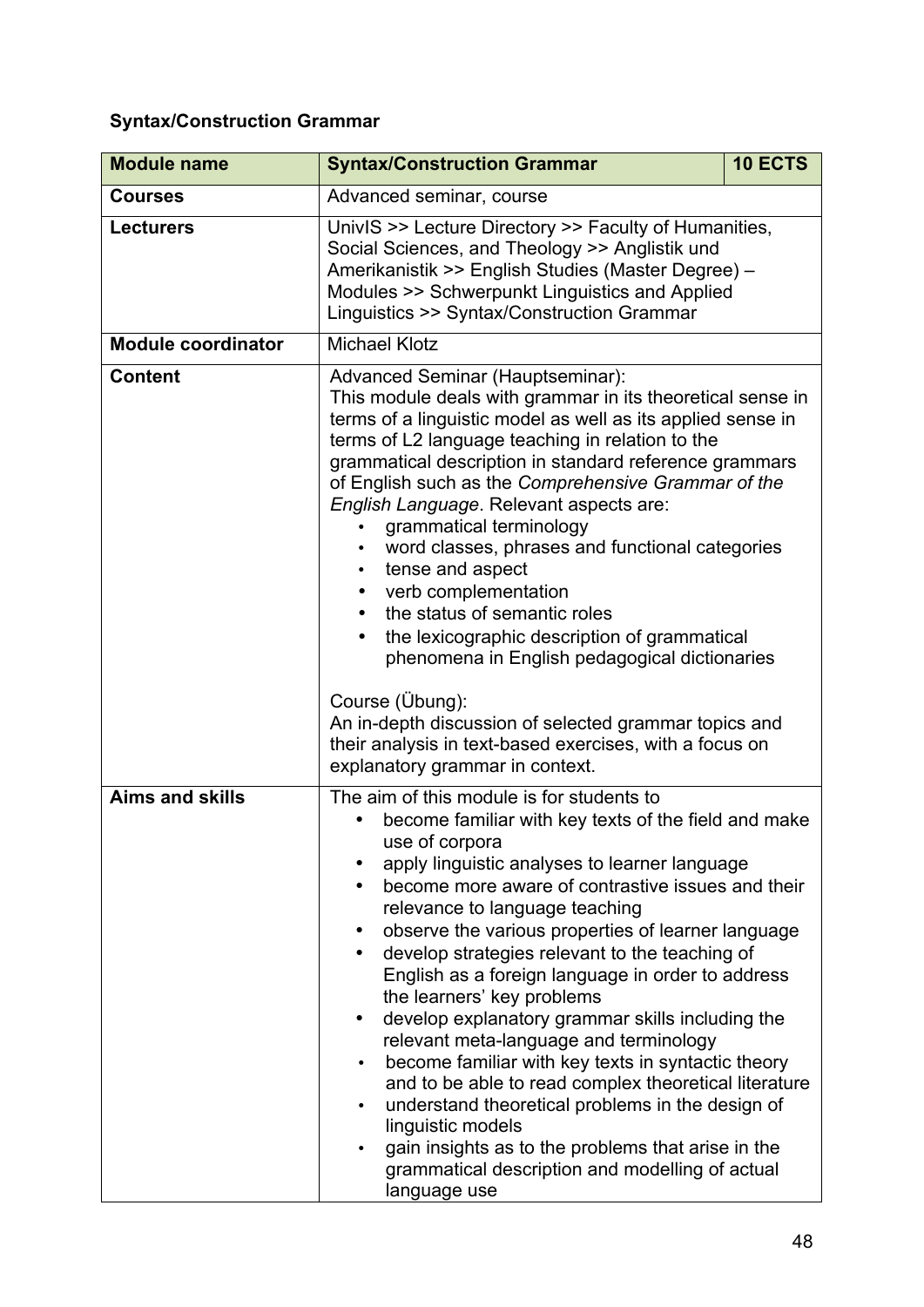|                                                                  | apply the theoretical concepts of a model to a range<br>of syntactic phenomena in the analysis of<br>sentences                                                                                         |
|------------------------------------------------------------------|--------------------------------------------------------------------------------------------------------------------------------------------------------------------------------------------------------|
| <b>Prerequisites</b>                                             | none                                                                                                                                                                                                   |
| Integration in<br>curriculum                                     | first to third semester                                                                                                                                                                                |
| <b>Courses of study for</b><br>which the module is<br>acceptable | MA English Studies: specialisation Culture and Literature,<br>MA English Studies: specialisation Linguistics and Applied<br>Linguistics, MA English Studies: no specialisation<br><b>MA Linguistik</b> |
| <b>Assessment and</b><br>examinations                            | written examination (90 min.) and a take-home task, 3-5<br>pages                                                                                                                                       |
| <b>Grading procedure</b>                                         | written examination 70%, take-home task 30%                                                                                                                                                            |
| <b>Module frequency</b>                                          | This module is offered every fourth semester in summer<br>semester.                                                                                                                                    |
| <b>Exam retake</b>                                               | Failed or missed exams can be retaken twice.                                                                                                                                                           |
| <b>Workload: class time</b>                                      | 60 hrs.                                                                                                                                                                                                |
| <b>Workload: study time</b>                                      | 240 hrs.                                                                                                                                                                                               |
| <b>Module duration</b>                                           | 1 Semester                                                                                                                                                                                             |
| <b>Course and</b><br>examination language                        | English                                                                                                                                                                                                |
| <b>Recommended</b><br>reading                                    | Reading lists vary; texts are available via StudOn and/or<br>the seminar library.                                                                                                                      |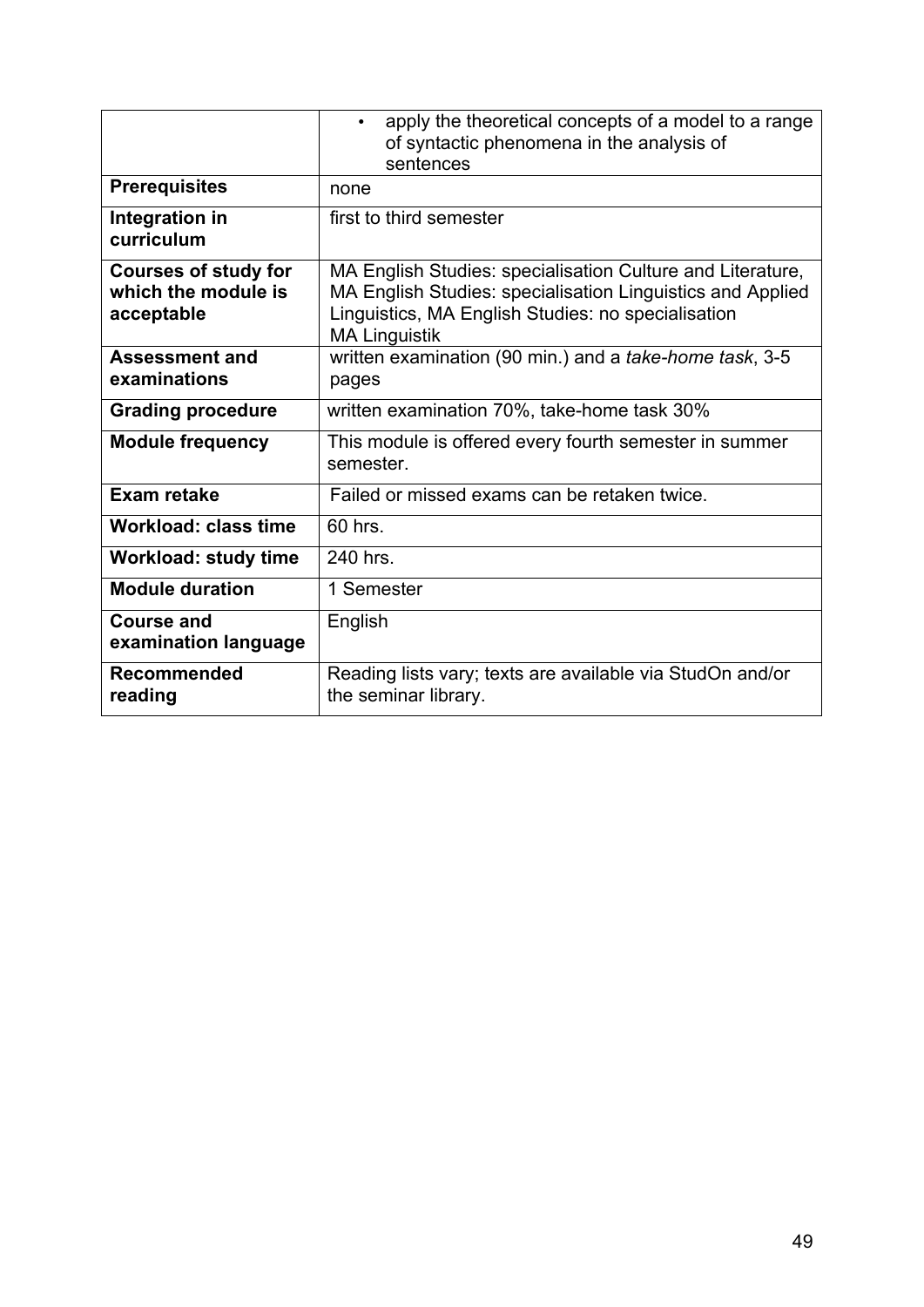### **Doing Linguistics**

| <b>Module name</b>                                               | <b>Doing Linguistics</b>                                                                                                                                                                                                                                                                                                                                                     | 10 ECTS |
|------------------------------------------------------------------|------------------------------------------------------------------------------------------------------------------------------------------------------------------------------------------------------------------------------------------------------------------------------------------------------------------------------------------------------------------------------|---------|
| <b>Courses</b>                                                   | Advanced seminar, seminar                                                                                                                                                                                                                                                                                                                                                    |         |
| <b>Lecturers</b>                                                 | UnivIS >> Lecture Directory >> Faculty of Humanities,<br>Social Sciences, and Theology >> Anglistik und<br>Amerikanistik >> English Studies (Master Degree) -<br>Modules >> Schwerpunkt Linguistics and Applied<br>Linguistics >> Doing Linguistics                                                                                                                          |         |
| <b>Module coordinator</b>                                        | Ewa Dabrowska                                                                                                                                                                                                                                                                                                                                                                |         |
| <b>Content</b>                                                   | Advanced Seminar (Hauptseminar):<br>This module deals with linguistics as a science and<br>introduces a variety of empirical methods, like:<br>using corpora<br>collecting data<br>conducting experiments<br>In the seminar students are expected to gain insights into<br>linguistic analysis by applying different empirical methods<br>and conducting their own research. |         |
| <b>Aims and skills</b>                                           | The aim of this module is for students to<br>become familiar with different empirical methods<br>learn to formulate testable hypotheses<br>collect and analyse linguistic data<br>٠<br>design experiments<br>critically reflect on empirical methods                                                                                                                         |         |
| <b>Prerequisites</b>                                             | none                                                                                                                                                                                                                                                                                                                                                                         |         |
| Integration in<br>curriculum                                     | first to third semester                                                                                                                                                                                                                                                                                                                                                      |         |
| <b>Courses of study for</b><br>which the module is<br>acceptable | MA English Studies: specialisation Culture and Literature,<br>MA English Studies: specialisation Linguistics and Applied<br>Linguistics, MA English Studies: no specialisation                                                                                                                                                                                               |         |
| <b>Assessment and</b><br>examinations                            | written assignment (approx. 15 pages)                                                                                                                                                                                                                                                                                                                                        |         |
| <b>Grading procedure</b>                                         | written assignment 100%                                                                                                                                                                                                                                                                                                                                                      |         |
| <b>Module frequency</b>                                          | This module is offered every fourth semester in winter<br>semester.                                                                                                                                                                                                                                                                                                          |         |
| <b>Exam Retake</b>                                               | Failed or missed exams can be retaken twice.                                                                                                                                                                                                                                                                                                                                 |         |
| <b>Workload: class time</b>                                      | 60 hrs.                                                                                                                                                                                                                                                                                                                                                                      |         |
| <b>Workload: study time</b>                                      | 240 hrs.                                                                                                                                                                                                                                                                                                                                                                     |         |
| <b>Module duration</b>                                           | 1 Semester                                                                                                                                                                                                                                                                                                                                                                   |         |
| <b>Course and</b><br>examination language                        | English                                                                                                                                                                                                                                                                                                                                                                      |         |
| Recommended                                                      | Reading lists vary; texts are available via StudOn and/or                                                                                                                                                                                                                                                                                                                    |         |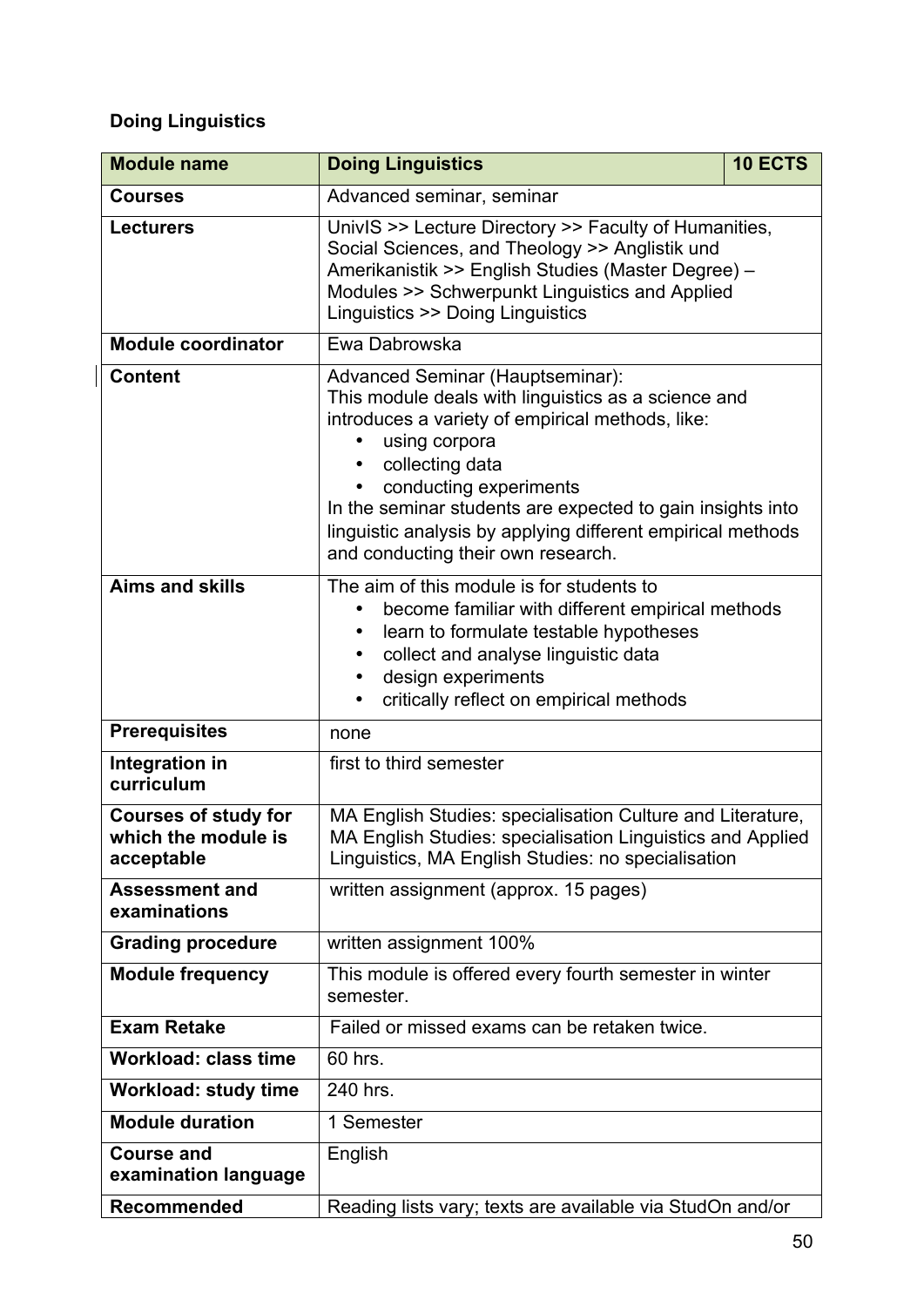| reading | the seminar library. |
|---------|----------------------|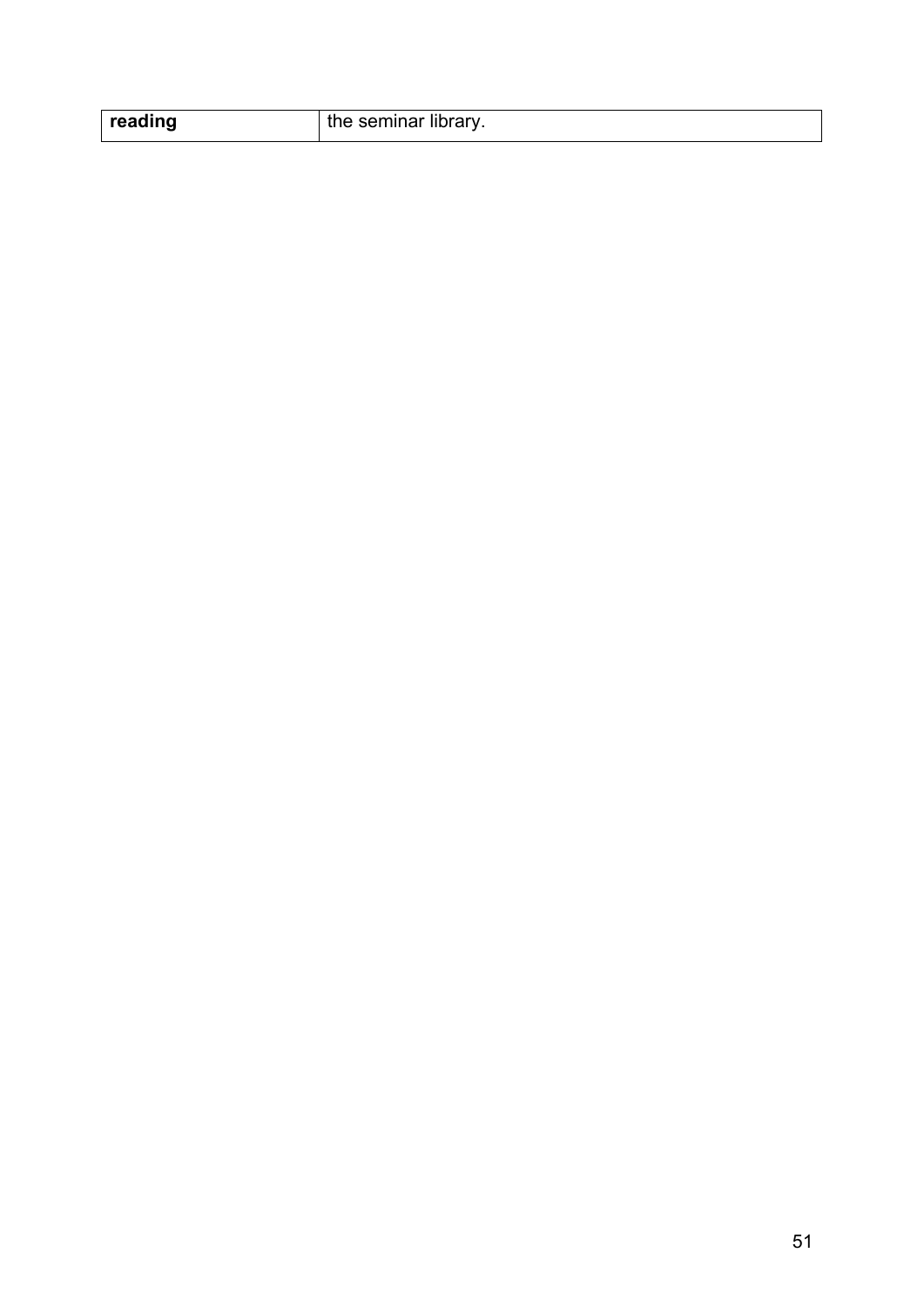### **Linguistics and Language Learning**

| <b>Module name</b>                                               | <b>Linguistics and Language Learning</b>                                                                                                                                                                                                                                                                                                                                                                                                                        | 10 ECTS |
|------------------------------------------------------------------|-----------------------------------------------------------------------------------------------------------------------------------------------------------------------------------------------------------------------------------------------------------------------------------------------------------------------------------------------------------------------------------------------------------------------------------------------------------------|---------|
| <b>Courses</b>                                                   | Advanced seminar (2 SWS), seminar (2 SWS)                                                                                                                                                                                                                                                                                                                                                                                                                       |         |
| <b>Lecturers</b>                                                 | UnivIS >> Lecture Directory >> Faculty of Humanities,<br>Social Sciences, and Theology >> Anglistik und<br>Amerikanistik >> English Studies (Master Degree) -<br>Modules >> Schwerpunkt Linguistics and Applied<br>Linguistics >> Linguistics and Language Learning                                                                                                                                                                                             |         |
| <b>Module coordinator</b>                                        | Ewa Dabrowska                                                                                                                                                                                                                                                                                                                                                                                                                                                   |         |
| <b>Content</b>                                                   | <b>Advanced Seminar (Hauptseminar):</b><br>This module deals with various aspects of language<br>learning, e.g.<br>explicit and implicit processes<br>proficiency<br>individual differences<br>critical period for language learning<br>first language interference<br>quantity and quality of input<br>motivation<br>Seminar:<br>The seminar will give more practical insight in the<br>processes of language learning by analysing corpora and<br>other data. |         |
| <b>Aims and skills</b>                                           | The aim of this module is for students to<br>become familiar with key texts of the field<br>gain insights into current and ongoing research in<br>the field<br>make use of corpora<br>apply linguistic analyses to learner language<br>critically discuss and evaluate published data                                                                                                                                                                           |         |
| <b>Prerequisites</b>                                             | none                                                                                                                                                                                                                                                                                                                                                                                                                                                            |         |
| Integration in<br>curriculum                                     | first to third semester                                                                                                                                                                                                                                                                                                                                                                                                                                         |         |
| <b>Courses of study for</b><br>which the module is<br>acceptable | MA English Studies: specialisation Culture and Literature,<br>MA English Studies: specialisation Linguistics and Applied<br>Linguistics, MA English Studies: no specialisation<br><b>MA Linguistik</b>                                                                                                                                                                                                                                                          |         |
| <b>Assessment and</b><br>examinations                            | written examination (90 min.)                                                                                                                                                                                                                                                                                                                                                                                                                                   |         |
| <b>Grading procedure</b>                                         | written examination 100%                                                                                                                                                                                                                                                                                                                                                                                                                                        |         |
| <b>Module frequency</b>                                          | This module is offered every summer semester.                                                                                                                                                                                                                                                                                                                                                                                                                   |         |
| <b>Exam retake</b>                                               | Failed or missed exams can be retaken twice.                                                                                                                                                                                                                                                                                                                                                                                                                    |         |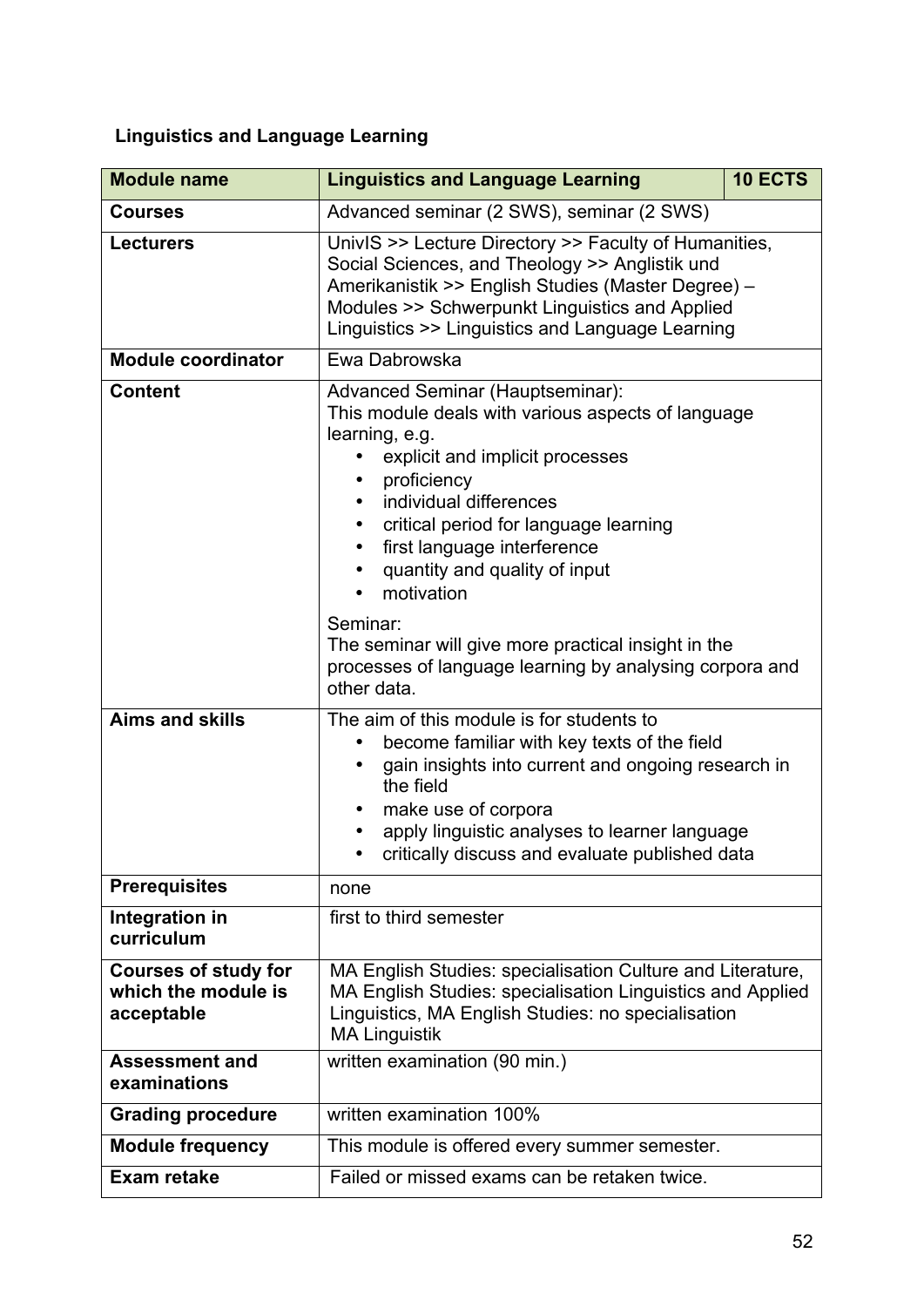| <b>Workload: class time</b>               | 60 hrs.                                                                           |
|-------------------------------------------|-----------------------------------------------------------------------------------|
| <b>Workload: study time</b>               | 240 hrs.                                                                          |
| <b>Module duration</b>                    | 1 Semester                                                                        |
| <b>Course and</b><br>examination language | English                                                                           |
| <b>Recommended</b><br>reading             | Reading lists vary; texts are available via StudOn and/or<br>the seminar library. |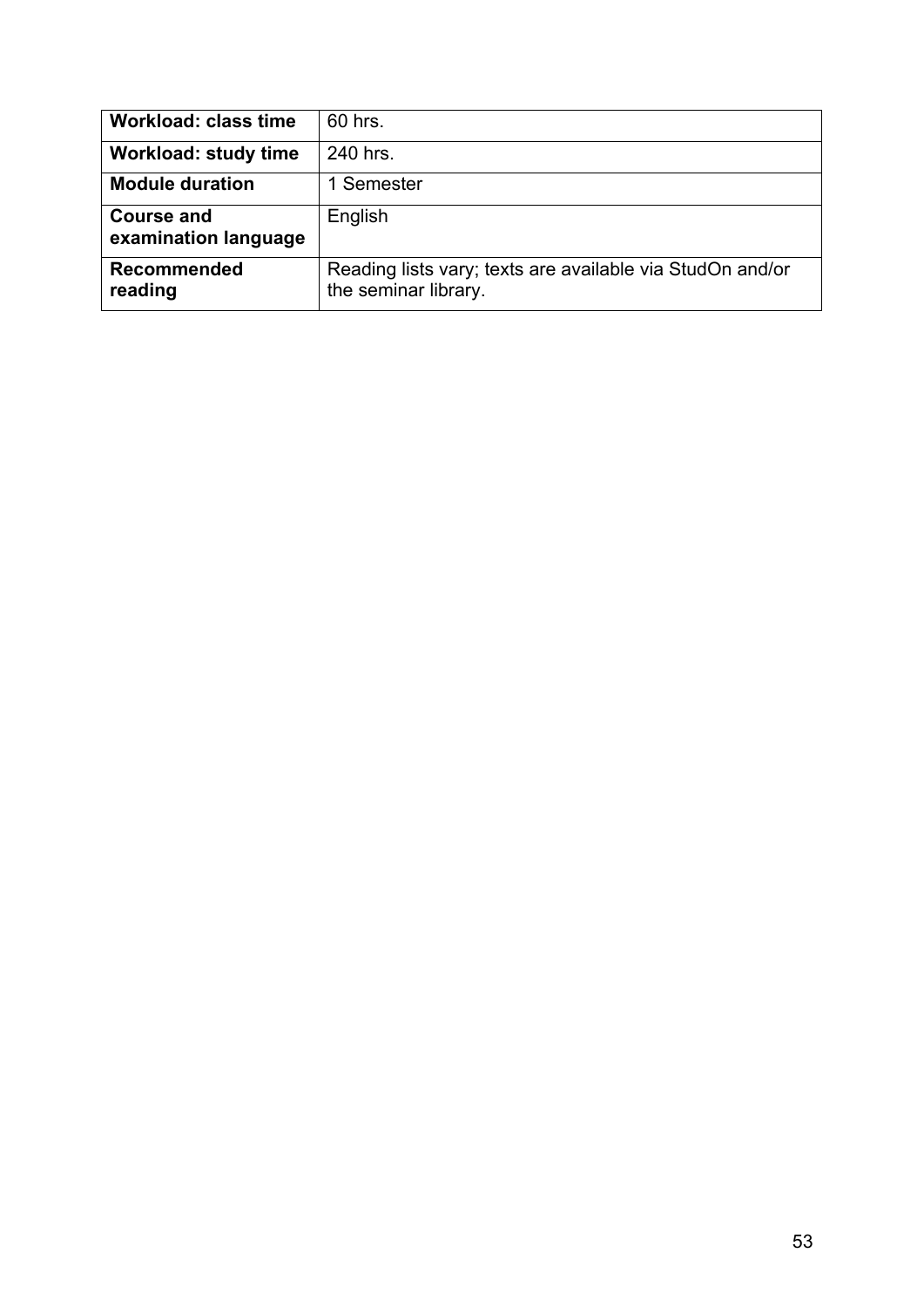### **Psycholinguistics**

| <b>Module name</b>                                               | <b>Psycholinguistics</b>                                                                                                                                                                                                                                                                                                                                                                                                                                                                                                   | 10 ECTS |
|------------------------------------------------------------------|----------------------------------------------------------------------------------------------------------------------------------------------------------------------------------------------------------------------------------------------------------------------------------------------------------------------------------------------------------------------------------------------------------------------------------------------------------------------------------------------------------------------------|---------|
| <b>Courses</b>                                                   | Advanced seminar, seminar                                                                                                                                                                                                                                                                                                                                                                                                                                                                                                  |         |
| <b>Lecturers</b>                                                 | UnivIS >> Lecture Directory >> Faculty of Humanities,<br>Social Sciences, and Theology >> Anglistik und<br>Amerikanistik >> English Studies (Master Degree) -<br>Modules >> Schwerpunkt Linguistics and Applied<br>Linguistics >> Psycholinguistics                                                                                                                                                                                                                                                                        |         |
| <b>Module coordinator</b>                                        | Ewa Dabrowska                                                                                                                                                                                                                                                                                                                                                                                                                                                                                                              |         |
| <b>Content</b>                                                   | Advanced Seminar (Hauptseminar):<br>This seminar deals with aspects of psycholinguistics, e.g.<br>language and literacy. Relevant topics are:<br>influence on language structure<br>individual speakers' phonological representations,<br>$\bullet$<br>lexical knowledge and grammar change as a result<br>of learning to read and write<br>social and historical aspects of literacy<br>In the seminar, students will a gain more practical insights<br>in aspects of literacy and how it affects individual<br>speakers. |         |
| <b>Aims and skills</b>                                           | The aim of this module is for students to<br>become familiar with key texts of the field<br>gain insights into current and ongoing research<br>develop a deeper understanding of various aspects<br>of psycholinguistcs<br>analyse, critically discuss and evaluate linguistic<br>data                                                                                                                                                                                                                                     |         |
| <b>Prerequisites</b>                                             | none                                                                                                                                                                                                                                                                                                                                                                                                                                                                                                                       |         |
| Integration in<br>curriculum                                     | first to third semester                                                                                                                                                                                                                                                                                                                                                                                                                                                                                                    |         |
| <b>Courses of study for</b><br>which the module is<br>acceptable | MA English Studies: specialisation Culture and Literature,<br>MA English Studies: specialisation Linguistics and Applied<br>Linguistics, MA English Studies: no specialisation<br><b>MA Linguistik</b>                                                                                                                                                                                                                                                                                                                     |         |
| <b>Assessment and</b><br>examinations                            | written examination (90 minutes)                                                                                                                                                                                                                                                                                                                                                                                                                                                                                           |         |
| <b>Grading procedure</b>                                         | written examination 100%                                                                                                                                                                                                                                                                                                                                                                                                                                                                                                   |         |
| <b>Module frequency</b>                                          | This module is offered every fourth semester in winter<br>semester.                                                                                                                                                                                                                                                                                                                                                                                                                                                        |         |
| <b>Exam retake</b>                                               | Failed or missed exams can be retaken twice.                                                                                                                                                                                                                                                                                                                                                                                                                                                                               |         |
| <b>Workload: class time</b>                                      | 60 hrs.                                                                                                                                                                                                                                                                                                                                                                                                                                                                                                                    |         |
| <b>Workload: study time</b>                                      | 240 hrs.                                                                                                                                                                                                                                                                                                                                                                                                                                                                                                                   |         |
| <b>Module duration</b>                                           | 1 Semester                                                                                                                                                                                                                                                                                                                                                                                                                                                                                                                 |         |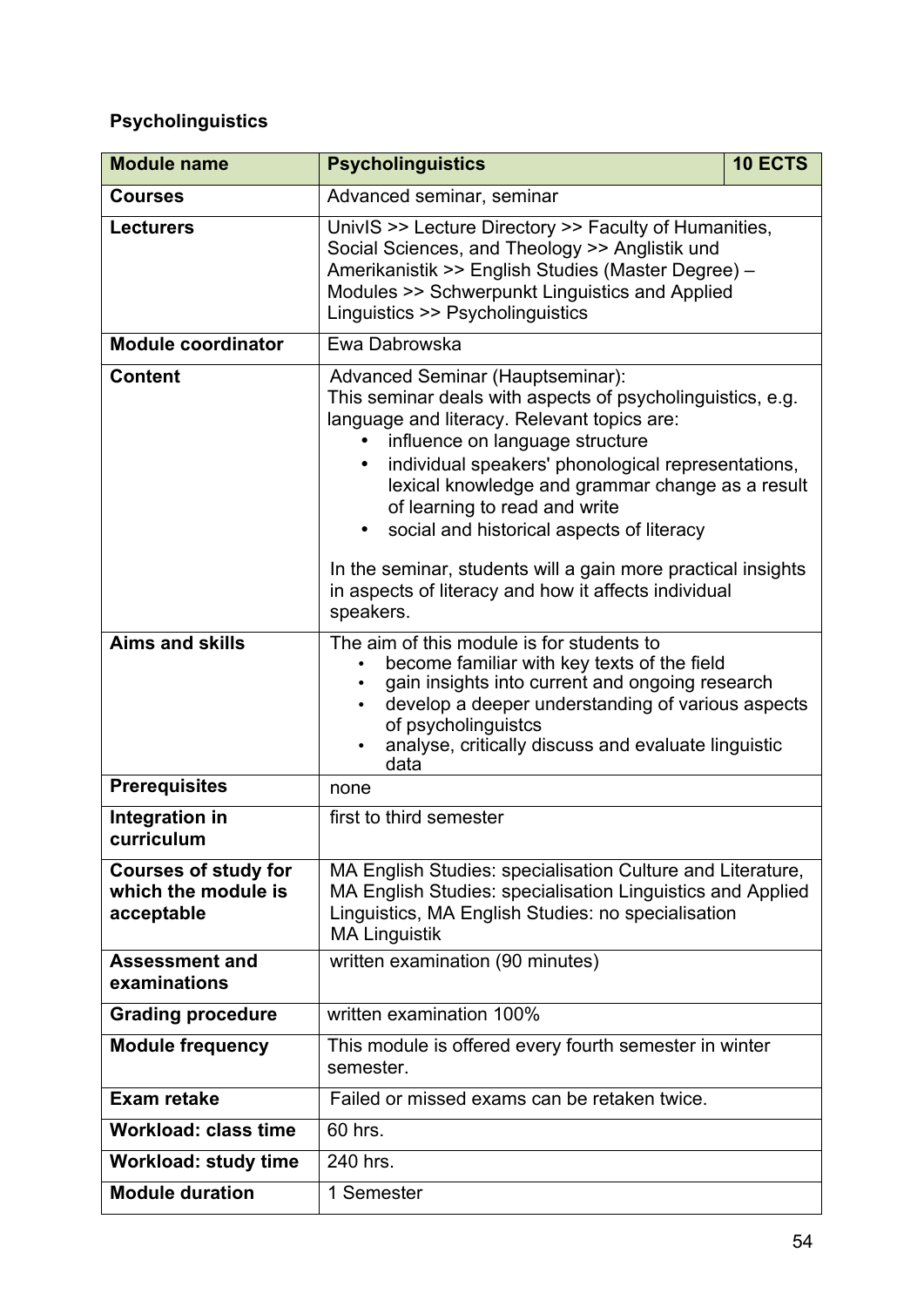| <b>Course and</b><br>examination language | English                                                   |
|-------------------------------------------|-----------------------------------------------------------|
| <b>Recommended</b>                        | Reading lists vary; texts are available via StudOn and/or |
| reading                                   | the seminar library.                                      |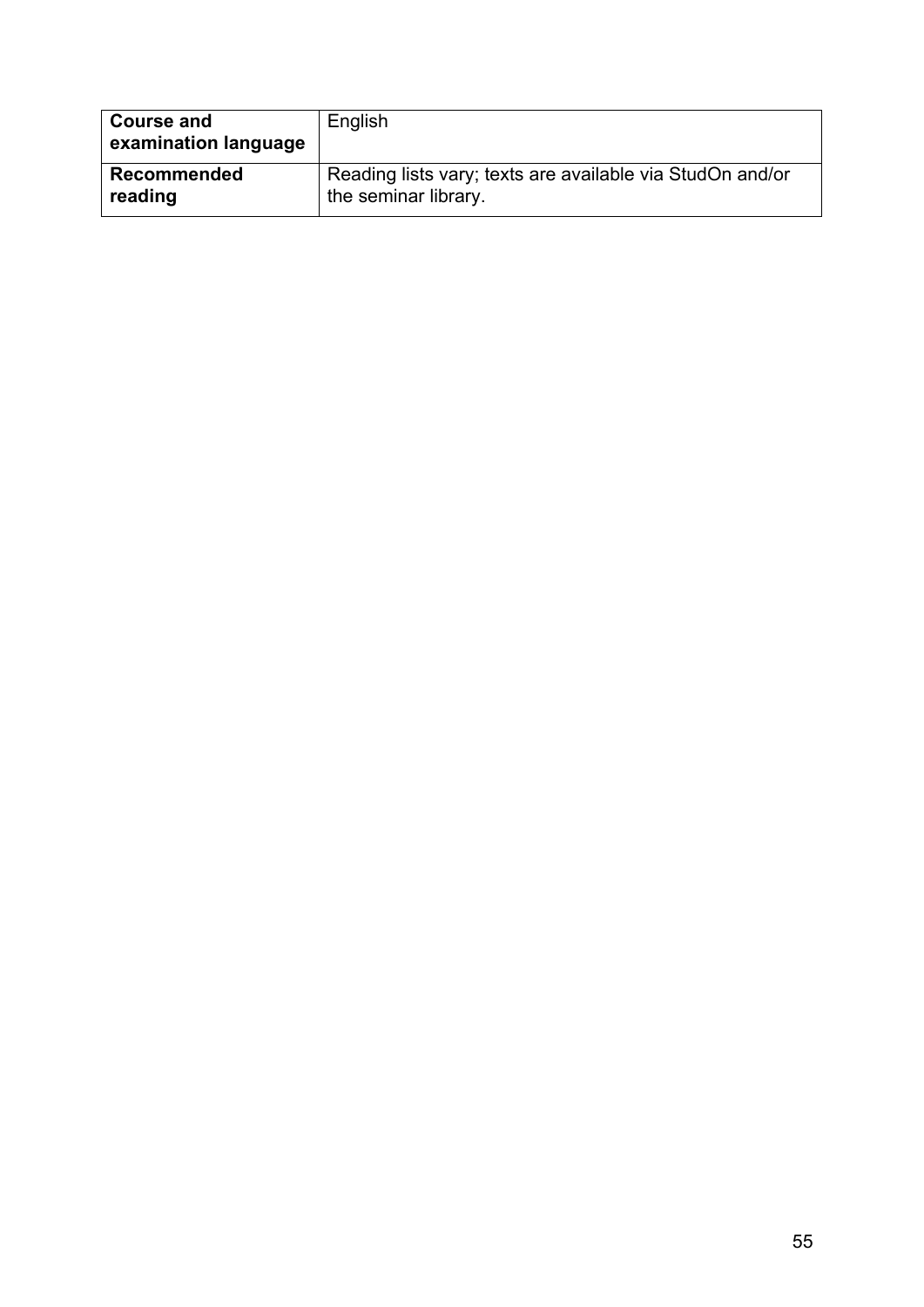### **MA Thesis Module: Linguistics and Applied Linguistics**

| <b>Module name</b>                                               | <b>MA Thesis Module: Linguistics and Applied</b><br><b>30 ECTS</b><br><b>Linguistics</b>                                                                                                                                                                                                                                                                      |
|------------------------------------------------------------------|---------------------------------------------------------------------------------------------------------------------------------------------------------------------------------------------------------------------------------------------------------------------------------------------------------------------------------------------------------------|
| <b>Courses</b>                                                   | Oberseminar                                                                                                                                                                                                                                                                                                                                                   |
| <b>Lecturers</b>                                                 | UnivIS >> Lecture Directory >> Faculty of Humanities,<br>Social Sciences, and Theology >> Anglistik und<br>Amerikanistik >> English Studies (Master Degree) -<br>Modules >> Schwerpunkt Linguistics and Applied<br>Linguistics >> Oberseminar                                                                                                                 |
| <b>Module coordinator</b>                                        | Susanne Dyka                                                                                                                                                                                                                                                                                                                                                  |
| <b>Content</b>                                                   | In this module students further develop a topic from one of<br>the linguistic modules they have taken during their studies<br>as a master thesis. The thesis should consist of 60-80<br>pages.<br>Students present their topic in the Oberseminar.                                                                                                            |
| <b>Aims and skills</b>                                           | The aim of the master thesis is for students to provide a<br>piece of research which shows that they are able to apply<br>the insights gained during their course to the analysis of a<br>particular aspect of the English language.                                                                                                                          |
| <b>Prerequisites</b>                                             | We recommend that students have achieved 90 ECTS<br>before starting their MA-thesis.                                                                                                                                                                                                                                                                          |
| Integration in<br>curriculum                                     | fourth semester                                                                                                                                                                                                                                                                                                                                               |
| <b>Courses of study for</b><br>which the module is<br>acceptable | MA English Studies: specialisation Linguistics and Applied<br>Linguistics<br>MA English Studies: no specialisation                                                                                                                                                                                                                                            |
| <b>Assessment and</b><br><b>Examinations</b>                     | academic presentation in Oberseminar<br>Master Thesis (60-80 pages): Two copies of the thesis as<br>well as a machine-readable, electronic version shall be<br>submitted to the Examinations Office during office<br>hours. The Examinations Office shall notify the supervisor<br>of the date of submission and forward the thesis to them<br>without delay. |
| <b>Grading procedure</b>                                         | Master Thesis 100%                                                                                                                                                                                                                                                                                                                                            |
| <b>Module frequency</b>                                          | This module is offered every semester.                                                                                                                                                                                                                                                                                                                        |
| <b>Exam retake</b>                                               | Failed or missed exams can be retaken twice.                                                                                                                                                                                                                                                                                                                  |
| <b>Workload: class time</b>                                      | 28 hrs.                                                                                                                                                                                                                                                                                                                                                       |
| <b>Workload: study time</b>                                      | 872 hrs.                                                                                                                                                                                                                                                                                                                                                      |
| <b>Module duration</b>                                           | 1 Semester                                                                                                                                                                                                                                                                                                                                                    |
| <b>Course and</b><br>examination language                        | English                                                                                                                                                                                                                                                                                                                                                       |
| <b>Recommended</b><br>reading                                    |                                                                                                                                                                                                                                                                                                                                                               |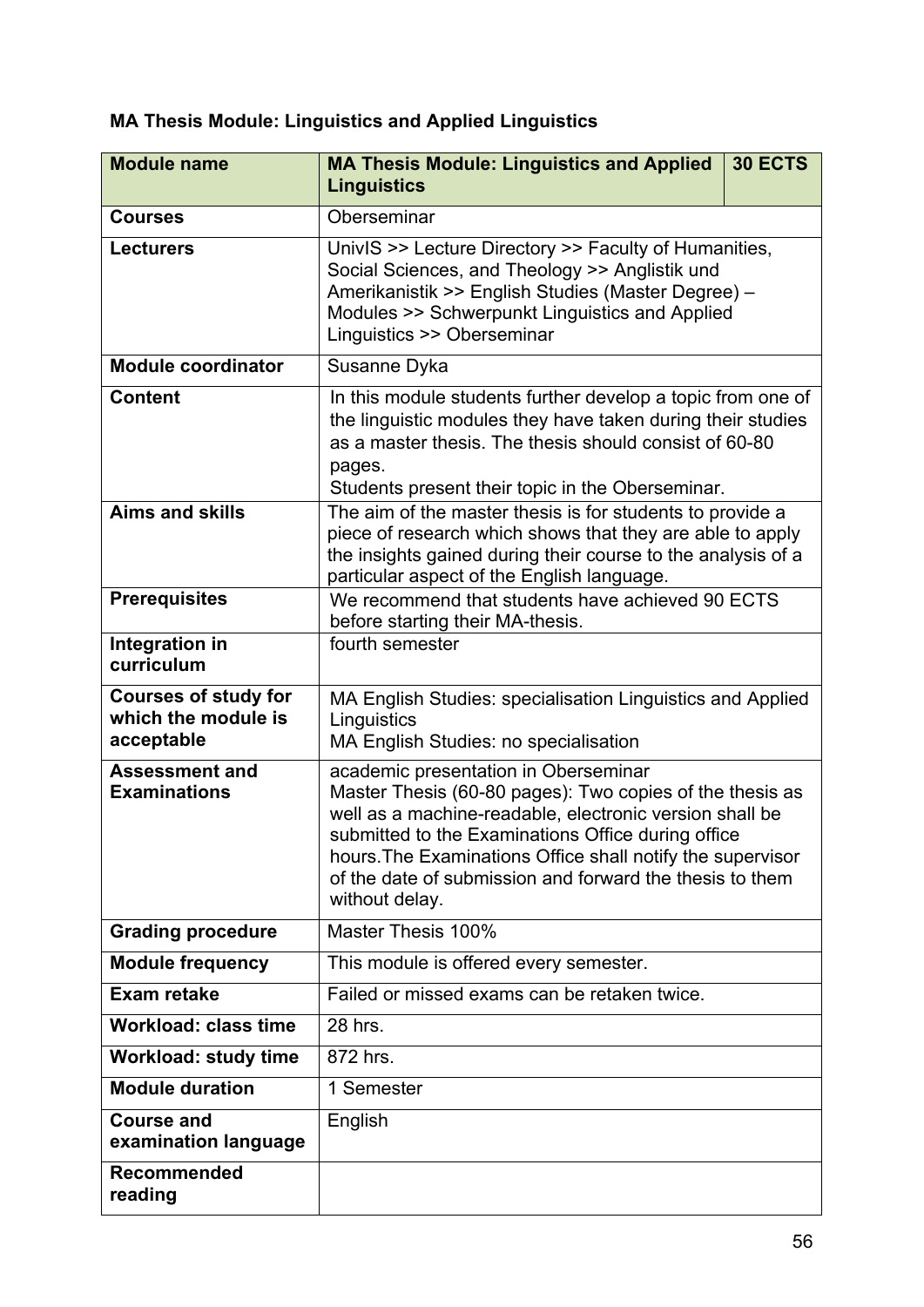### **Achievement of modules in other master programmes in Linguistics and Applied Linguistics**

Maximum total of 30 ECTS credits can be achieved in the specialisation English Studies: Linguistics and Applied Linguistics by choosing classes from other master programmes or language classes. Please note that modules normally count 10 ECTS, therefore you can replace 3 modules with courses from other programmes  $(e.a.$  up to  $20^\circ$  means either 10 or 20 credits):

- up to 20 ECTS (= either 10 or 20 credits, i.e. one or two modules) credits from modules from the specialisation English Studies: Culture and Literature. Available modules are 'Intensive seminar', 'Core modules' and 'Master's modules II'. see module descriptions in this document
- up to 20 ECTS credits from the Master's degree programme in North American Studies. See module descriptions www.angam.phil.fau.de >> degree-programs >> ma-north-american-studies >> information-forstudents>>resources and regulations>>Module guide (https://www.angam.phil.fau.de/files/2020/06/ma\_north-americanstudies\_module-guide\_2020.pdf)
- up to 20 ECTS credits from the Module 'Applied and Descriptive Linguistics of Romance Languages' (in German) from the Master's degree programme in Linguistics (see Modulhandbuch M.A. Linguistik: http://www.maling.phil.unierlangen.de/module%20ma%20linguistik\_2020\_05\_26\_studienbeginn-abws 18-19 sose2020.pdf) and/or basic module 'B2 Lexicography German Studies' from the Master's degree programme EMLex (European Master of Lexicography; https://www.emlex.phil.fau.de/files/2019/05/EMLex-B2-moduledescription-GER-2019.pdf) and/or a Master's module from German as a Foreign Language, if available
- up to 5 ECTS credits from the specialisation module 'Computational Linguistics in Practice' from the Bachelor's degree programme in Computational Linguistics (in German) (Vertiefungsmodul Computerlinguistik praktisch; https://linguistik.cms.rrze.unierlangen.de/files/2017/07/modulhandbuch\_ba\_linginf.pdf)
- up to 20 ECTS credits from optional language modules O-1 and O-2 in all languages except English (with the exception of translation courses) that are not the language in which the student took their first degree or obtained their university entrance qualifications; e.g., depending on the courses offered by the Language Centre, Chinese, French, Italian, Dutch, Norwegian and Spanish (insofar as the admission requirements of the Language Centre have been fulfilled). If the module O-2 is chosen it has to be either with a different language than in O-1 or a different level of the same language as in O-1.
- up to 10 ECTS credits from the basic module and the advanced module A in Computer science 1 or Computer science 2 as a minor subject (in German).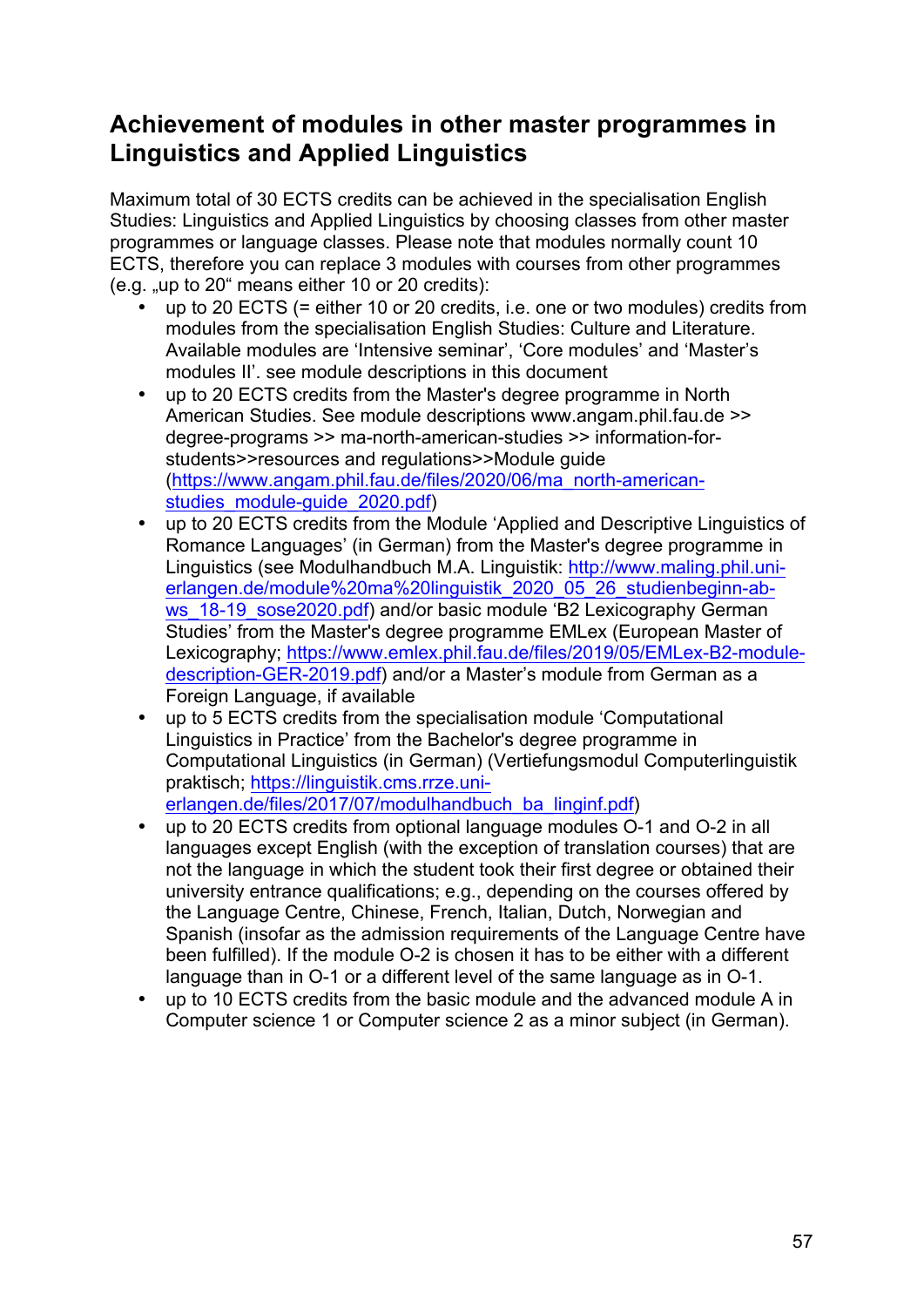### **Optional Language Module O-1**

| <b>Module name</b>                                               | <b>Optional Language Module O-1 (OptLang</b><br><b>10 ECTS</b><br>$O-1)$                                                                                                                                                                                                                                                                                                                                                                                                                                                                                               |  |
|------------------------------------------------------------------|------------------------------------------------------------------------------------------------------------------------------------------------------------------------------------------------------------------------------------------------------------------------------------------------------------------------------------------------------------------------------------------------------------------------------------------------------------------------------------------------------------------------------------------------------------------------|--|
| <b>Courses</b>                                                   | univis >> lecture directory >> language centre (SZ)                                                                                                                                                                                                                                                                                                                                                                                                                                                                                                                    |  |
| <b>Lecturers</b>                                                 | univis >> lecture directory >> language centre (SZ)                                                                                                                                                                                                                                                                                                                                                                                                                                                                                                                    |  |
| <b>Module coordinator</b>                                        |                                                                                                                                                                                                                                                                                                                                                                                                                                                                                                                                                                        |  |
| <b>Content</b>                                                   | Students can take language classes in all languages<br>except English (with the exception of translation courses)<br>that are not the language in which the student took their<br>first degree or obtained their university entrance<br>qualifications, depending on the courses offered by the<br>Language Centre, e.g. Chinese, French, Italian, Dutch,<br>Norwegian and Spanish (insofar as the admission<br>requirements of the Language Centre have been fulfilled).<br>Links to courses can be found here: univis >><br>Vorlesungsverzeichnis >> Sprachenzentrum |  |
| <b>Aims and skills</b>                                           | The students will acquire language skills depending on the<br>level of the courses they have chosen.                                                                                                                                                                                                                                                                                                                                                                                                                                                                   |  |
| <b>Prerequisites</b>                                             | none                                                                                                                                                                                                                                                                                                                                                                                                                                                                                                                                                                   |  |
| Integration in<br>curriculum                                     | first to third semester                                                                                                                                                                                                                                                                                                                                                                                                                                                                                                                                                |  |
| <b>Courses of study for</b><br>which the module is<br>acceptable | MA English Studies: specialisation Linguistics and Applied<br>Linguistics                                                                                                                                                                                                                                                                                                                                                                                                                                                                                              |  |
| <b>Assessment and</b><br>examinations                            | depends on the course                                                                                                                                                                                                                                                                                                                                                                                                                                                                                                                                                  |  |
| <b>Grading procedure</b>                                         |                                                                                                                                                                                                                                                                                                                                                                                                                                                                                                                                                                        |  |
| <b>Module frequency</b>                                          | This module is offered every semester.                                                                                                                                                                                                                                                                                                                                                                                                                                                                                                                                 |  |
| Workload: class time                                             | k.A                                                                                                                                                                                                                                                                                                                                                                                                                                                                                                                                                                    |  |
| <b>Workload: study time</b>                                      | k. A.                                                                                                                                                                                                                                                                                                                                                                                                                                                                                                                                                                  |  |
| <b>Module duration</b>                                           | 1 semester                                                                                                                                                                                                                                                                                                                                                                                                                                                                                                                                                             |  |
| <b>Course and</b><br>examination language                        | depends on the course                                                                                                                                                                                                                                                                                                                                                                                                                                                                                                                                                  |  |
| <b>Recommended</b><br>reading                                    |                                                                                                                                                                                                                                                                                                                                                                                                                                                                                                                                                                        |  |
| <b>Comments</b>                                                  | Only if you have done courses which amount to 10 ECTS<br>in total, the module counts into the 120 ECTS that you<br>need for your MA.<br>Since courses offered by the Language Centre often only<br>have 2.5 or 5 ECTS, you have to collect courses from the<br>same language for the optional language module (also<br>across semester boundaries).                                                                                                                                                                                                                    |  |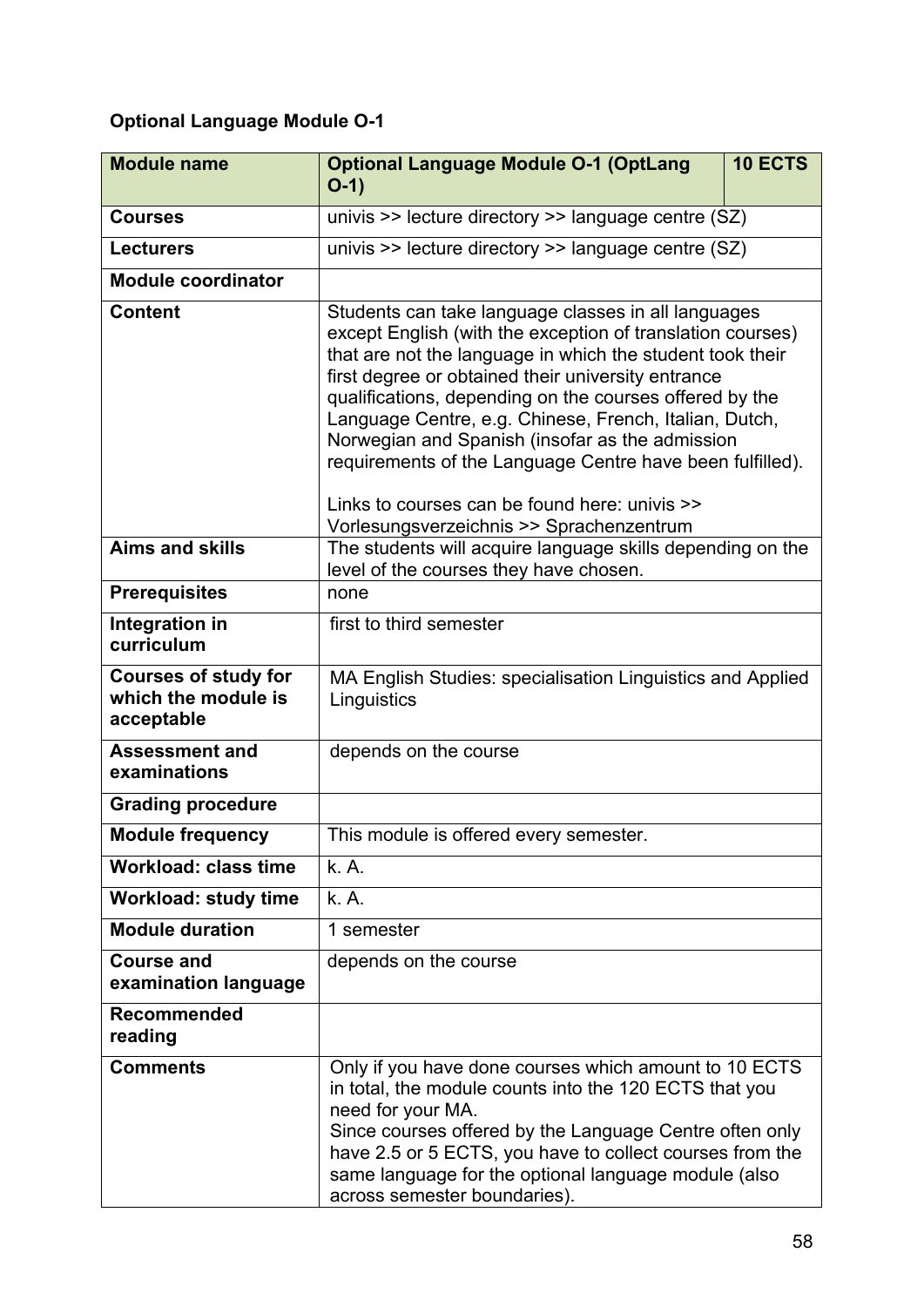| Links to registration sites for courses can be found here:<br>univis >> Vorlesungsverzeichnis >> Sprachenzentrum >><br>Hinweise zur Kursanmeldung                                                                                           |
|---------------------------------------------------------------------------------------------------------------------------------------------------------------------------------------------------------------------------------------------|
| Registration for the Optional language module on<br>MeinCampus:<br>2000 Gesamtkonto>>1810 Schwerpunkt Linguistics and<br>Applied Linguistics>>1700 maximal 30 ECTS>>38520<br>Optional Language Module 1/38530 Optional Language<br>Module 2 |
| Please note: If you do not want them to count into your MA<br>degree you have to register language classes as<br>Zusatzleistungen.                                                                                                          |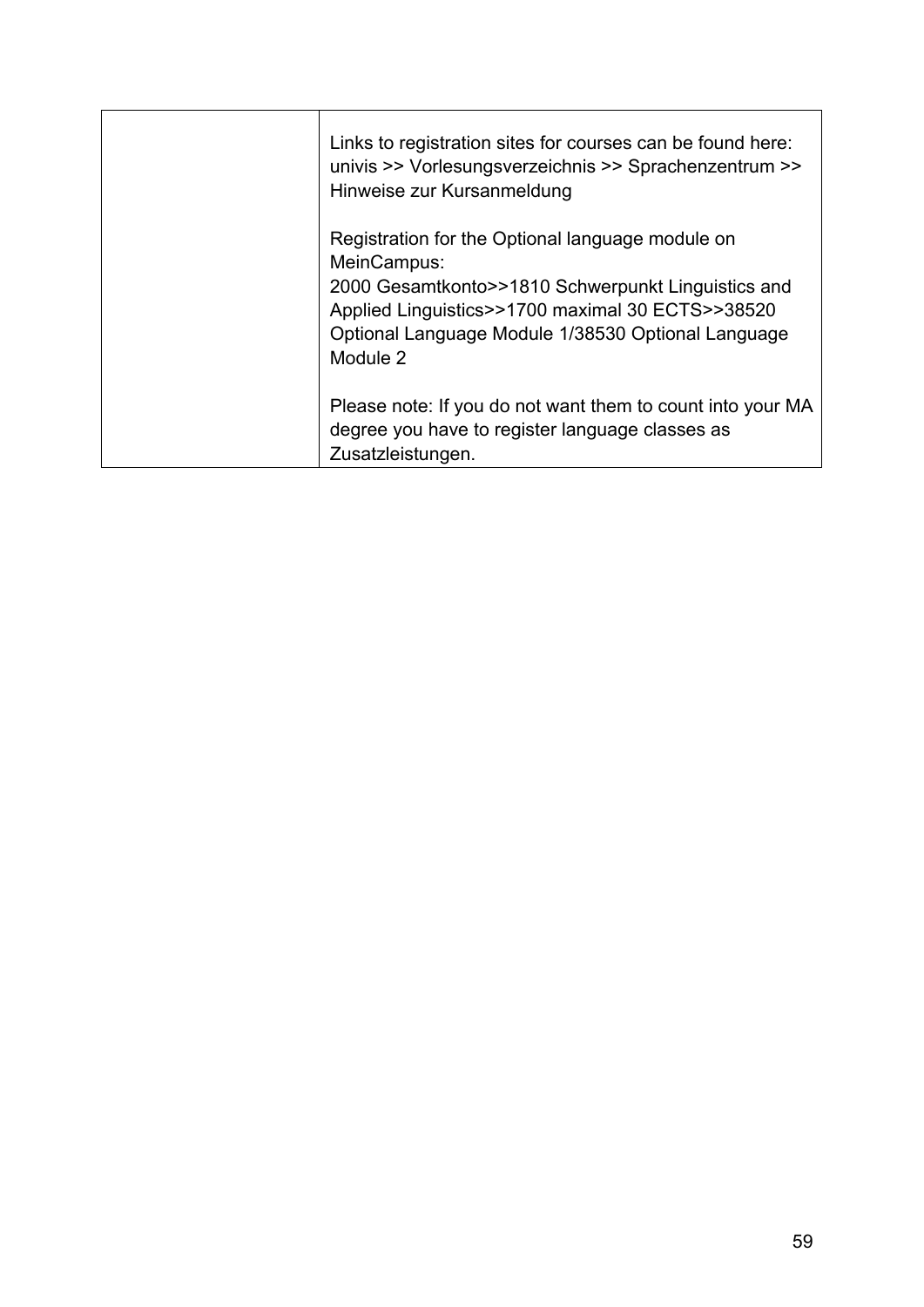### **Optional Language Module O-2**

| <b>Module name</b>                                               | <b>10 ECTS</b><br><b>Optional Language Module O-2 (OptLang</b><br>$O-2)$                                                                                                                                                                                                                                                                                                                                                                                                                                                                                              |  |
|------------------------------------------------------------------|-----------------------------------------------------------------------------------------------------------------------------------------------------------------------------------------------------------------------------------------------------------------------------------------------------------------------------------------------------------------------------------------------------------------------------------------------------------------------------------------------------------------------------------------------------------------------|--|
| <b>Courses</b>                                                   | univis >> lecture directory >> language centre (SZ)                                                                                                                                                                                                                                                                                                                                                                                                                                                                                                                   |  |
| <b>Lecturers</b>                                                 | univis >> lecture directory >> language centre (SZ)                                                                                                                                                                                                                                                                                                                                                                                                                                                                                                                   |  |
| <b>Module coordinator</b>                                        |                                                                                                                                                                                                                                                                                                                                                                                                                                                                                                                                                                       |  |
| <b>Content</b>                                                   | Students can take language classes in all languages<br>except English (with the exception of translation courses)<br>that are not the language in which the student took their<br>first degree or obtained their university entrance<br>qualifications, depending on the courses offered by the<br>Language Centre, e.g. Chinese, French, Italian, Dutch,<br>Norwegian and Spanish (insofar as the admission<br>requirements of the Language Centre have been fulfilled)<br>Links to courses can be found here: univis >><br>Vorlesungsverzeichnis >> Sprachenzentrum |  |
| <b>Aims and skills</b>                                           | The students will acquire language skills depending on the<br>level of the courses they have chosen.                                                                                                                                                                                                                                                                                                                                                                                                                                                                  |  |
| <b>Prerequisites</b>                                             | none                                                                                                                                                                                                                                                                                                                                                                                                                                                                                                                                                                  |  |
| Integration in<br>curriculum                                     | first to third semester                                                                                                                                                                                                                                                                                                                                                                                                                                                                                                                                               |  |
| <b>Courses of study for</b><br>which the module is<br>acceptable | MA English Studies: speicalisation linguistics and applied<br>linguistics                                                                                                                                                                                                                                                                                                                                                                                                                                                                                             |  |
| <b>Assessment and</b><br>examinations                            | depends on the course                                                                                                                                                                                                                                                                                                                                                                                                                                                                                                                                                 |  |
| <b>Grading procedure</b>                                         |                                                                                                                                                                                                                                                                                                                                                                                                                                                                                                                                                                       |  |
| <b>Module frequency</b>                                          | This module is offered every semester.                                                                                                                                                                                                                                                                                                                                                                                                                                                                                                                                |  |
| <b>Workload: class time</b>                                      | k. A.                                                                                                                                                                                                                                                                                                                                                                                                                                                                                                                                                                 |  |
| <b>Workload: study time</b>                                      | k. A.                                                                                                                                                                                                                                                                                                                                                                                                                                                                                                                                                                 |  |
| <b>Module duration</b>                                           | 1 semester                                                                                                                                                                                                                                                                                                                                                                                                                                                                                                                                                            |  |
| <b>Course and</b><br>examination language                        | depends on the course                                                                                                                                                                                                                                                                                                                                                                                                                                                                                                                                                 |  |
| <b>Recommended</b><br>reading                                    |                                                                                                                                                                                                                                                                                                                                                                                                                                                                                                                                                                       |  |
| <b>Comments</b>                                                  | Only if you have done courses which amount to 10 ECTS<br>in total, the module counts into the 120 ECTS that you<br>need for your MA.<br>Since courses offered by the Language Centre often only<br>have 2.5 or 5 ECTS, you have to collect courses from the<br>same language for the optional language module (also<br>across semester boundaries). If you choose the O-2                                                                                                                                                                                             |  |